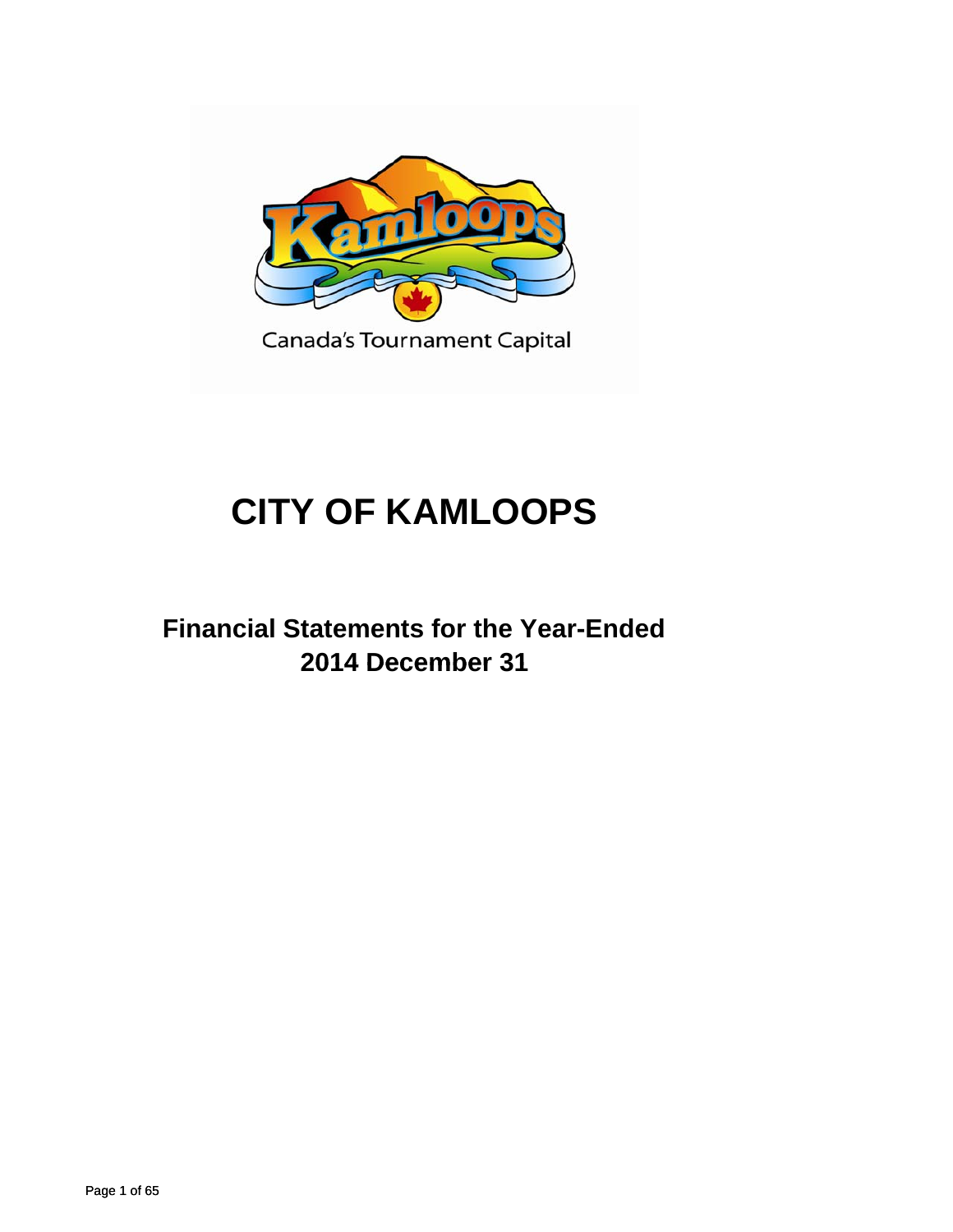

| <b>TABLE OF CONTENTS</b>                            |         |
|-----------------------------------------------------|---------|
| Independent Auditor's Report                        | $3 - 4$ |
| Management's Responsibility for Financial Reporting | 5       |

### Financial Statements:

| <b>Consolidated Statement of Financial Position</b>          | 6         |
|--------------------------------------------------------------|-----------|
| Consolidated Statement of Operations and Accumulated Surplus | 7         |
| Consolidated Statement of Changes in Net Debt                | 8         |
| <b>Consolidated Statement of Cash Flows</b>                  | 9         |
| Notes to Consolidated Financial Statements                   | $10 - 44$ |
| Schedule 1 - Tangible Capital Assets                         | 45 - 52   |

### Supporting Schedules:

| Independent Auditor's Comments on Supplementary Information                     | 53 |
|---------------------------------------------------------------------------------|----|
| General Fund - Statement of Financial Position                                  | 54 |
| General Fund - Statement of Operations                                          | 55 |
| Water Fund - Statement of Financial Position                                    | 56 |
| Water Fund - Statement of Operations                                            | 57 |
| Sewer Fund - Statement of Financial Position                                    | 58 |
| Sewer Fund - Statement of Operations                                            | 59 |
| Statutory Reserve Funds - Statement of Financial Position                       | 60 |
| Statutory Reserve Funds - Statement of Operations                               | 61 |
| Kamloops Airport Authority Society - Statement of Financial Position            | 62 |
| Kamloops Airport Authority Society - Statement of Operations                    | 63 |
| Venture Kamloops Business Development Society - Statement of Financial Position | 64 |
| Venture Kamloops Business Development Society - Statement of Operations         | 65 |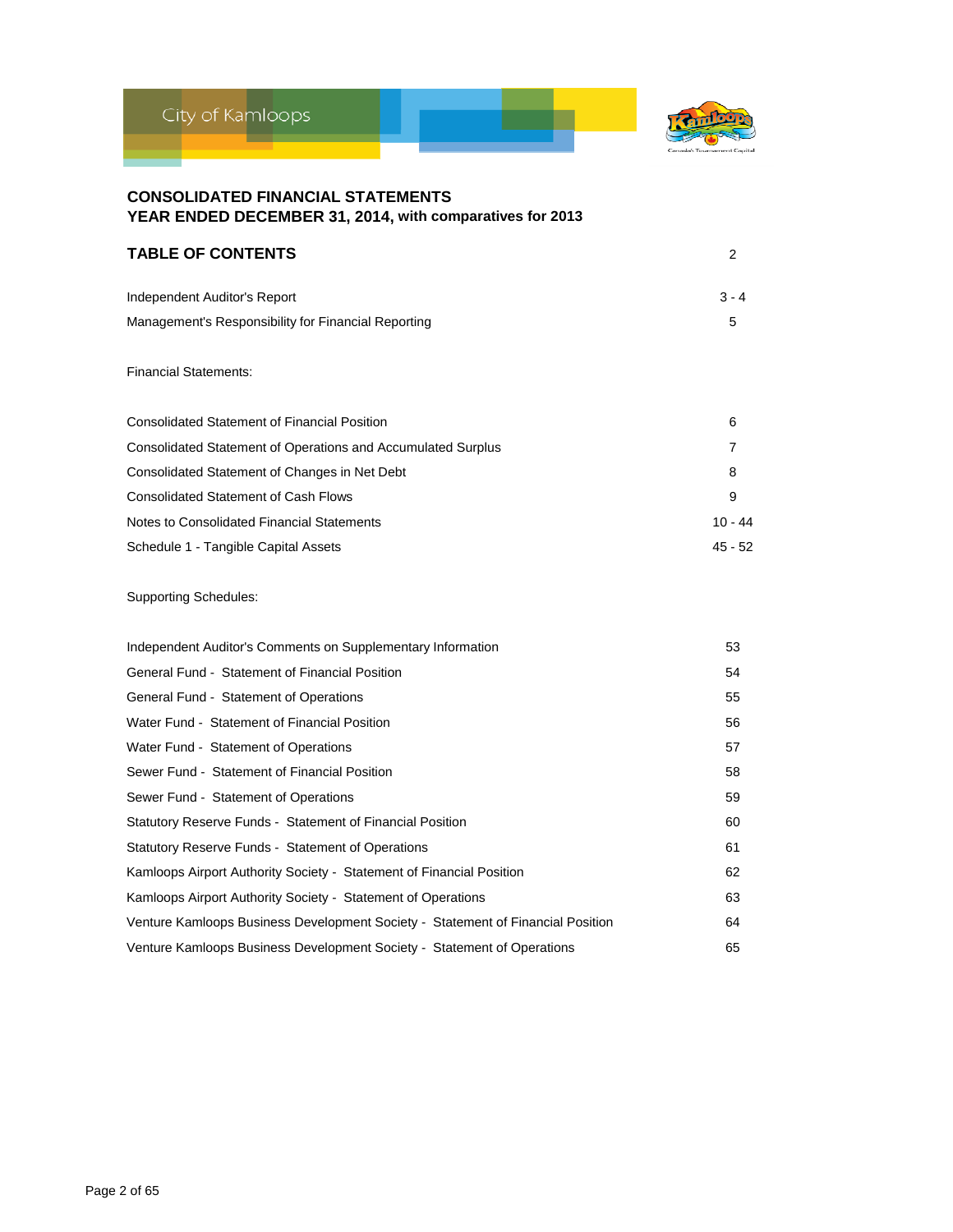

Tel: 250 372 9505 Fax: 250 374 6323 **www.bdo.ca** 

# **Independent Auditor's Report**

### **To the Members of Council, inhabitants and ratepayers of the City of Kamloops**

We have audited the accompanying consolidated financial statements of the City of Kamloops, which comprise the consolidated statement of financial position as at December 31, 2014, and the consolidated statements of operations and accumulated surplus, changes in net debt and cash flows for the year then ended, and a summary of significant accounting policies and other explanatory information.

### **Management's Responsibility for the Consolidated Financial Statements**

Management is responsible for the preparation and fair presentation of these consolidated financial statements in accordance with Canadian public sector accounting standards, and for such internal control as management determines is necessary to enable the preparation of consolidated financial statements that are free from material misstatement, whether due to fraud or error.

### **Auditors' Responsibility**

Our responsibility is to express an opinion on these consolidated financial statements based on our audit. We conducted our audit in accordance with Canadian generally accepted auditing standards. Those standards require that we comply with ethical requirements and plan and perform the audit to obtain reasonable assurance about whether the consolidated financial statements are free from material misstatement.

An audit involves performing procedures to obtain audit evidence about the amounts and disclosures in the consolidated financial statements. The procedures selected depend on the auditor's judgment, including the assessment of the risks of material misstatement of the consolidated financial statements, whether due to fraud or error. In making those risk assessments, the auditor considers internal control relevant to the entity's preparation of the consolidated financial statements in order to design audit procedures that are appropriate in the circumstances, but not for the purpose of expressing an opinion on the effectiveness of the entity's internal control. An audit also includes evaluating the appropriateness of accounting policies used and the reasonableness of accounting estimates made by management, as well as evaluating the presentation of the consolidated financial statements.

We believe that the audit evidence we have obtained is sufficient and appropriate to provide a basis for our audit opinion.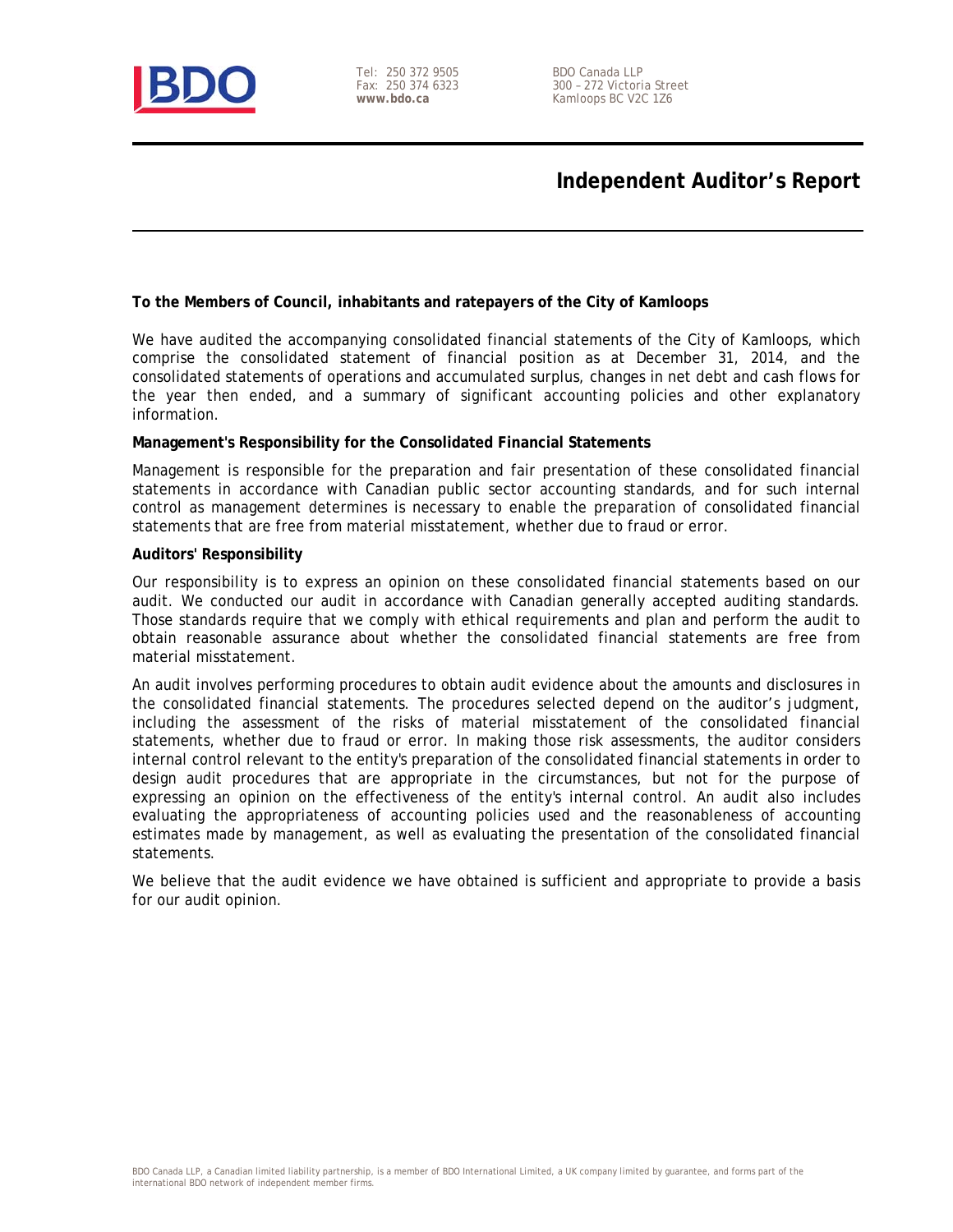

Tel: 250 372 9505 Fax: 250 374 6323 **www.bdo.ca** 

BDO Canada LLP 300 – 272 Victoria Street Kamloops BC V2C 1Z6

### **Opinion**

In our opinion, the consolidated financial statements present fairly, in all material respects, the financial position of the City of Kamloops as at December 31, 2014 and the results of its operations, changes in net debt, and its cash flows for the year then ended in accordance with Canadian public sector accounting standards.

BDO Cavasa cep

**Chartered Accountants** 

Kamloops, British Columbia May 5, 2015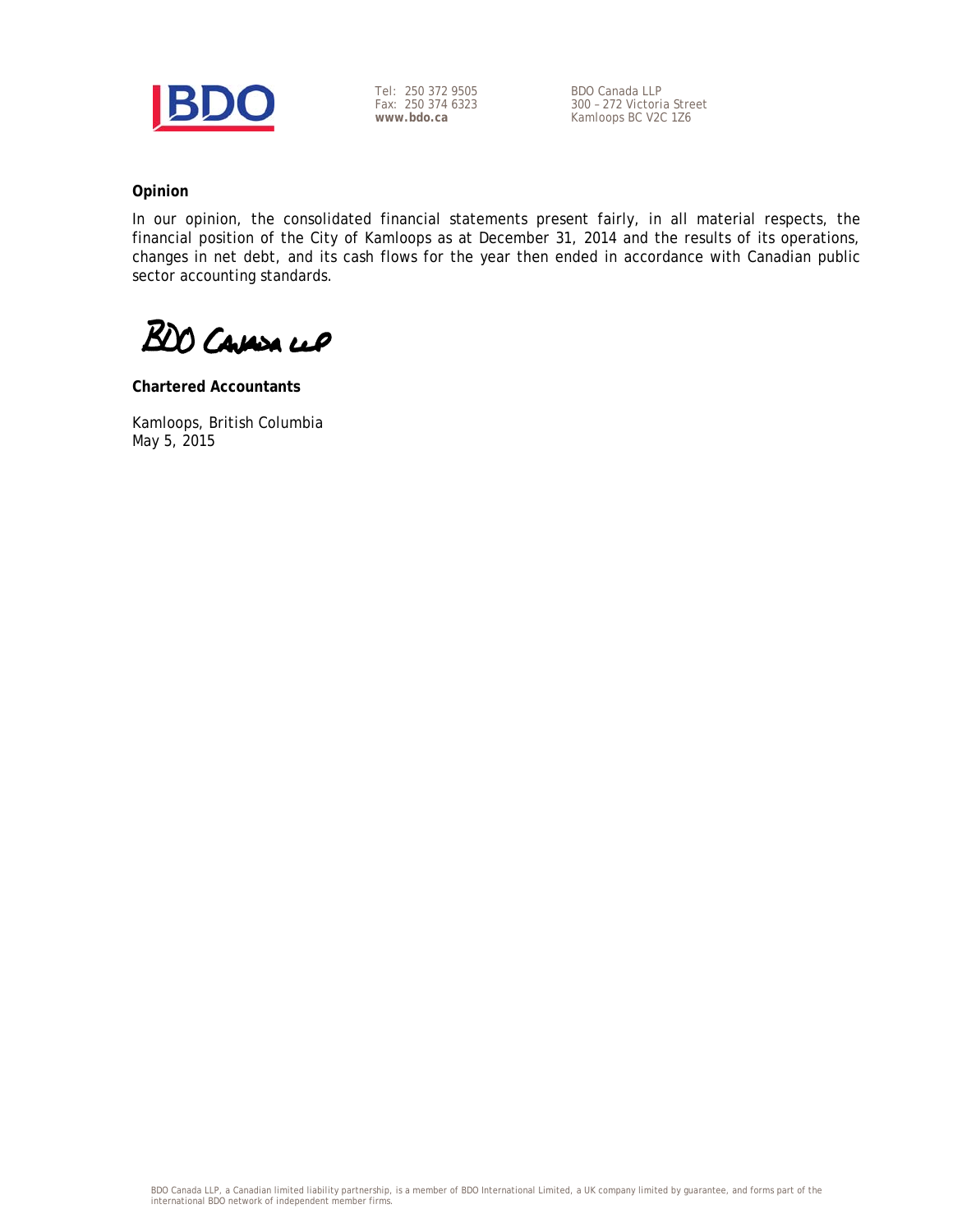

### **Management's Responsibility for Financial Reporting**

The accompanying consolidated financial statements of the City of Kamloops and all the information in this annual report are the responsibility of management and have been approved by the Mayor and Council of the City.

The consolidated financial statements have been prepared by management in accordance with Canadian public sector accounting standards. Consolidated financial statements are not precise since they include certain amounts based on estimates and judgments. When alternative accounting methods exist, management has chosen those it deems most appropriate in the circumstances, in order to ensure that the consolidated financial statements are presented fairly, in all material respects.

The City maintains systems of internal accounting and administrative controls of high quality, consistent with reasonable cost. Such systems are designed to provide reasonable assurance that the financial information is relevant, reliable and accurate and the City's assets are appropriately accounted for and adequately safeguarded.

The City Council is responsible for ensuring that management fulfills its responsibilities for financial reporting and is ultimately responsible for reviewing and approving the consolidated financial statements.

The Audit Committee reviews the City's consolidated financial statements and recommends their approval to City Council. The Audit Committee meets periodically with management, as well as the external auditors, to discuss internal controls over the financial reporting issues, to satisfy themselves that each party is properly discharging their responsibilities, and to review the annual report, the consolidated financial statements and the external auditor's report. The Mayor and Council take this information into consideration when approving the consolidated financial statements for issuance to the ratepayers. The Mayor and Council also consider the engagement of the external auditors.

The consolidated financial statements have been audited by BDO Canada LLP in accordance with generally accepted auditing standards on behalf of the ratepayers. BDO Canada LLP has full access to the Council and management.

*\* Peter Milobar \**

Mayor

*\* Doug Stewart, CPA, CGA \**

Acting Finance Director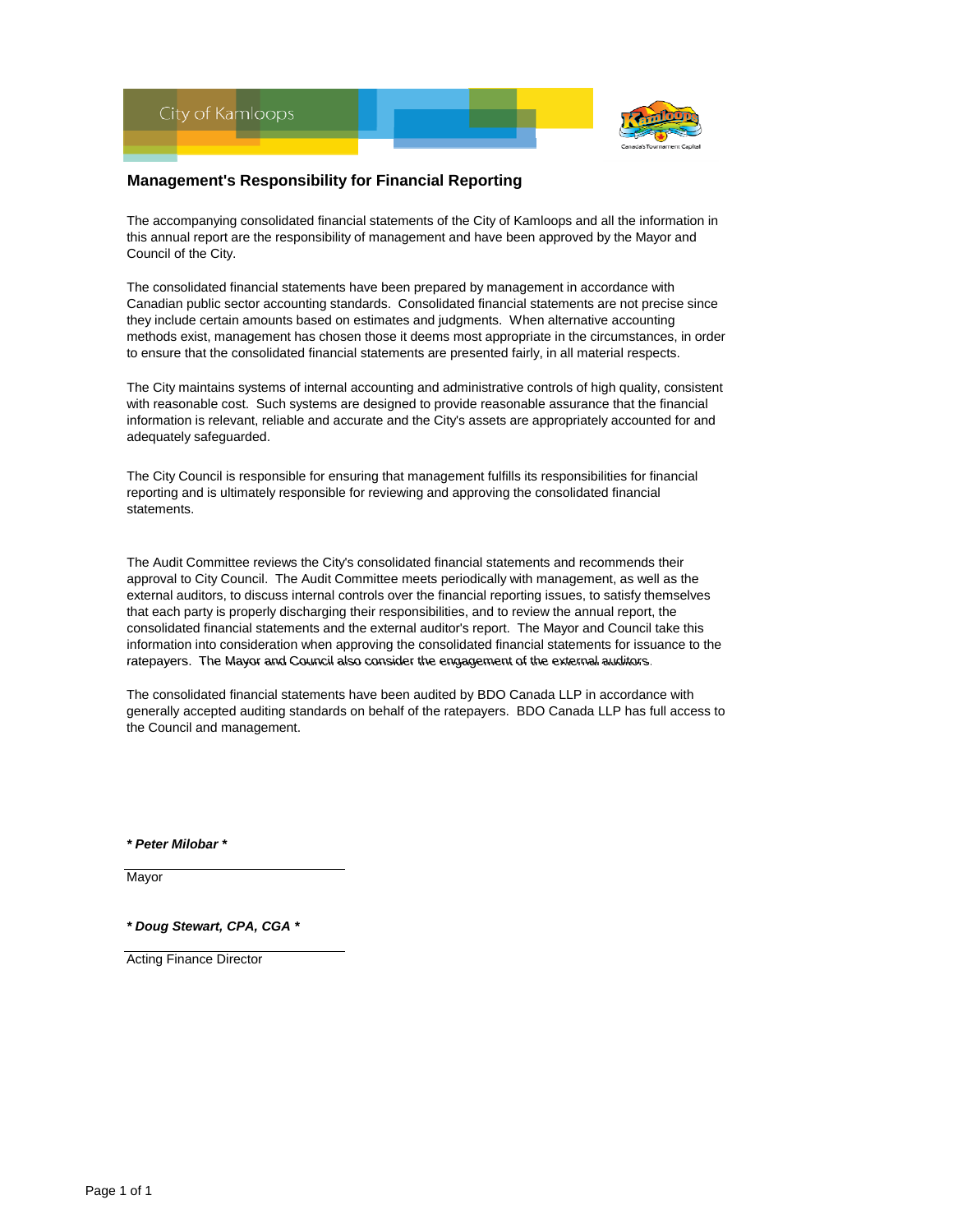

### **CONSOLIDATED STATEMENT OF FINANCIAL POSITION YEAR ENDED DECEMBER 31, 2014, with comparatives for 2013**

|                                                | 2014             |    | 2013           |
|------------------------------------------------|------------------|----|----------------|
| <b>Financial assets</b>                        |                  |    |                |
| Cash (note 3)                                  | \$<br>16,388,853 | \$ | 16,105,546     |
| Short-term investments (note 3)                | 110,400,192      |    | 115,912,980    |
| Accounts receivable (note 4)                   | 17,646,669       |    | 21,397,596     |
| Long-term investments (note 5)                 | 1,911,938        |    | 346,728        |
|                                                | 146,347,652      |    | 153,762,850    |
| <b>Liabilities</b>                             |                  |    |                |
| Accounts payable (note 6)                      | 20,558,447       |    | 25,115,220     |
| Payroll benefits payable                       | 4,087,246        |    | 3,751,022      |
| Post-employment benefits payable (note 7)      | 7,661,000        |    | 7,605,000      |
| Landfill post-closure costs (note 8)           | 2,388,073        |    | 2,378,272      |
| Deferred revenue (note 9)                      | 27,615,654       |    | 30,363,916     |
| Long-term debt (note 10)                       | 96,768,498       |    | 96,834,236     |
|                                                | 159,078,918      |    | 166,047,666    |
| Net debt                                       | (12,731,266)     |    | (12, 284, 816) |
| <b>Non-financial assets</b>                    |                  |    |                |
| Inventory                                      | 1,218,656        |    | 1,176,232      |
| Prepaid expenses                               | 1,592,367        |    | 893,511        |
| Tangible capital assets (note 11 & Schedule 1) | 1,101,188,358    |    | 1,072,115,218  |
|                                                | 1,103,999,381    |    | 1,074,184,961  |
| <b>Accumulated surplus (note 12)</b>           | 1,091,268,115    | S  | 1,061,900,145  |

Commitments and contingencies - (note 16)

See accompanying notes and schedules to consolidated financial statements.

*\* Doug Stewart, CPA, CGA \* \* Peter Milobar \**

Doug Stewart, CPA, CGA **Peter Milobar** Peter Milobar Acting Finance Director **Mayor** Mayor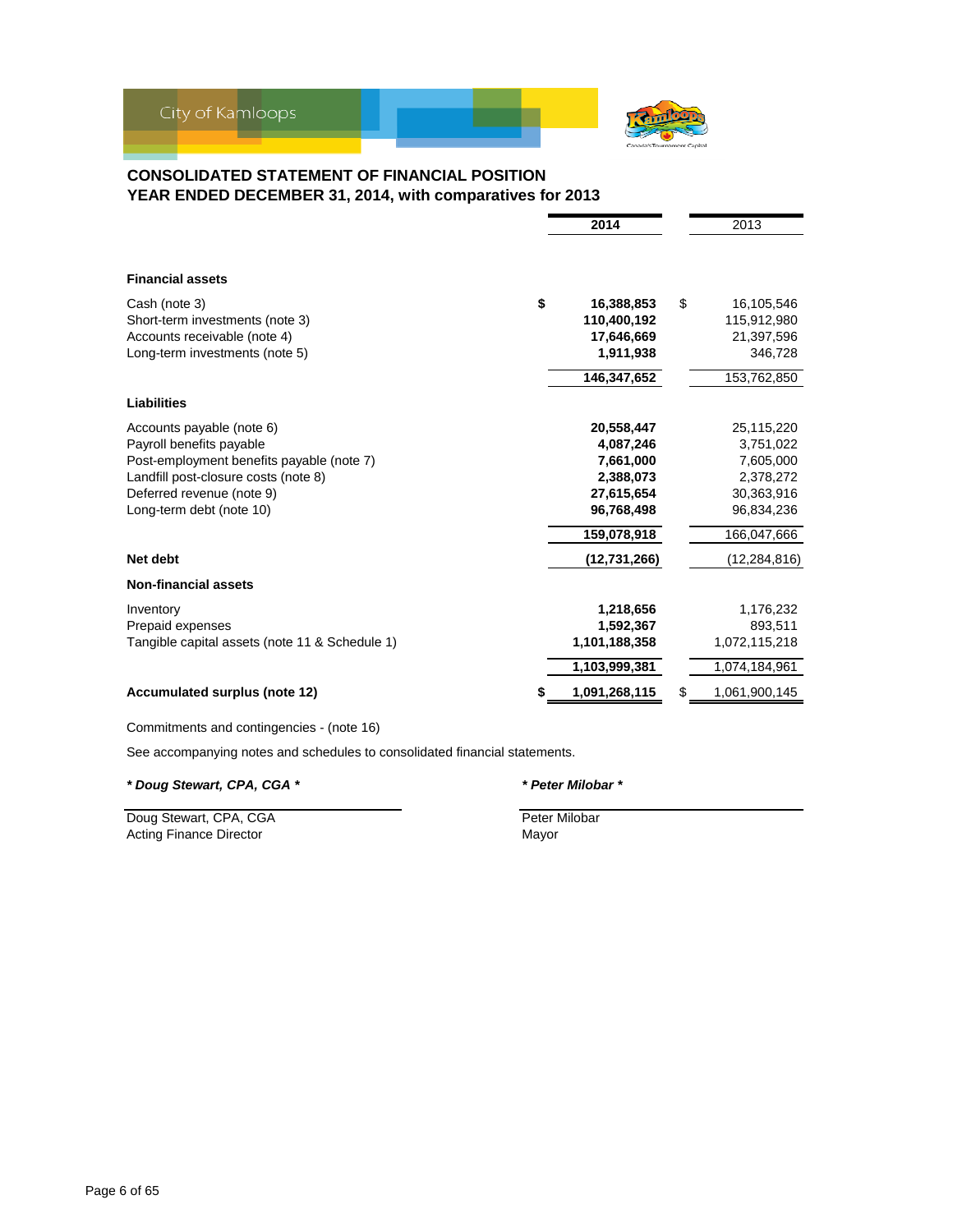

### **CONSOLIDATED STATEMENT OF OPERATIONS AND ACCUMULATED SURPLUS YEAR ENDED DECEMBER 31, 2014, with comparatives for 2013**

| (note 18)<br>\$<br>Taxation (note 14)<br>97,392,791 \$<br>95,216,313<br>97,394,963 \$<br>Development levies utilized<br>9,163,067<br>4,290,421<br>8,508,939<br>Fees, rates and sales of service<br>57,343,250<br>56,343,806<br>55,618,535<br>Government transfers (note 15)<br>20,020,699<br>19,020,044<br>22,925,297<br>2013 community works deferred revenue (note 15)<br>3,347,676<br>Investment income<br>4,439,076<br>4,524,962<br>4,557,052<br>17,819,210<br>Private contributions<br>1,568,371<br>6,033,633<br>189,927,254<br>202,741,082<br>192,859,769<br><b>Expenses (note 13)</b><br>732,379<br>764,424<br>601,585<br>6,211,039<br>Community development<br>5,906,696<br>4,081,439<br>Corporate administration<br>12,645,572<br>9,943,429<br>10,072,952<br>259,390<br><b>Environmental services</b><br>295,041<br>220,129<br>17,507,303<br>15,507,316<br>Fire services<br>17,259,224<br>22,556,170<br>23,717,603<br>Infrastructure maintenance<br>21,245,330<br>Legislative and enforcement<br>5,542,814<br>5,240,498<br>4,731,887<br>Parks, recreation and cultural services<br>37,386,311<br>37,769,086<br>33,850,676<br>Police services<br>25,455,000<br>23,475,807<br>22,128,355<br><b>Public transit</b><br>16,028,345<br>15,893,214<br>15,181,411<br>7,725,433<br>7,465,658<br>Solid waste<br>6,909,046<br>16,159,367<br>16,622,902<br>16,702,811<br>Sewer utility<br>8,745,007<br>7,550,884<br>6,849,982<br>Kamloops Airport Authority Society<br>2,091,094<br>2,036,668<br>2,386,459<br>Venture Kamloops Business Development Society<br>636,645<br>629,062<br>719,327<br>173,373,112<br>178,406,680<br>163,660,978<br>11,520,574<br>29,367,970<br>29,198,791<br>1,061,900,145<br>1,032,701,354<br>1,091,268,115 \$<br>1,061,900,145<br>\$ |                                        | 2014 Fiscal<br>Plan |  | 2014 | 2013 |
|---------------------------------------------------------------------------------------------------------------------------------------------------------------------------------------------------------------------------------------------------------------------------------------------------------------------------------------------------------------------------------------------------------------------------------------------------------------------------------------------------------------------------------------------------------------------------------------------------------------------------------------------------------------------------------------------------------------------------------------------------------------------------------------------------------------------------------------------------------------------------------------------------------------------------------------------------------------------------------------------------------------------------------------------------------------------------------------------------------------------------------------------------------------------------------------------------------------------------------------------------------------------------------------------------------------------------------------------------------------------------------------------------------------------------------------------------------------------------------------------------------------------------------------------------------------------------------------------------------------------------------------------------------------------------------------------------------------------------------------------------------------|----------------------------------------|---------------------|--|------|------|
|                                                                                                                                                                                                                                                                                                                                                                                                                                                                                                                                                                                                                                                                                                                                                                                                                                                                                                                                                                                                                                                                                                                                                                                                                                                                                                                                                                                                                                                                                                                                                                                                                                                                                                                                                               |                                        |                     |  |      |      |
|                                                                                                                                                                                                                                                                                                                                                                                                                                                                                                                                                                                                                                                                                                                                                                                                                                                                                                                                                                                                                                                                                                                                                                                                                                                                                                                                                                                                                                                                                                                                                                                                                                                                                                                                                               | Revenue (note 13)                      |                     |  |      |      |
|                                                                                                                                                                                                                                                                                                                                                                                                                                                                                                                                                                                                                                                                                                                                                                                                                                                                                                                                                                                                                                                                                                                                                                                                                                                                                                                                                                                                                                                                                                                                                                                                                                                                                                                                                               |                                        |                     |  |      |      |
|                                                                                                                                                                                                                                                                                                                                                                                                                                                                                                                                                                                                                                                                                                                                                                                                                                                                                                                                                                                                                                                                                                                                                                                                                                                                                                                                                                                                                                                                                                                                                                                                                                                                                                                                                               |                                        |                     |  |      |      |
|                                                                                                                                                                                                                                                                                                                                                                                                                                                                                                                                                                                                                                                                                                                                                                                                                                                                                                                                                                                                                                                                                                                                                                                                                                                                                                                                                                                                                                                                                                                                                                                                                                                                                                                                                               |                                        |                     |  |      |      |
|                                                                                                                                                                                                                                                                                                                                                                                                                                                                                                                                                                                                                                                                                                                                                                                                                                                                                                                                                                                                                                                                                                                                                                                                                                                                                                                                                                                                                                                                                                                                                                                                                                                                                                                                                               |                                        |                     |  |      |      |
|                                                                                                                                                                                                                                                                                                                                                                                                                                                                                                                                                                                                                                                                                                                                                                                                                                                                                                                                                                                                                                                                                                                                                                                                                                                                                                                                                                                                                                                                                                                                                                                                                                                                                                                                                               |                                        |                     |  |      |      |
|                                                                                                                                                                                                                                                                                                                                                                                                                                                                                                                                                                                                                                                                                                                                                                                                                                                                                                                                                                                                                                                                                                                                                                                                                                                                                                                                                                                                                                                                                                                                                                                                                                                                                                                                                               |                                        |                     |  |      |      |
|                                                                                                                                                                                                                                                                                                                                                                                                                                                                                                                                                                                                                                                                                                                                                                                                                                                                                                                                                                                                                                                                                                                                                                                                                                                                                                                                                                                                                                                                                                                                                                                                                                                                                                                                                               |                                        |                     |  |      |      |
|                                                                                                                                                                                                                                                                                                                                                                                                                                                                                                                                                                                                                                                                                                                                                                                                                                                                                                                                                                                                                                                                                                                                                                                                                                                                                                                                                                                                                                                                                                                                                                                                                                                                                                                                                               |                                        |                     |  |      |      |
|                                                                                                                                                                                                                                                                                                                                                                                                                                                                                                                                                                                                                                                                                                                                                                                                                                                                                                                                                                                                                                                                                                                                                                                                                                                                                                                                                                                                                                                                                                                                                                                                                                                                                                                                                               |                                        |                     |  |      |      |
|                                                                                                                                                                                                                                                                                                                                                                                                                                                                                                                                                                                                                                                                                                                                                                                                                                                                                                                                                                                                                                                                                                                                                                                                                                                                                                                                                                                                                                                                                                                                                                                                                                                                                                                                                               | Cemetery                               |                     |  |      |      |
|                                                                                                                                                                                                                                                                                                                                                                                                                                                                                                                                                                                                                                                                                                                                                                                                                                                                                                                                                                                                                                                                                                                                                                                                                                                                                                                                                                                                                                                                                                                                                                                                                                                                                                                                                               |                                        |                     |  |      |      |
|                                                                                                                                                                                                                                                                                                                                                                                                                                                                                                                                                                                                                                                                                                                                                                                                                                                                                                                                                                                                                                                                                                                                                                                                                                                                                                                                                                                                                                                                                                                                                                                                                                                                                                                                                               |                                        |                     |  |      |      |
|                                                                                                                                                                                                                                                                                                                                                                                                                                                                                                                                                                                                                                                                                                                                                                                                                                                                                                                                                                                                                                                                                                                                                                                                                                                                                                                                                                                                                                                                                                                                                                                                                                                                                                                                                               |                                        |                     |  |      |      |
|                                                                                                                                                                                                                                                                                                                                                                                                                                                                                                                                                                                                                                                                                                                                                                                                                                                                                                                                                                                                                                                                                                                                                                                                                                                                                                                                                                                                                                                                                                                                                                                                                                                                                                                                                               |                                        |                     |  |      |      |
|                                                                                                                                                                                                                                                                                                                                                                                                                                                                                                                                                                                                                                                                                                                                                                                                                                                                                                                                                                                                                                                                                                                                                                                                                                                                                                                                                                                                                                                                                                                                                                                                                                                                                                                                                               |                                        |                     |  |      |      |
|                                                                                                                                                                                                                                                                                                                                                                                                                                                                                                                                                                                                                                                                                                                                                                                                                                                                                                                                                                                                                                                                                                                                                                                                                                                                                                                                                                                                                                                                                                                                                                                                                                                                                                                                                               |                                        |                     |  |      |      |
|                                                                                                                                                                                                                                                                                                                                                                                                                                                                                                                                                                                                                                                                                                                                                                                                                                                                                                                                                                                                                                                                                                                                                                                                                                                                                                                                                                                                                                                                                                                                                                                                                                                                                                                                                               |                                        |                     |  |      |      |
|                                                                                                                                                                                                                                                                                                                                                                                                                                                                                                                                                                                                                                                                                                                                                                                                                                                                                                                                                                                                                                                                                                                                                                                                                                                                                                                                                                                                                                                                                                                                                                                                                                                                                                                                                               |                                        |                     |  |      |      |
|                                                                                                                                                                                                                                                                                                                                                                                                                                                                                                                                                                                                                                                                                                                                                                                                                                                                                                                                                                                                                                                                                                                                                                                                                                                                                                                                                                                                                                                                                                                                                                                                                                                                                                                                                               |                                        |                     |  |      |      |
|                                                                                                                                                                                                                                                                                                                                                                                                                                                                                                                                                                                                                                                                                                                                                                                                                                                                                                                                                                                                                                                                                                                                                                                                                                                                                                                                                                                                                                                                                                                                                                                                                                                                                                                                                               |                                        |                     |  |      |      |
|                                                                                                                                                                                                                                                                                                                                                                                                                                                                                                                                                                                                                                                                                                                                                                                                                                                                                                                                                                                                                                                                                                                                                                                                                                                                                                                                                                                                                                                                                                                                                                                                                                                                                                                                                               | Water utility                          |                     |  |      |      |
|                                                                                                                                                                                                                                                                                                                                                                                                                                                                                                                                                                                                                                                                                                                                                                                                                                                                                                                                                                                                                                                                                                                                                                                                                                                                                                                                                                                                                                                                                                                                                                                                                                                                                                                                                               |                                        |                     |  |      |      |
|                                                                                                                                                                                                                                                                                                                                                                                                                                                                                                                                                                                                                                                                                                                                                                                                                                                                                                                                                                                                                                                                                                                                                                                                                                                                                                                                                                                                                                                                                                                                                                                                                                                                                                                                                               |                                        |                     |  |      |      |
|                                                                                                                                                                                                                                                                                                                                                                                                                                                                                                                                                                                                                                                                                                                                                                                                                                                                                                                                                                                                                                                                                                                                                                                                                                                                                                                                                                                                                                                                                                                                                                                                                                                                                                                                                               |                                        |                     |  |      |      |
|                                                                                                                                                                                                                                                                                                                                                                                                                                                                                                                                                                                                                                                                                                                                                                                                                                                                                                                                                                                                                                                                                                                                                                                                                                                                                                                                                                                                                                                                                                                                                                                                                                                                                                                                                               |                                        |                     |  |      |      |
|                                                                                                                                                                                                                                                                                                                                                                                                                                                                                                                                                                                                                                                                                                                                                                                                                                                                                                                                                                                                                                                                                                                                                                                                                                                                                                                                                                                                                                                                                                                                                                                                                                                                                                                                                               | Annual surplus                         |                     |  |      |      |
|                                                                                                                                                                                                                                                                                                                                                                                                                                                                                                                                                                                                                                                                                                                                                                                                                                                                                                                                                                                                                                                                                                                                                                                                                                                                                                                                                                                                                                                                                                                                                                                                                                                                                                                                                               | Accumulated surplus, beginning of year |                     |  |      |      |
|                                                                                                                                                                                                                                                                                                                                                                                                                                                                                                                                                                                                                                                                                                                                                                                                                                                                                                                                                                                                                                                                                                                                                                                                                                                                                                                                                                                                                                                                                                                                                                                                                                                                                                                                                               | Accumulated surplus, end of year       |                     |  |      |      |

See accompanying notes and schedules to consolidated financial statements.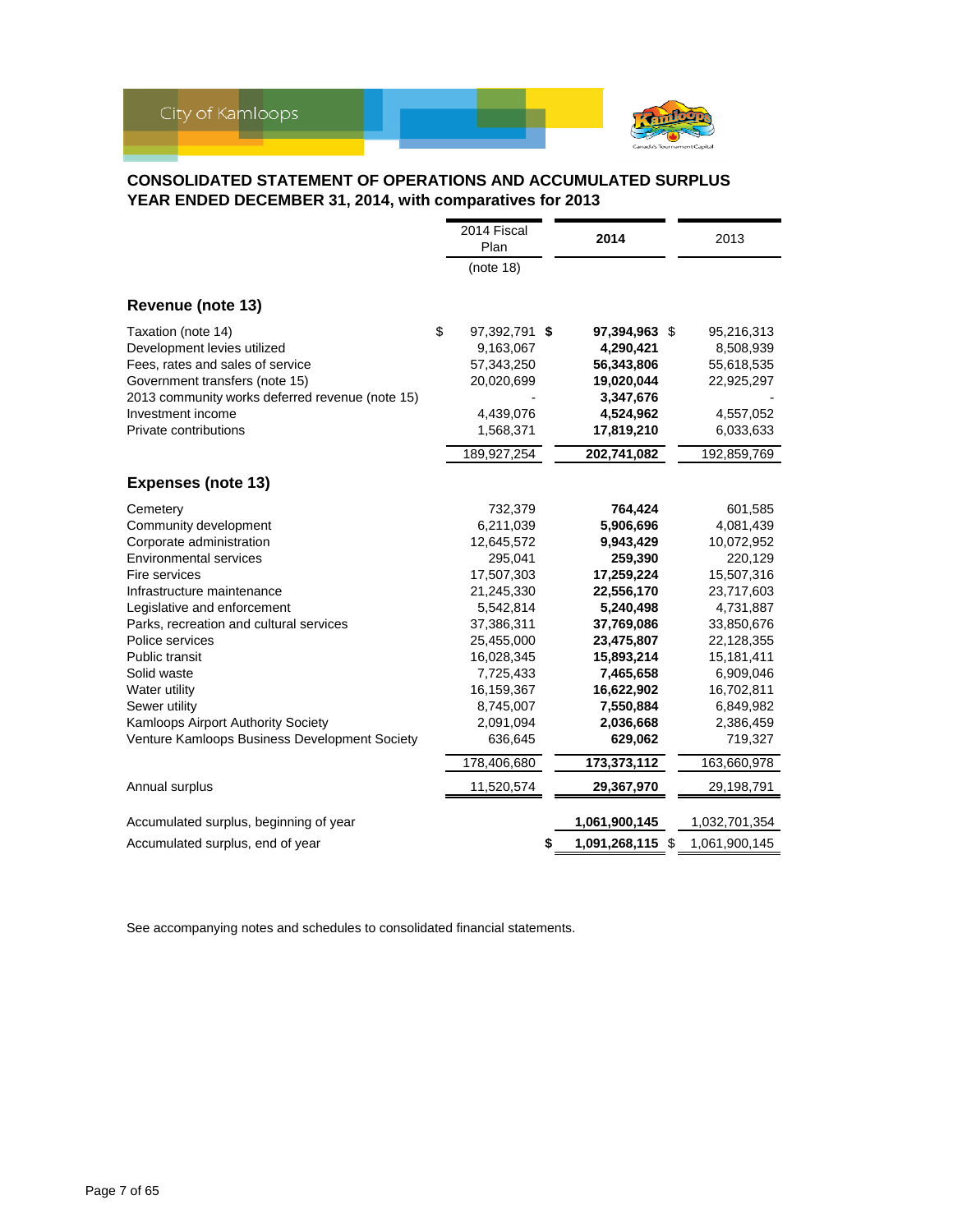

## **CONSOLIDATED STATEMENT OF CHANGES IN NET DEBT YEAR ENDED DECEMBER 31, 2014, with comparatives for 2013**

|                                                                                                                                                                   |    | 2014 Fiscal<br>Plan<br>(note 18) |   | 2014                                 |   | 2013                                 |
|-------------------------------------------------------------------------------------------------------------------------------------------------------------------|----|----------------------------------|---|--------------------------------------|---|--------------------------------------|
| Annual surplus                                                                                                                                                    | \$ | 11,520,574                       | S | 29,367,970                           | S | 29,198,791                           |
| Acquisition of tangible capital assets (schedule 1)<br>Amortization of tangible capital assets (schedule 1)<br>Net book value of tangible capital assets disposed |    | (98,872,345)<br>26,761,379       |   | (59,808,937)<br>26,761,379           |   | (56,686,675)<br>25,466,555           |
| (schedule 1)<br>Increase in prepaid expenses<br>Decrease (increase) in inventory                                                                                  |    |                                  |   | 3,974,418<br>(698, 856)<br>(42, 424) |   | 1,614,434<br>(84, 636)<br>(207, 462) |
| Change in net financial assets (debt)                                                                                                                             |    | (60,590,392)                     |   | (446, 450)                           |   | (698, 993)                           |
| Net debt, beginning of the year                                                                                                                                   |    | (12, 284, 816)                   |   | (12, 284, 816)                       |   | (11,585,823)                         |
| Net debt, end of the year                                                                                                                                         | S  | (72,875,208)                     |   | (12,731,266)                         |   | (12, 284, 816)                       |

See accompanying notes and schedules to consolidated financial statements.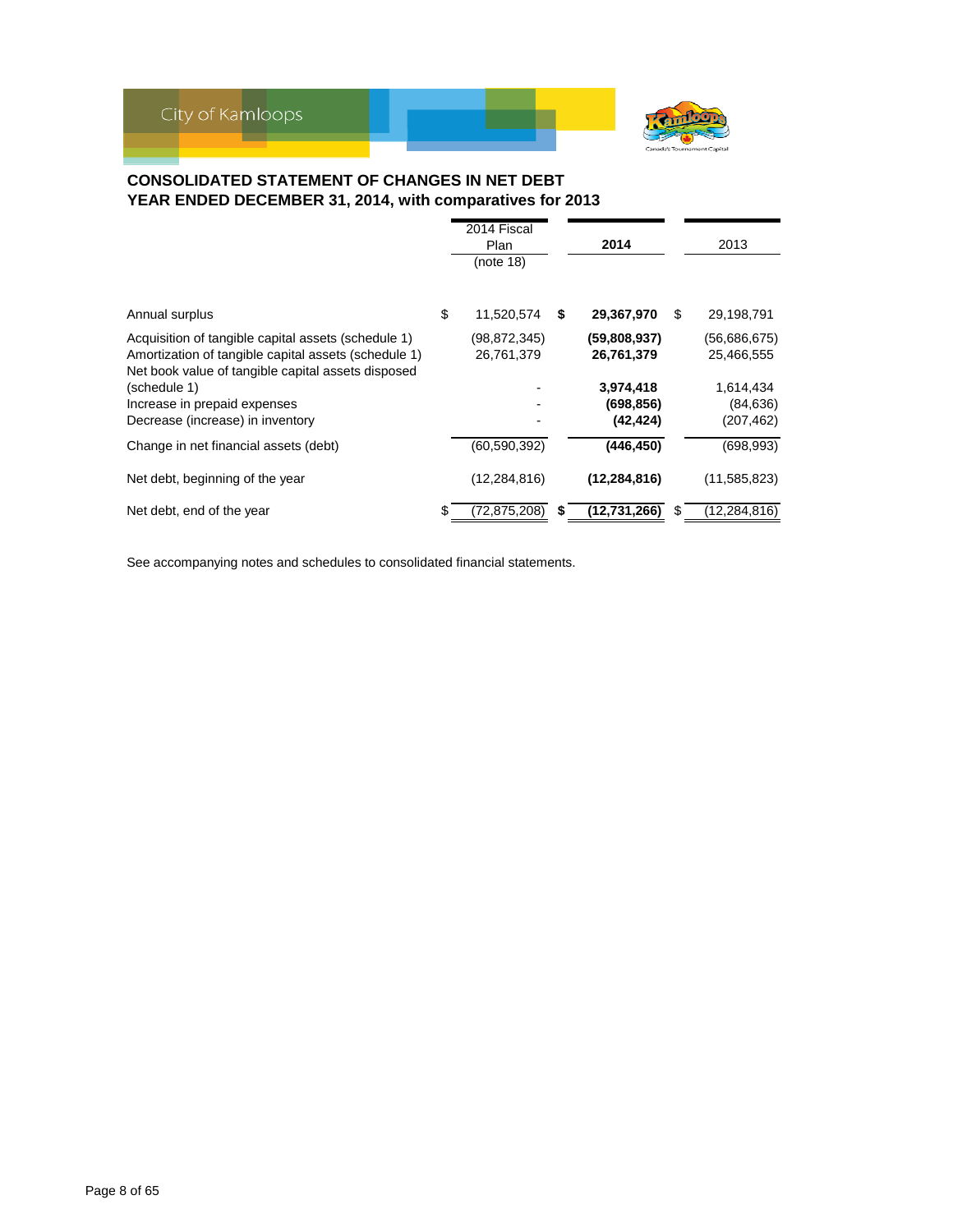

### **CONSOLIDATED STATEMENT OF CASH FLOWS YEAR ENDED DECEMBER 31, 2014, with comparatives for 2013**

|                                                                                                                                                                                                                                                                                                            | 2014                                                                            | 2013                                                                             |
|------------------------------------------------------------------------------------------------------------------------------------------------------------------------------------------------------------------------------------------------------------------------------------------------------------|---------------------------------------------------------------------------------|----------------------------------------------------------------------------------|
|                                                                                                                                                                                                                                                                                                            |                                                                                 |                                                                                  |
| Cash provided by (used for):                                                                                                                                                                                                                                                                               |                                                                                 |                                                                                  |
| <b>Operating transactions:</b><br>Annual surplus                                                                                                                                                                                                                                                           | \$<br>29,367,970                                                                | \$<br>29,198,791                                                                 |
| Items not involving cash:<br>Amortization of tangible capital assets<br>Increase (decrease) in post-employment benefits payable<br>Increase (decrease) in landfill post-closure costs<br>Loss (gain) on disposal of tangible capital assets<br>Private contributions                                       | 26,761,379<br>56,000<br>9,801<br>1,674,524<br>(16, 641, 540)                    | 25,466,555<br>180,524<br>(1,424,054)<br>268,213<br>(6,033,633)                   |
| Changes in non-cash operating items:<br>Decrease (increase) in accounts receivable<br>Decrease (increase) in inventory<br>Decrease (increase) in prepaid expenses<br>Increase (decrease) in accounts payable<br>Increase (decrease) in payroll benefits payable<br>Increase (decrease) in deferred revenue | 3,750,927<br>(42, 424)<br>(698, 856)<br>(4, 556, 773)<br>336,224<br>(2,748,262) | (2,407,616)<br>(207, 462)<br>(84, 636)<br>4,364,114<br>(172, 645)<br>(3,982,897) |
|                                                                                                                                                                                                                                                                                                            | 37,268,970                                                                      | 45, 165, 254                                                                     |
| <b>Capital transactions:</b><br>Tangible capital asset additions<br>Proceeds from sale of tangible capital assets                                                                                                                                                                                          | (43, 167, 397)<br>2,299,894                                                     | (50,653,042)<br>1,346,220                                                        |
|                                                                                                                                                                                                                                                                                                            | (40, 867, 503)                                                                  | (49, 306, 822)                                                                   |
| Investing transactions:<br>Decrease (increase) in short-term investments<br>Decrease (increase) in long-term investments                                                                                                                                                                                   | 5,512,788<br>(1, 565, 210)<br>3,947,578                                         | 102,953<br>(13, 739)<br>89,214                                                   |
| <b>Financing transactions:</b>                                                                                                                                                                                                                                                                             |                                                                                 |                                                                                  |
| Proceeds from issuance of long-term debt<br>Principal repayments on long-term debt                                                                                                                                                                                                                         | 8,211,200<br>(8, 276, 938)                                                      | 9,000,000<br>(7,947,839)                                                         |
|                                                                                                                                                                                                                                                                                                            | (65, 738)                                                                       | 1,052,161                                                                        |
| Increase (decrease) in cash for the year                                                                                                                                                                                                                                                                   | 283,307                                                                         | (3,000,193)                                                                      |
| Cash, beginning of the year                                                                                                                                                                                                                                                                                | 16,105,546                                                                      | 19,105,739                                                                       |
| Cash, end of the year                                                                                                                                                                                                                                                                                      | \$<br>16,388,853                                                                | \$<br>16,105,546                                                                 |

See accompanying notes and schedules to consolidated financial statements.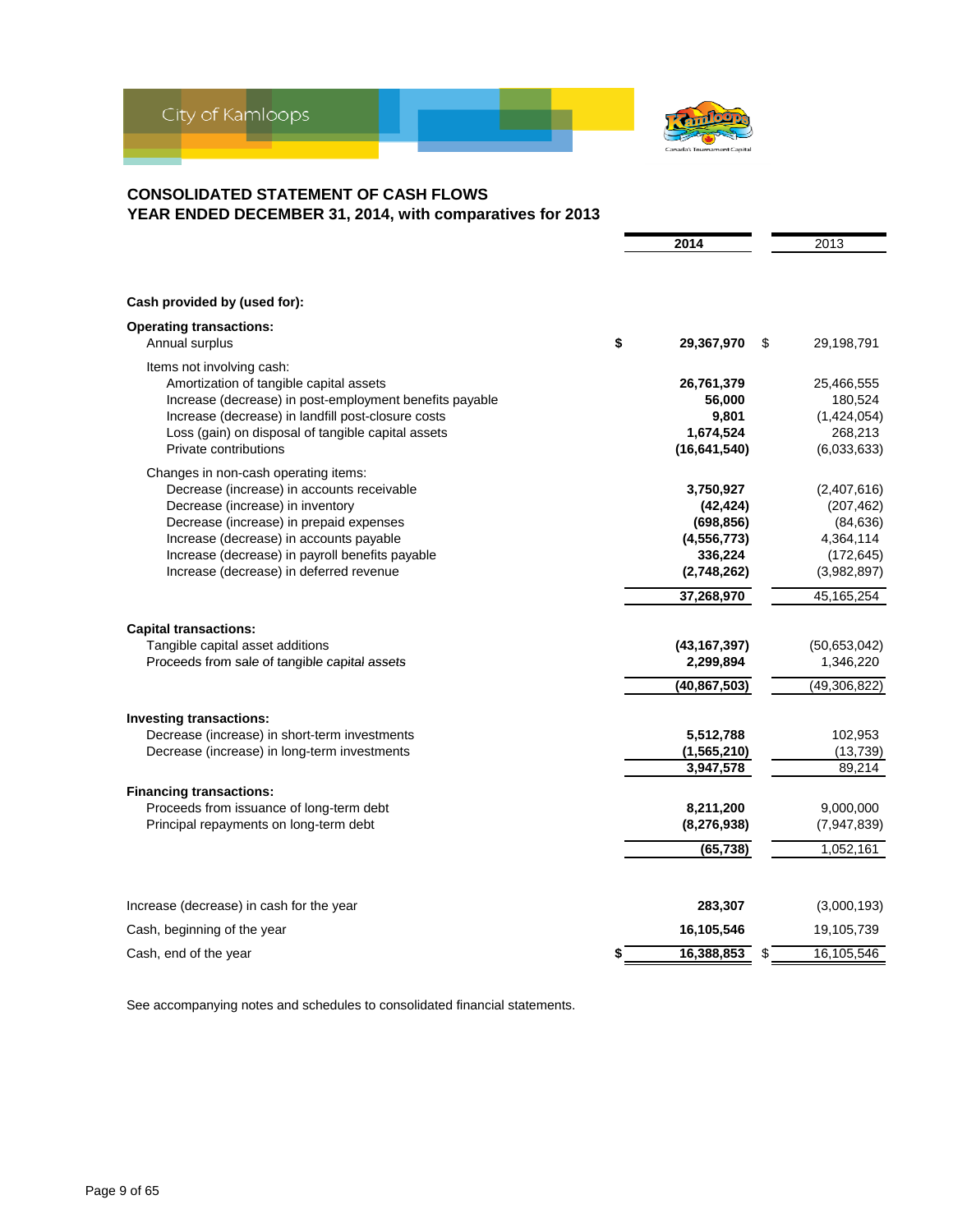

The City of Kamloops (the "City") was incorporated in 1893 under statute of the Province of British Columbia. Its principal activities include the provision of local government services to residents of the incorporated area. These include cemetery; community development; fire; infrastructure maintenance; legislative and enforcement; parks, recreation and leisure; police; public transit; solid waste; water utility; sewer utility and fiscal services. The City is also responsible for the Kamloops Airport Authority Society and the Venture Kamloops Business Development Society.

#### **1 . Significant accounting policies:**

(a) Basis of presentation:

The consolidated financial statements of the City have been prepared, in all material respects, in accordance with Canadian public sector accounting standards for local governments as recommended by the Public Sector Accounting Board (PSAB) of the Canadian Institute of Chartered Accountants (CICA).

(b) Basis of accounting:

The basis of accounting followed in these financial statements is an accrual method and includes revenues in the period in which the transactions or events occurred that gave rise to the revenues and expenses in the period the goods and services were acquired and a liability was incurred.

(c) Basis of consolidation:

The consolidated financial statements include the accounts of the Kamloops Airport Authority Society and the Venture Kamloops Business Development Society. Separate audited financial statements have also been prepared for the societies. Inter-fund balances and transactions have been eliminated.

The Kamloops Airport Authority Society and the Venture Kamloops Business Development Society are controlled by the City through its appointment of the members of each society. The consolidated financial statements include all accounts of these societies.

(d) Revenue recognition:

Revenues are accounted for in the period in which the transactions or events occurred that gave rise to the revenues and the amounts to be received can be reasonably estimated and collection is reasonably assured.

Taxation for municipal purposes is recorded as revenue in the period the taxes are levied.

User charges, fees, and other amounts collected for which the City has an obligation to perform or provide a future service are deferred until the service is provided.

Contributions or other funding received which has externally imposed restrictions are initially accounted for as deferred revenue and then recognized as revenue when used for the specific purpose.

Contributions received in-kind are recognized as revenue in the period received at the fair market value at the time of the contribution.

(e) Government transfers:

Government transfers are recognized as revenue in the financial statements when the transfer is authorized and any eligibility criteria are met, except to the extent that transfer stipulations give rise to an obligation that meets the definition of a liability. Transfers are recognized as deferred revenue when transfer stipulations give rise to a liability. Transfer revenue is recognized in the statement of operations as the stipulation liabilities are settled.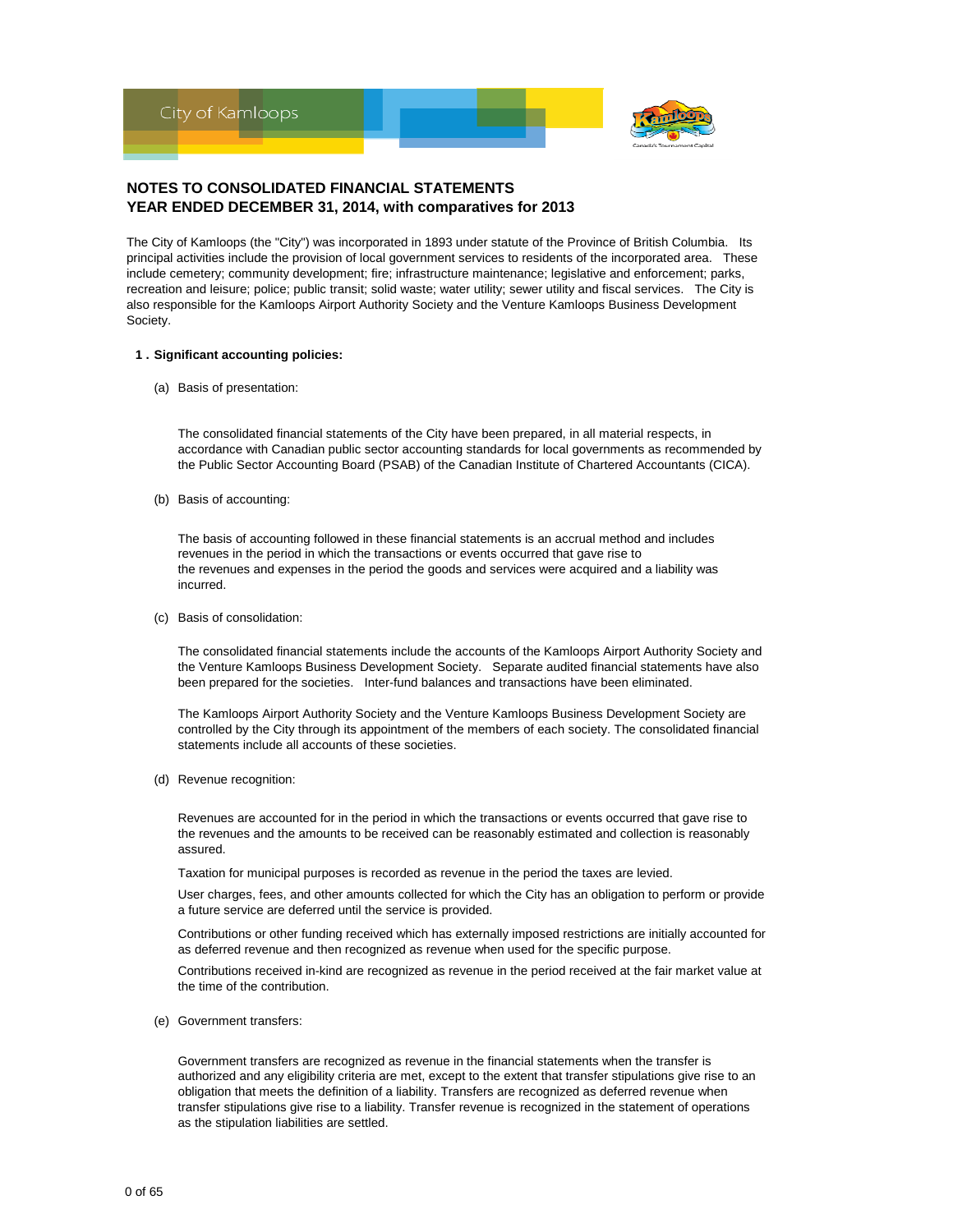

- **1 . Significant accounting policies (continued):**
	- (f) Inventory:

Inventory is valued at the lower of cost and net realizable value with cost determined by the average cost method.

(g) Investments:

Short-term investments and investments are recorded at cost, which approximates net realizable value.

(h) Tangible capital assets:

Tangible capital assets are recorded at cost less accumulated amortization and are classified according to their functional use. Costs include all costs directly attributable to the acquisition or construction of the tangible capital asset including transportation costs, design and engineering fees, legal fees and site preparation costs.

Assets were amortized using the straight line method. There are several different amortization periods used for each major category of assets, as follows:

| Land                          | No amortization taken |
|-------------------------------|-----------------------|
| Site improvements             | $5 - 50$ years        |
| Equipment                     | $5 - 10$ years        |
| <b>Buildings</b>              | 15 - 50 years         |
| <b>Transportation network</b> | 10 - 75 years         |
| Water network                 | 10 - 75 years         |
| Sanitary network              | 10 - 75 years         |
| Drainage network              | 10 - 75 years         |
| Communication network         | 20 years              |
| Computing infrastructure      | 4 - 10 years          |

Amortization is not taken on tangible capital assets until they are ready for use. The City holds several works of art and historic treasures that have not been included in the tangible capital assets, including displays at the museum, statues located throughout the City and various works of art and decorations in the facilities.

(i) Non-financial assets:

Non-financial assets are held for use in the provision of goods and services but are not available to discharge existing liabilities. These assets have a useful life extending beyond the current year and are not intended for sale in the ordinary course of operations.

(j) Long-term debt:

Long-term debt is recorded net of any related sinking fund balances. Debt service charges, including principal and interest, are charged against current revenue in the period in which they occur.

(k) Reserves:

Reserves for operating and capital purposes represent amounts reserved either internally or by statute for specific future purposes.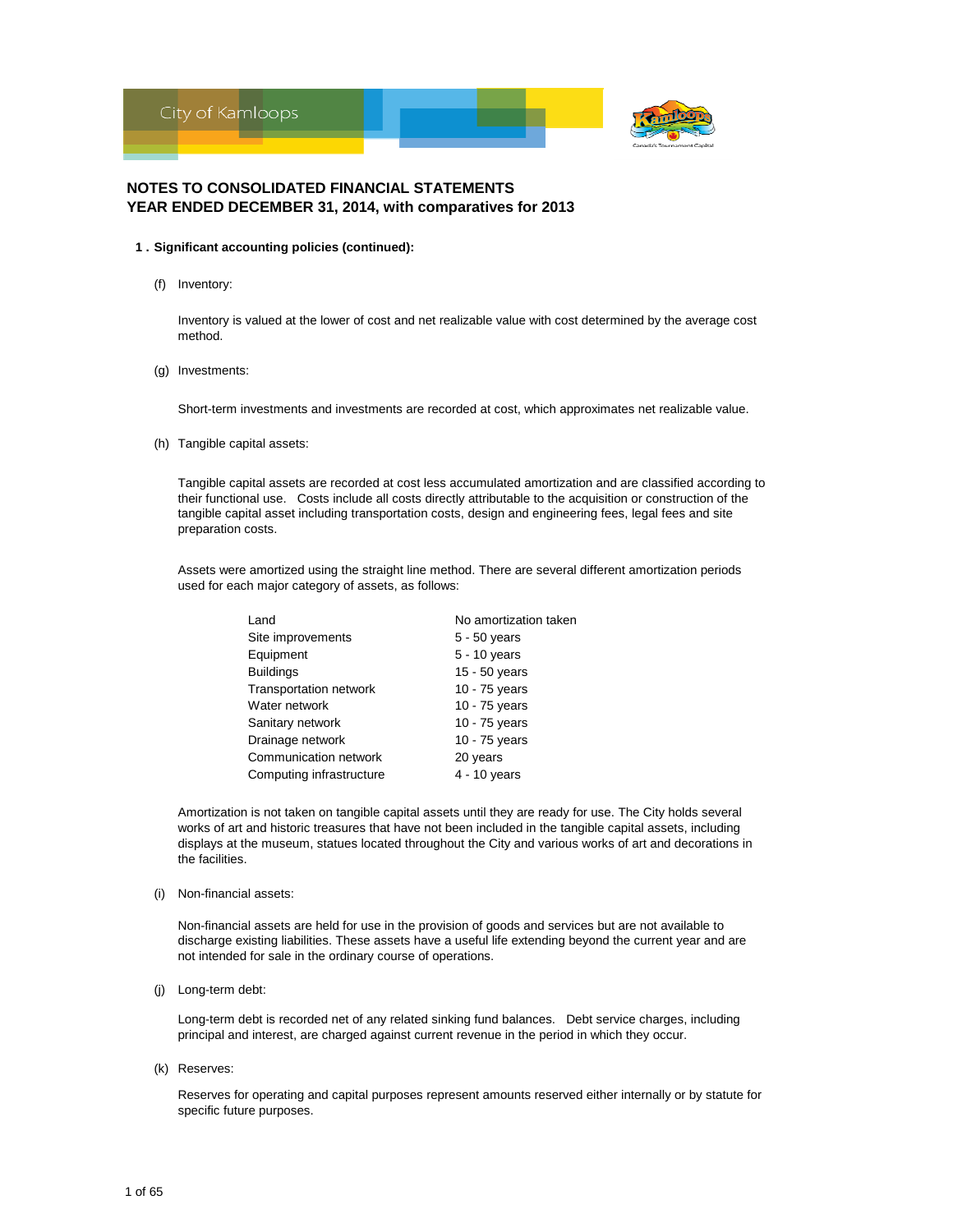

#### **1 . Significant accounting policies (continued):**

(l) Use of estimates:

The preparation of financial statements in accordance with Canadian public sector accounting standards requires management to make estimates and assumptions that have an effect on the reported amounts of assets and liabilities and the disclosure of contingent assets and liabilities at the date of the financial statements and the reported amounts of revenue and expenses during the year. Actual results could be different from those estimates. Significant estimates in these financial statements include the postemployment benefit payable and the landfill post-closure costs.

(m) Landfill post-closure costs:

The City is required to fund the closure of its landfill sites and to provide for the post-closure care of the facilities. Closure and post-closure activities include the final cover, landscaping, surface and groundwater monitoring, leachate control and visual inspection. The requirement is being provided for over the estimated life of the landfill sites based on the respective usage of each facility.

(n) Retirement benefits and other employee benefit plans:

The City's contributions due during the period to its multi-employer defined benefit plan are expensed as incurred. The costs of other pensions and other retirement benefits that accumulate over the period of service provided by employees are actuarially determined using the projected benefit method prorated on services based on management's best estimate of retirement ages, inflation rates, investment returns, wage and salary escalation, insurance and health care costs trends, employee turnover and discount rates. Actuarial gains and losses are amortized on a straight-line basis over the expected average remaining service life of the employee group.

#### **2 . Segmented Information**

The City of Kamloops is a diversified municipal government institution that provides a wide range of services to its citizens. Distinguishable functional segments have been separately disclosed. The nature of the segments and the activities they encompass are as follows; and quantitative data on these segments can be found in note 13.

#### **Cemetery:**

This segment captures all of the revenue and expenses associated with Cemetery operations including providing services to the public and maintenance of the cemetery infrastructure.

#### **Community development:**

This segment includes almost all of the activities of the Planning, Engineering and Development Services Department including Building Permits, Business Licenses, Zoning, Development Applications and Engineering Services. The only function of the Planning Development and Engineering Services department that has been separated into its own segment is the Public Transit function.

#### **Corporate administration:**

This segment includes all of the internal support service functions of the corporation. This includes Human Resources, Information Technology, Finance and the Chief Administration Officer's department. All of these functions are typical to all medium to large corporations, either private or public.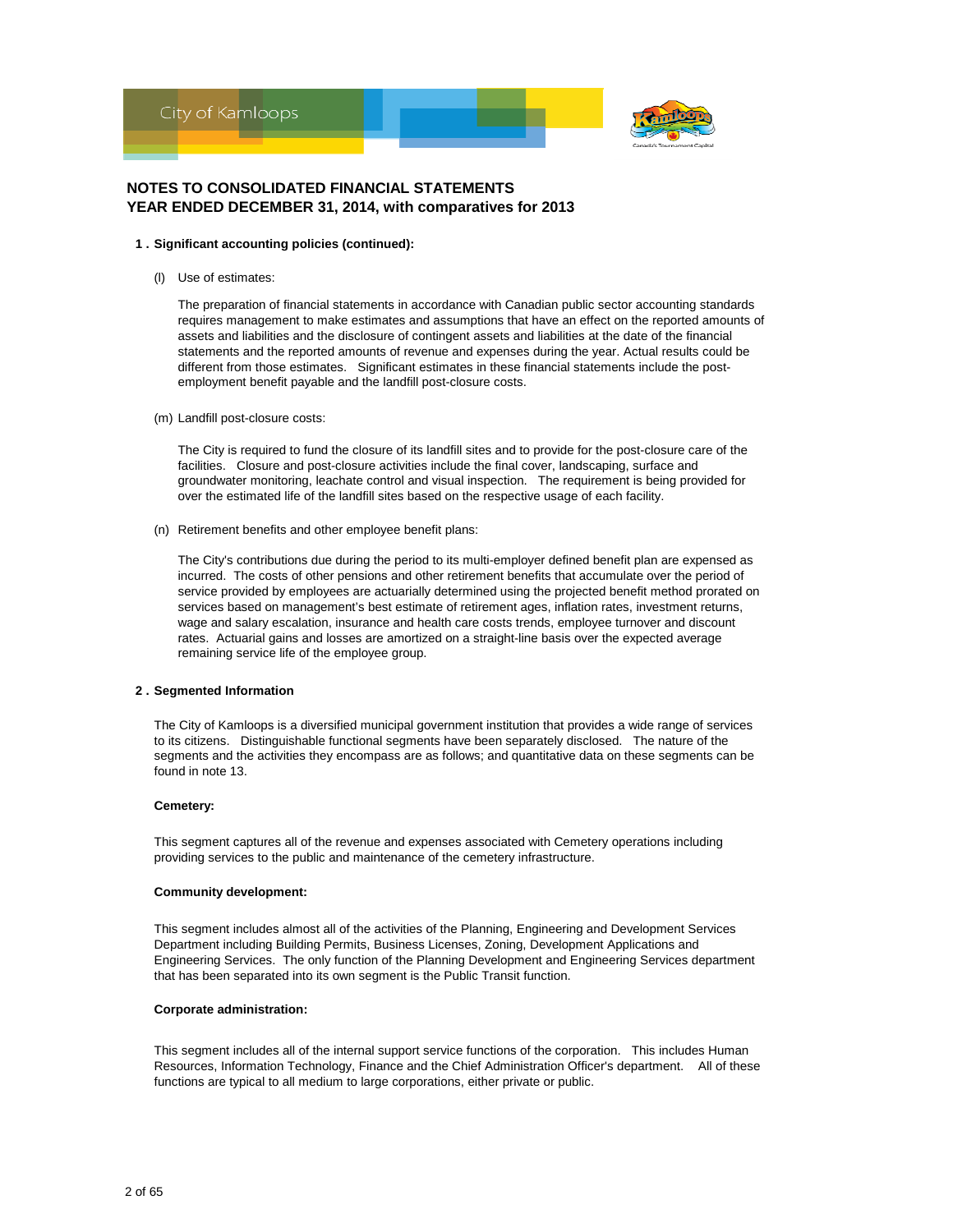

#### **2 . Segmented Information (continued)**

#### **Environmental services:**

This segment includes all of the operating activities of the Environmental Services Division.

#### **Fire services:**

This segment includes all of the operating activities of the Fire and Rescue Services Division including fire prevention, suppression and education. This function also includes maintenance of the fire department fleet and operation of the Fire Training Centre.

#### **Infrastructure maintenance:**

This segment includes all of the function of the Public Works department that involve the repair and maintenance of the City's infrastructure assets including the road network, the stormwater (drainage) network, administrative buildings and the City's vehicle fleet. Maintenance of the recreation buildings and park assets are not included in this segment.

#### **Legislative and enforcement:**

This segment includes the functions related to the legislative operations of the City. This encompasses revenue and expenses directly related to City Council, the City Clerk's office, bylaw enforcement, parking and animal control.

#### **Parks, recreation and cultural services:**

All operating activities of the Parks, Recreation and Cultural Services department are included in this segment. This includes the revenue expenses to provide recreation and cultural programs throughout the City as well as repair and maintenance of the buildings and other infrastructure used to provide these programs.

#### **Police services:**

This segment includes all of the operating activities of the Police Services Division. This includes the activities of the RCMP and the municipal staff who support these activities.

#### **Public transit:**

This segment includes all of the operating activities of the Public Transit Division.

#### **Solid waste:**

Included in this segment is all of the revenue and expenses related to the collection and disposal of the residents garbage and recycling products.

#### **Water utility:**

This segment includes all of the operating activities related to the treatment and distribution of water throughout the City.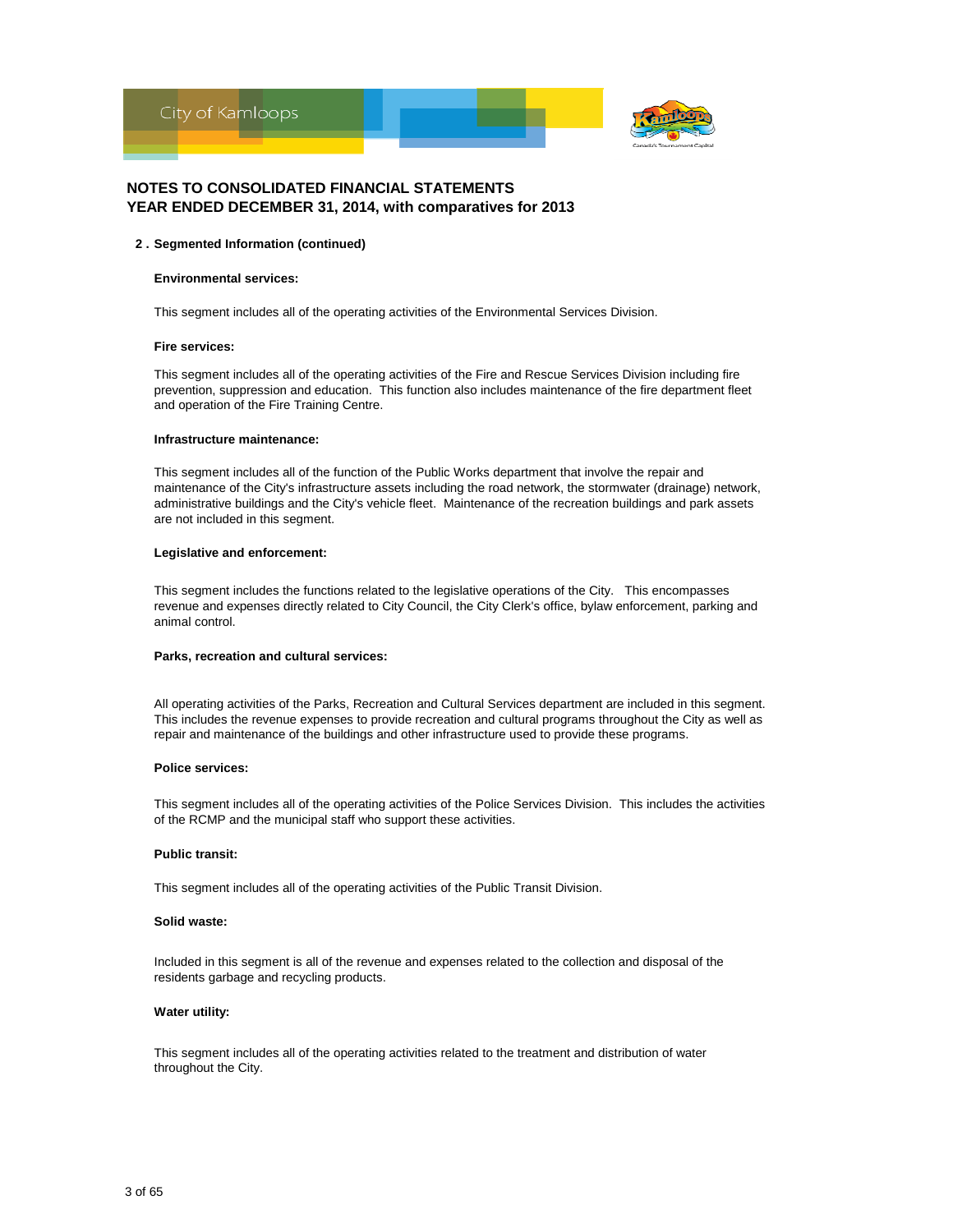

#### **2 . Segmented Information (continued)**

#### **Sewer utility:**

This segment includes all of the operating activities related to the collection and treatment of wastewater (sewage) throughout the City.

#### **Kamloops Airport Authority Society:**

This segment includes all of the operating activities of the Kamloops Airport Authority Society whose mandate is to oversee the operation of the Kamloops Airport and the repair and maintenance of its assets.

#### **Venture Kamloops Business Development Society:**

This segment includes all of the operating activities of the Venture Kamloops Business Development Society.

#### **Tangible capital asset acquisition:**

This segment identifies the revenue sources and use of operating equity and reserves to acquire capital assets and increase the capital equity.

#### **3 . Cash and short-term investments:**

|                                                          | 2014                               | 2013                      |
|----------------------------------------------------------|------------------------------------|---------------------------|
| Consolidated cash<br>Consolidated short-term investments | \$<br>16,388,853 \$<br>110,400,192 | 16.105.546<br>115,912,980 |
|                                                          | 126,789,045                        | 132,018,526               |
| Restricted cash and short-term investments:              |                                    |                           |
| <b>Statutory reserves</b><br>Development cost charges    | 36,807,656<br>9,486,632            | 34,711,878<br>9,734,766   |
| Kamloops Airport Authority Society                       | 4,357,351                          | 3,647,140                 |
| Venture Kamloops Business Development Society            | 115,637                            | 50,488                    |
| Unrestricted cash and short-term investments             | 76,021,769                         | 83,874,254                |
|                                                          | 126,789,045 \$                     | 132,018,526               |

The maturity dates of the short-term investments held directly by the City range from January 21, 2015 to June 1, 2025. The interest rates earned on these investments range from 1.70% to 6.17%. The market value of cash and short term investments is \$129,029,625 (2013 - \$133,390,772).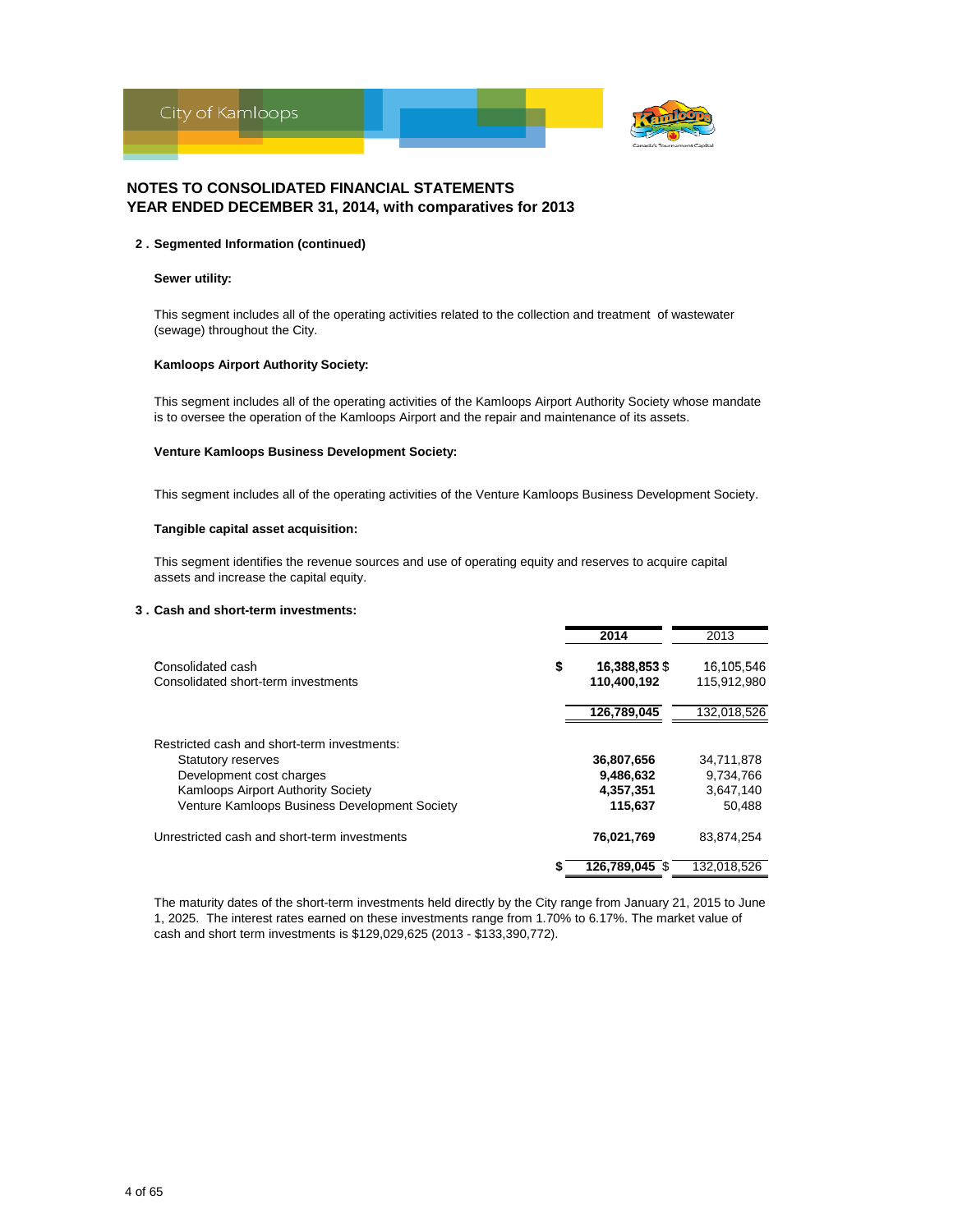

#### **4 . Accounts Receivable:**

|                                                       |    | 2014          | 2013       |
|-------------------------------------------------------|----|---------------|------------|
| General fund:                                         |    |               |            |
| Taxes                                                 | \$ | 4,052,375 \$  | 4,249,970  |
| <b>Utilities</b>                                      |    | 1,558,775     | 1,363,050  |
| Trade                                                 |    | 4,779,437     | 3,903,975  |
| Accrued interest                                      |    | 1,424,357     | 935,860    |
| Province of British Columbia                          |    | 5,317         | 5,317      |
| Government of Canada                                  |    | 541,346       | 729,955    |
|                                                       |    | 12,361,607    | 11,188,127 |
| <b>Water Fund:</b>                                    |    |               |            |
| Trade                                                 |    | 2,779,700     | 2,030,249  |
|                                                       |    | 2,779,700     | 2,030,249  |
| <b>Sewer Fund:</b>                                    |    |               |            |
| Trade                                                 |    | 1,737,867     | 1,138,122  |
| Province of British Columbia                          |    | 463,918       | 6,139,241  |
|                                                       |    | 2,201,785     | 7,277,363  |
| <b>Kamloops Airport Authority Society:</b>            |    |               |            |
| Trade                                                 |    | 299,473       | 364,866    |
| Government of Canada                                  |    |               | 532,778    |
|                                                       |    | 299,473       | 897,644    |
| <b>Venture Kamloops Business Development Society:</b> |    |               |            |
| Trade                                                 |    | 4,104         | 4,213      |
|                                                       | S  | 17,646,669 \$ | 21,397,596 |

#### **5 . Long-term investments:**

The City's long-term investments are held by the British Columbia Community Foundation in seven endowment funds; the City of Kamloops Centennial Fund "A", the City of Kamloops Centennial Fund "B", the 1979 Winter Games Legacy Fund, the 1993 Canada Summer Games Fund, the 2006 BC Summer Games Legacy Fund, the Art Gallery Reserve Fund and the Arts Legacy Fund. All of the income earned in the City of Kamloops Centennial Fund "A" is re-invested in the fund. 90% of the income earned in the City of Kamloops Centennial Fund "B" is returned to the City to support the grant-in-aid program and the remaining 10% is reinvested in the fund. 75% of the income earned in the 1979 Winter Games Sports Legacy Fund is distributed to the City and the remaining 25% is re-invested in the fund. All of the income earned in the 1993 Canada Summer Games Legacy Fund is re-invested in the fund. 75% of the income earned in the 2006 BC Summer Games Legacy Fund is distributed back to the City and the remaining 25% is re-invested in the fund. All of the income earned in the Art Gallery Reserve Fund is distributed to the City. 75% of the income earned in the Arts Legacy Fund is distributed back to the City and the remaining 25% is re-invested in the fund.

#### **6 . Accounts payable:**

|                                                | 2014                | 2013       |
|------------------------------------------------|---------------------|------------|
| General fund:                                  |                     |            |
| Trade                                          | \$<br>12,710,960 \$ | 17,932,488 |
| Payroll and benefits                           | 2,683,323           | 2.573.333  |
| Province of British Columbia                   | 318,926             | (114, 927) |
| Government of Canada                           | 4,697,589           | 4.427.583  |
|                                                | 20,410,798          | 24,818,477 |
| <b>Kamloops Airport Authority Society:</b>     |                     |            |
| Trade                                          | 103,480             | 248.438    |
| Venture Kamloops Business Development Society: |                     |            |
| Trade                                          | 44,169              | 48,305     |
|                                                | 20.558.447 \$       | 25.115.220 |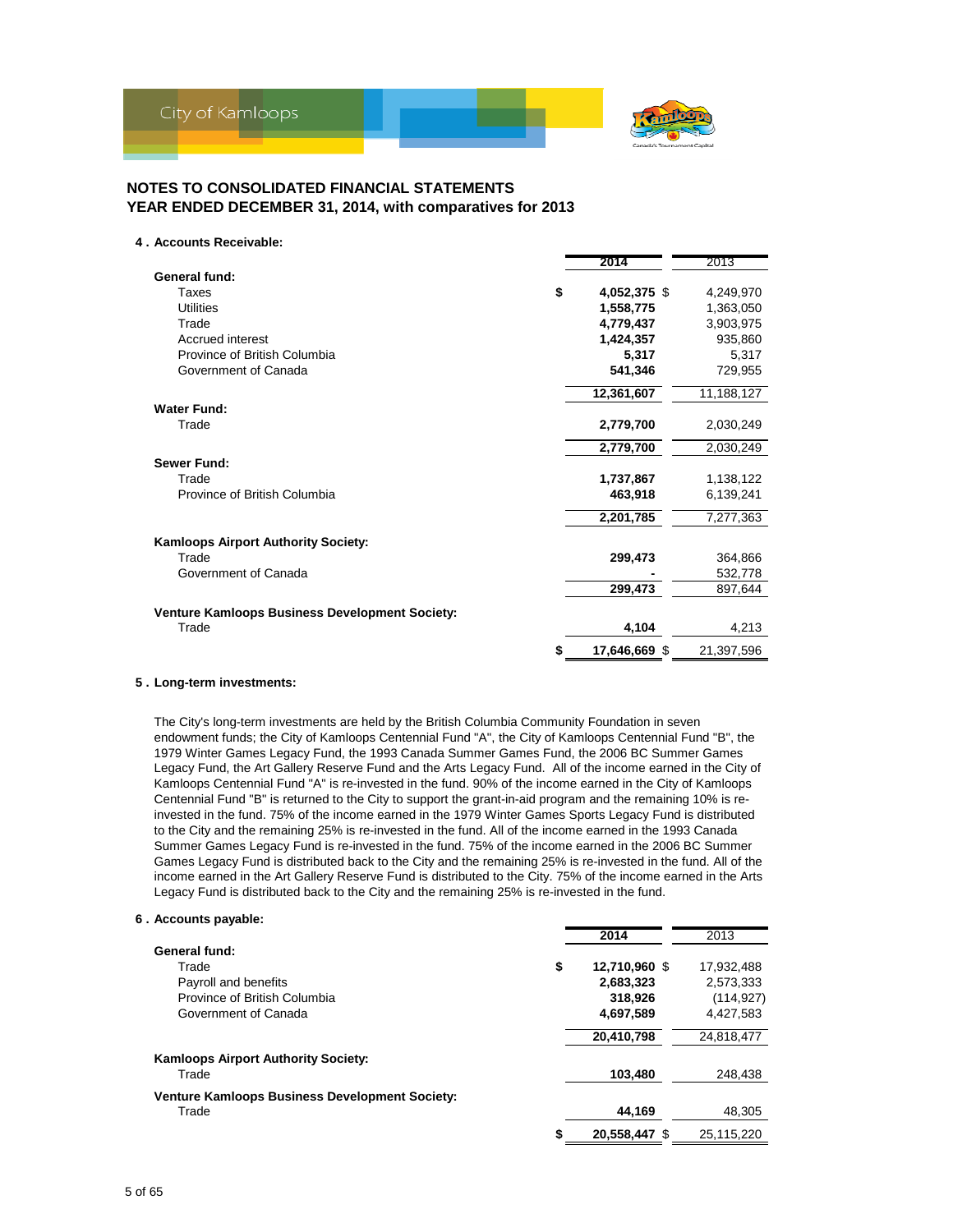

#### **7 . Post-employment benefits payable:**

The City of Kamloops sponsors a defined benefit plan for retirement benefits other than pensions for certain employees. The plan provides for a payout of accumulated sick leave for CUPE local 900 employees; an early retirement incentive payment and deferred vacation payout for IAFF local 913 employees; and an early retirement incentive payment for Management employees.

Total benefit payments paid during the year were \$507,000 (2013 - \$525,000). The plan does not require any contribution from employees. The retirement benefit liability at December, 31, 2014 includes the following components:

|                                              |    | 2014         | 2013      |
|----------------------------------------------|----|--------------|-----------|
| Accrued benefit obligation - opening balance | \$ | 7,605,000 \$ | 7,691,000 |
| Current service cost                         |    | 601.000      | 615,000   |
| Interest cost                                |    | 314,000      | 279,000   |
| Benefits paid                                |    | (507,000)    | (525,000) |
| Actuarial gain/(loss) - current              |    | (352,000)    | (455,000) |
| Accrued benefit obligation - ending balance  |    | 7,661,000    | 7,605,000 |
| Unamortized net actuarial (loss)/gain        |    |              |           |
| Funding excess                               |    |              |           |
| Post-employment benefit payable              | 5  | 7,661,000 \$ | 7,605,000 |

Actuarial valuations for accounting purposes are performed using the projected benefit method prorated on services. The most recent actuarial report was prepared on February 16, 2015 using data as of December 31, 2014. The accrued benefit obligation shown for 2013 is based on amounts included in the 2012 valuation.

The actuarial valuation was based on a number of assumptions about future events, such as inflation rates, interest rates, wage and salary increases, and employee turnover and mortality. The assumptions used reflect the City's best estimates. The expected inflation rate is 3.25% (2013 - 3.25%). The discount rate used to determine the accrued benefit obligation is 3.1% (2013 - 4.0%).

The retirement benefit expense is included in the statement of operations and accumulated surplus as a component of program expenses. The retirement benefit interest expense is included in the public debt interest expense. The prior period cost of plan amendment is included in the current expenses for the year indicated.

#### **8 . Landfill post-closure costs:**

The City of Kamloops operates two solid waste landfill sites in the Kamloops area and assumes certain obligations for the landfill sites including closure and post closure liabilities. The reported liabilities are based on estimates and assumptions with respect to events extending over the remaining life of each of the landfills. The estimates and assumptions are provided through an independent assessment conducted in 2014 with the results available in 2015. The liability and annual expense is calculated based on the ratio of current usage to total capacity of the site and the estimated future cash flows associated with closure and post-closure activities stated in current (2014) dollars. The aggregate liability for closure and post-closure costs for the two landfills is \$2,388,073 (2013 = \$2,378,272).

The main landfill at the Mission Flats site is expected to serve until 2044 with 25 years needed for post-closure care based on the independent assessment. The remaining capacity of the landfill site is estimated at 3.54 million cubic meters, which is 82% of the site's total capacity. Approximately 60% of landfill closure will be completed while the landfill is still in operation with costs associated with the closure being charged to expenses when they are incurred. To date \$1,953,022 has been spent on progressive closure costs.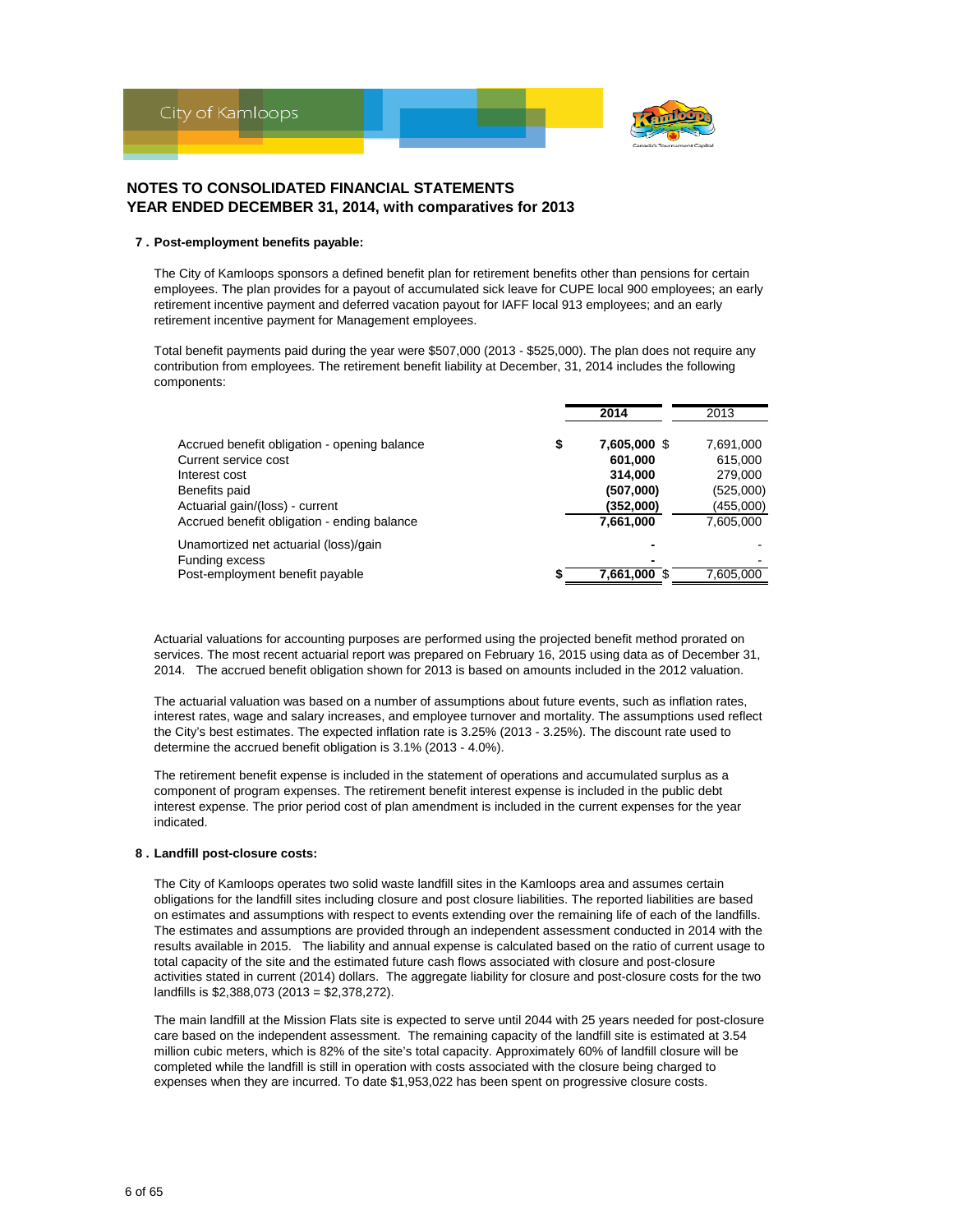

#### **8 . Landfill post-closure costs (continued):**

Since a final design for the Barnhartvale site has not been completed the independent assessment was not able to provide a lifespan analysis. The City anticipates that the Barnhartvale site will serve until 2021 with 25 years needed for post-closure care. The remaining capacity of the landfill site is estimated at 128,487 cubic meters, which is approximately 23% of the site's total capacity.

The estimated total expenses for closure and post-closure care of the two landfills in current (2014) dollars is \$20,148,022 (2013 estimate = \$19,260,720) with \$15,806,927 (2013 = \$15,184,976) remaining to be recognized as a liability.

The City has not provided a reserve to fund future landfill capital expenses as at December 31, 2014. The funding required is provided through current operations.

#### **9 . Deferred revenue:**

| General fund:                                         | Balance at<br>December 31,<br>2013 | Collected     | Interest   | Recognized                            | <b>Balance at</b><br>December 31,<br>2014 |
|-------------------------------------------------------|------------------------------------|---------------|------------|---------------------------------------|-------------------------------------------|
| Taxes<br>Leases<br><b>Business</b>                    | \$<br>15,797,236 \$<br>49,515      | 29,306,999 \$ |            | \$<br>$(28, 630, 873)$ \$<br>(5, 144) | 16,473,362<br>44,371                      |
| licenses                                              | 990,827                            | 993,642       |            | (990, 827)                            | 993,642                                   |
| Other                                                 | 443,895                            | 558,147       |            | (443, 895)                            | 558,147                                   |
|                                                       | 17,281,473                         | 30,858,788    |            | (30,070,739)                          | 18,069,522                                |
| Community works fund (gas tax):                       |                                    |               |            |                                       |                                           |
| Unapplied funds                                       | 3,347,676                          |               |            | (3,347,676)                           |                                           |
| Development cost charges:                             |                                    |               |            |                                       |                                           |
|                                                       | 9,734,767                          | 3,792,199     | 250,088    | (4,290,422)                           | 9,486,632                                 |
| <b>Venture Kamloops Business Development Society:</b> |                                    |               |            |                                       |                                           |
|                                                       |                                    | 59,500        |            |                                       | 59,500                                    |
|                                                       | \$<br>30,363,916 \$                | 34,710,487 \$ | 250,088 \$ | $(37,708,837)$ \$                     | 27,615,654                                |

Gas tax revenue is provided by the Government of Canada. The use of the funding is established by a funding agreement between the City and the Province of British Columbia. Gas tax funding may be used towards designated community energy, water, wastewater, solid waste and capacity building projects as specified in the funding agreements.

During the current year, the Government of Canada modified the funding agreement by expanding the listing of eligible projects, as well as removing the repayment provision for when purchased assets are disposed of or no longer in use. As the stipulations have been greatly reduced, they no longer create a liability, and accordingly the unspent funds have been recognized as revenue in the year. The unspent gas tax funds have been transferred to a reserve fund until such time that they are used for a project. Total amount transferred from prior year unspent Gas Tax funds was \$3,347,676.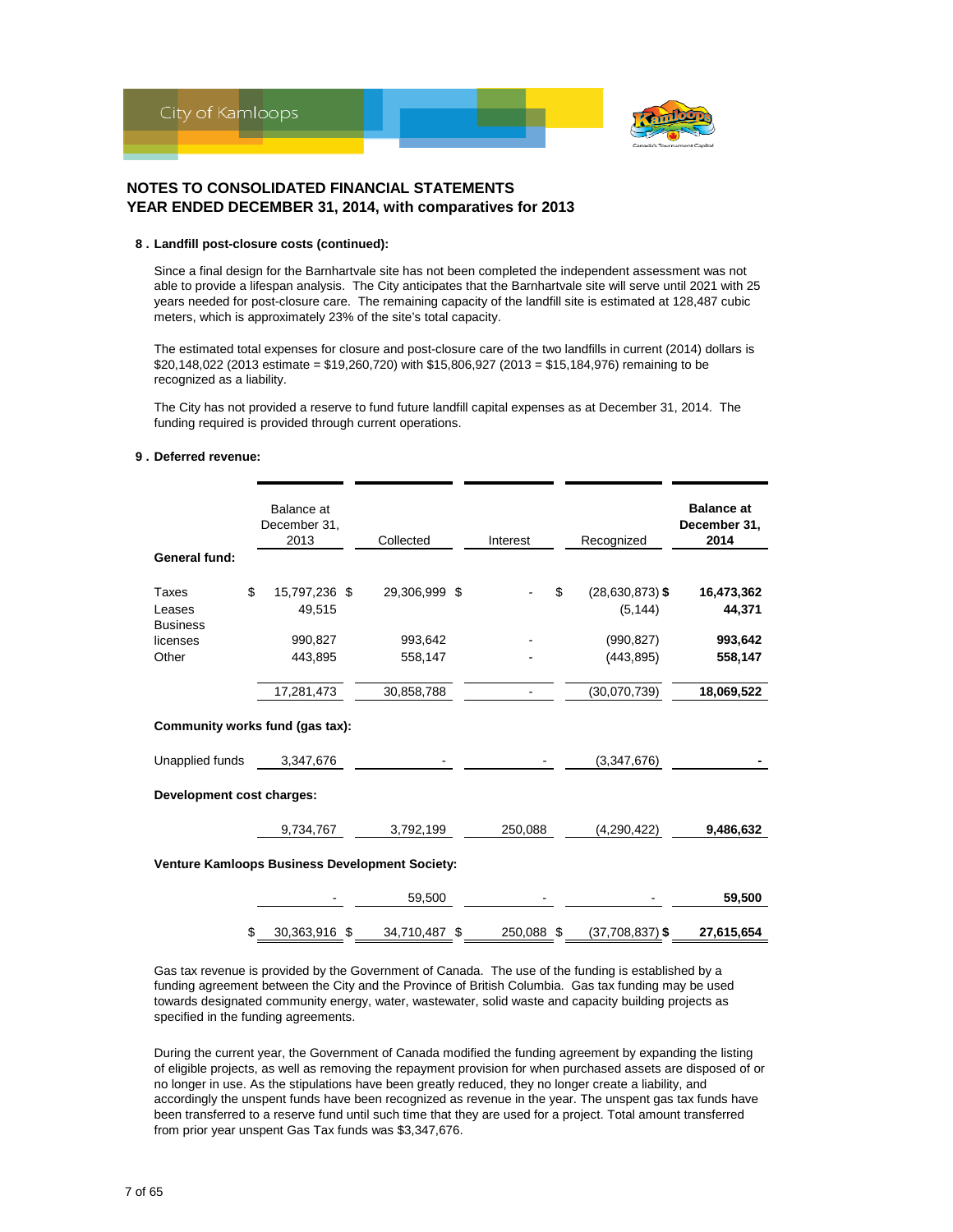

#### **10 . Long-term debt:**

( a ) Long-term debt outstanding:

|                                                                                                | General fund *                                   | Water fund                                                   | Sewer fund                                            | Total                                                   |
|------------------------------------------------------------------------------------------------|--------------------------------------------------|--------------------------------------------------------------|-------------------------------------------------------|---------------------------------------------------------|
| Balance at December 31, 2013<br>Principal repayments<br>Actuarial adjustments<br>Debt acquired | \$<br>58,933,585 \$<br>(3,064,893)<br>(815, 558) | 24,713,250 \$<br>(2,856,405)<br>(985, 130)<br>$\blacksquare$ | 13,187,401 \$<br>(331,076)<br>(223, 876)<br>8,211,200 | 96,834,236<br>(6, 252, 374)<br>(2,024,564)<br>8,211,200 |
| Balance at December 31, 2014                                                                   | \$<br>55,053,134 \$                              | 20,871,715 \$                                                | 20,843,649 \$                                         | 96,768,498                                              |

\* Kamloops Airport Authority Society debt included in General Fund balance. Amount outstanding on Dec 31, 2014 was \$7,642,891 (2013 = \$8,187,807)

( b ) Future principal repayment and sinking fund earnings on outstanding borrowings over the next five years and thereafter are as follows:

|                       | General fund *      |      | Water fund    | Sewer fund    | Total      |
|-----------------------|---------------------|------|---------------|---------------|------------|
|                       |                     |      |               |               |            |
| Principal repayment:  |                     |      |               |               |            |
| 2015                  | \$<br>3,054,931     | - \$ | 2,834,667 \$  | 962,905 \$    | 6,852,503  |
| 2016                  | 3,026,043           |      | 1,812,991     | 874,309       | 5,713,343  |
| 2017                  | 2,944,481           |      | 1,751,459     | 843,909       | 5,539,849  |
| 2018                  | 2,895,463           |      | 1,612,292     | 799,536       | 5,307,291  |
| 2019                  | 2,663,001           |      | 1,377,182     | 692,080       | 4,732,263  |
| Thereafter            | 19,600,760          |      | 7,739,774     | 6,625,083     | 33,965,617 |
|                       | 34,184,679          |      | 17,128,365    | 10,797,822    | 62,110,866 |
| Sinking fund earnings | 20,868,455          |      | 3,743,350     | 10,045,827    | 34,657,632 |
|                       | \$<br>55,053,134 \$ |      | 20,871,715 \$ | 20,843,649 \$ | 96,768,498 |

\* Kamloops Airport Authority Society debt included in General Fund - annual principle payment amount is \$484,429.

The weighted average interest rate on long-term debt in 2014 was 3.74% (2013 - 3.99%). Consolidated interest expense on long-term debt was \$5,054,811 (2013 - \$5,431,487).

Sinking fund assets, managed by the Municipal Finance Authority, are used to reduce long term debt to be repaid. In the event that the City does not default under any of its obligations, the sinking fund earnings will be used to offset future principal repayments.

### ( c ) Un-issued debt:

The City internally finances certain capital projects pending the issue of long-term debt and/or short-term debt. For budget and financial reporting purposes, borrowed funds received in the current year are applied to advances pending from prior year's. A summary of the current year's transactions and cumulative advances pending debenture issue are as follows:

|              | Balance at<br>December 31,<br>2013 | Capital assets<br>purchased<br>pending debt | Debt acquired     | <b>Balance at</b><br>December 31,<br>2014 |
|--------------|------------------------------------|---------------------------------------------|-------------------|-------------------------------------------|
| General fund | \$<br>4,910,752 \$                 | 7,607,948 \$                                | - \$              | 12,518,700                                |
| Water fund   | 3,074,937                          | 341,766                                     |                   | 3,416,703                                 |
| Sewer Fund   | 12,001,409                         | 3,738,977                                   | (13,200,000)      | 2,540,386                                 |
|              | \$<br>19,987,098 \$                | 11,688,691                                  | $(13,200,000)$ \$ | 18,475,789                                |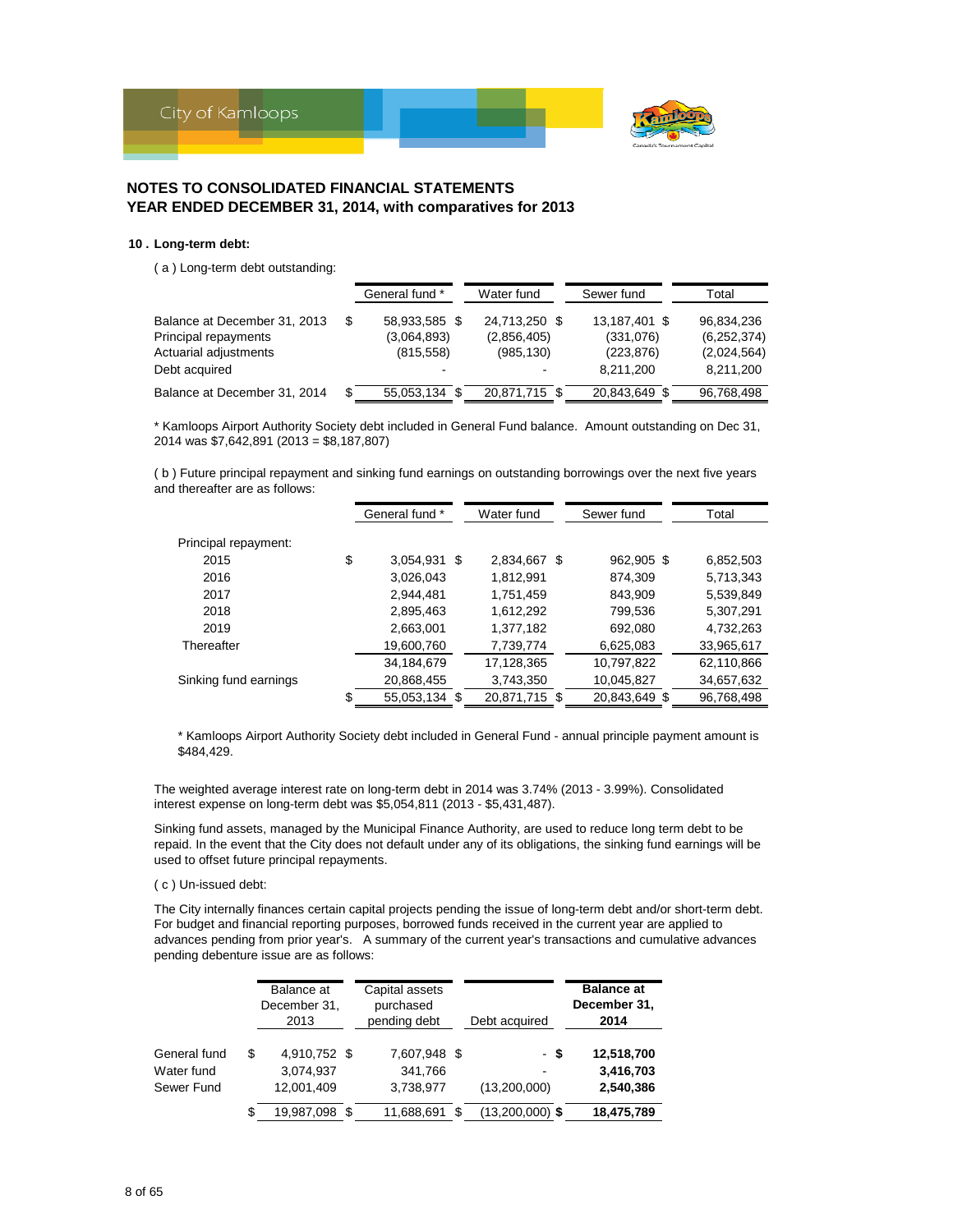

### **10 . Long-term debt (continued):**

( d ) Unused credit facility:

Pursuant to Bylaw No. 16-306, the City was authorized to apply for a credit facility of \$6,000,000. The City has an unused demand overdraft facility agreement with TD Commercial Banking. When drawn upon, interest rates will be equal to the bank's prime rate.

#### **11 . Tangible capital assets:**

*See schedules 1a and 1b for details*

|                               |                     |                 | 2014                  | 2013           |
|-------------------------------|---------------------|-----------------|-----------------------|----------------|
|                               |                     | Accumulated     |                       |                |
|                               | Cost                | Amortization    | <b>Net Book Value</b> | Net Book Value |
| General fund:                 |                     |                 |                       |                |
| Land                          | \$<br>83,729,285 \$ |                 | 83,729,285 \$<br>\$   | 77,049,849     |
| Land under roads              | 427,483,372         |                 | 427,483,372           | 419,482,990    |
| Site improvements             | 64,682,316          | (36, 138, 849)  | 28,543,467            | 29,896,694     |
| <b>Buildings</b>              | 127,866,060         | (63, 118, 311)  | 64,747,749            | 64,595,470     |
| <b>Transportation network</b> | 249,401,387         | (111, 027, 759) | 138,373,628           | 132,365,788    |
| Drainage network              | 76,108,710          | (30, 781, 562)  | 45,327,148            | 43,521,703     |
| Water network                 | 8,098,282           | (5,351,099)     | 2,747,183             | 2,915,482      |
| Equipment                     | 55,280,596          | (35,085,760)    | 20,194,836            | 19,234,487     |
| Computing infrastructure      | 6,929,941           | (5,710,304)     | 1,219,637             | 1,468,861      |
| Communication network         | 1,990,787           | (641, 802)      | 1,348,985             | 1,244,135      |
| Work in progress              | 15,539,035          |                 | 15,539,035            | 15,562,023     |
|                               | 1,117,109,771       | (287,855,446)   | 829,254,325           | 807,337,482    |
| Water fund:                   |                     |                 |                       |                |
| Site improvements             | 953,282             | (555, 779)      | 397,503               | 246,642        |
| <b>Buildings</b>              | 28,018,412          | (8,090,854)     | 19,927,558            | 20,981,673     |
| <b>Transportation network</b> | 343,996             | (40, 114)       | 303,882               | 47,130         |
| Water network                 | 153,863,566         | (49, 937, 756)  | 103,925,810           | 102,924,936    |
| Equipment                     | 837,894             | (556, 042)      | 281,852               | 327,870        |
| Computing infrastructure      | 107,534             | (53, 271)       | 54,263                | 67,302         |
| Work in progress              | 350,735             |                 | 350,735               | 2,779,461      |
|                               | 184,475,419         | (59, 233, 816)  | 125,241,603           | 127,375,014    |
|                               |                     |                 |                       |                |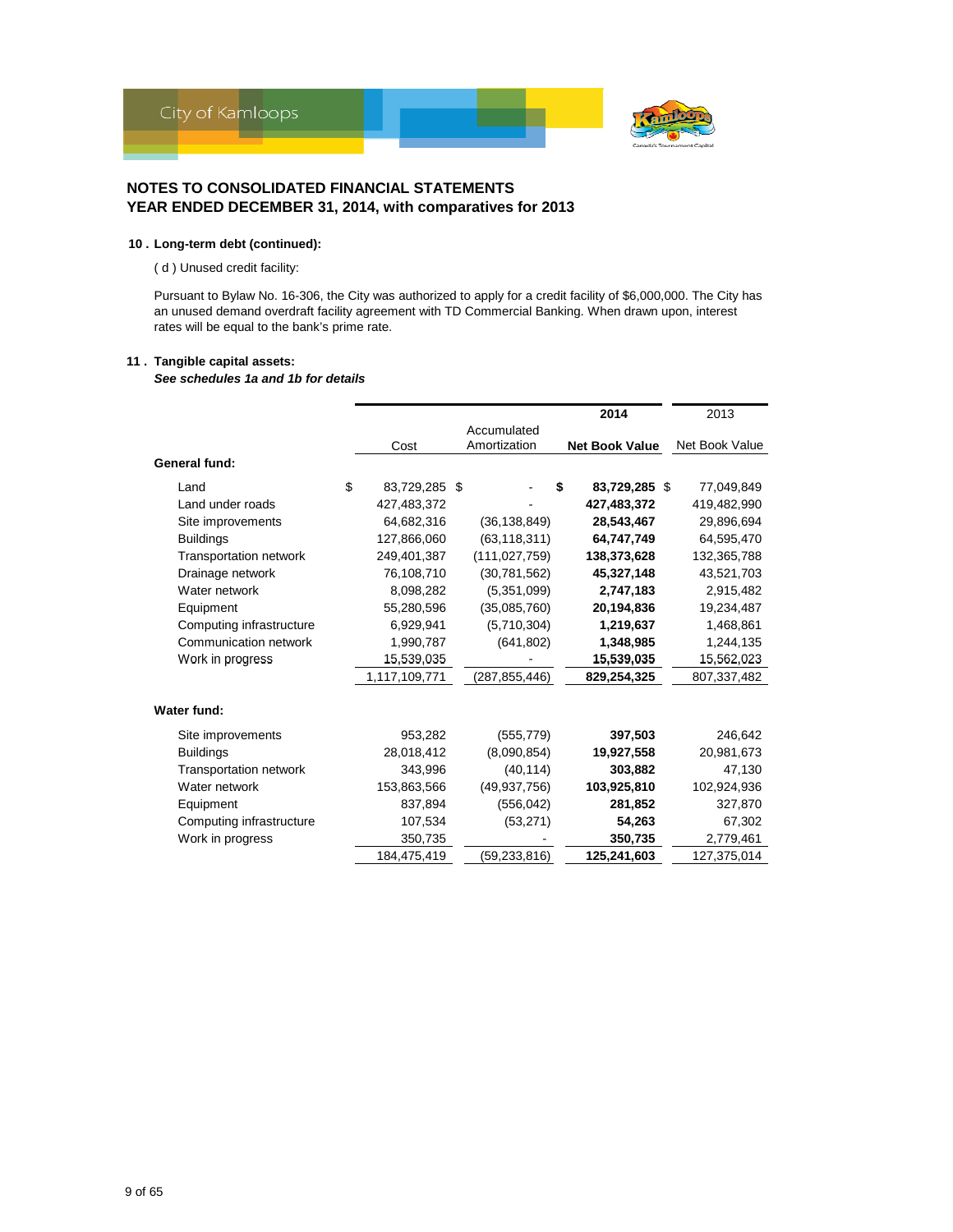

### **11 . Tangible capital assets (continued):**

|                                                |                  |                | 2014                                  | 2013           |
|------------------------------------------------|------------------|----------------|---------------------------------------|----------------|
|                                                |                  | Accumulated    |                                       |                |
|                                                | Cost             | Amortization   | <b>Net Book Value</b>                 | Net Book Value |
| Sewer fund:                                    |                  |                |                                       |                |
| Site improvements                              | 146,146          | (118, 323)     | 27,823                                | 27,651         |
| <b>Buildings</b>                               | 3,595,810        | (1,510,196)    | 2,085,614                             | 1,985,454      |
| Sanitary network                               | 65,275,084       | (23, 247, 735) | 42,027,349                            | 38,925,869     |
| Equipment                                      | 194,511          | (61, 878)      | 132,633                               | 140,770        |
| Computing infrastructure                       | 12,568           | (10, 318)      | 2,250                                 | 2,492          |
| Work in progress                               | 46,903,546       |                | 46,903,546                            | 40,250,657     |
|                                                | 116,127,665      | (24,948,450)   | 91,179,215                            | 81,332,893     |
| Kamloops Airport Authority Society:            |                  |                |                                       |                |
| Land                                           | 8,745,200        |                | 8,745,200                             | 8,745,200      |
| <b>Buildings</b>                               | 21,655,361       | (5,392,073)    | 16,263,288                            | 16,239,938     |
| <b>Transportation network</b>                  | 37,878,941       | (13, 555, 707) | 24,323,234                            | 24,807,000     |
| Drainage network                               | 1,981,914        | (335, 163)     | 1,646,751                             | 1,697,681      |
| Sanitary network                               | 543,400          | (229, 342)     | 314,058                               | 323,771        |
| Water network                                  | 4,987,814        | (2,066,990)    | 2,920,824                             | 3,011,160      |
| Equipment                                      | 2,423,561        | (1, 161, 343)  | 1,262,218                             | 1,206,594      |
| Computing infrastructure                       | 116,984          | (94,900)       | 22,084                                | 12,587         |
|                                                | 78,333,175       | (22,835,518)   | 55,497,657                            | 56,043,931     |
| Venture Kamloops Business Development Society: |                  |                |                                       |                |
| Equipment                                      | 42,287           | (33, 945)      | 8,342                                 | 13,906         |
| Computing infrastructure                       | 36,691           | (29, 477)      | 7,214                                 | 11,990         |
|                                                | 78,978           | (63, 422)      | 15,556                                | 25,896         |
|                                                | 1,496,125,008 \$ |                | $(394, 936, 652)$ \$ 1,101,188,356 \$ | 1,072,115,216  |

During the year the City received \$16,461,540 (2013 - \$5,077,025) in land and infrastructure from developers. These contributed tangible capital assets were recorded at fair value at the date of contribution.

No interest was capitalized during the year. There were no write-downs of capital assets during the year.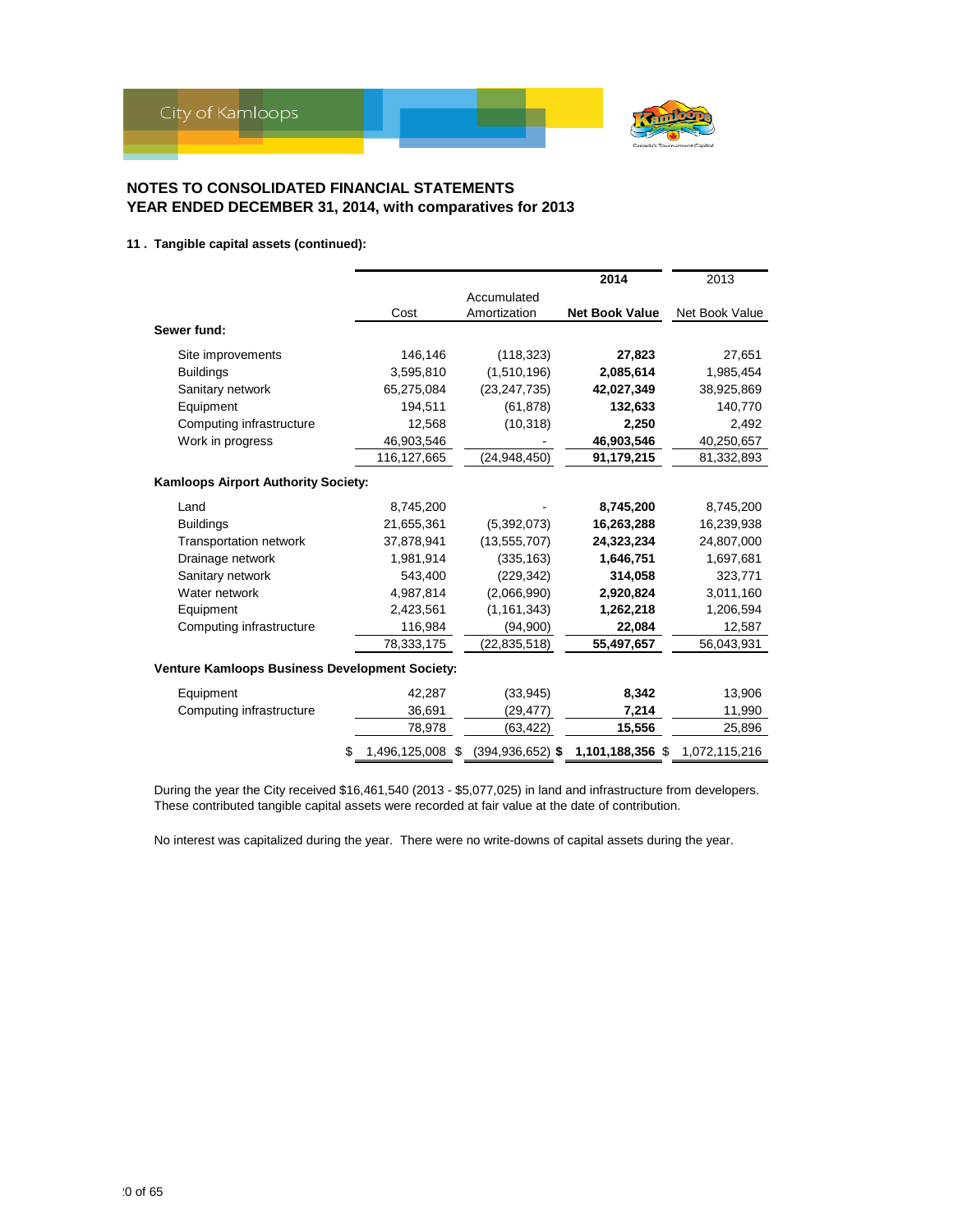

### **12 . Accumulated Surplus:**

( a ) Reserves for operating purposes

|                                                | <b>Balance</b> at<br>December 31,<br>2013 | Interest<br>income and<br>contributions | Transfers to<br>operations and<br>capital | <b>Balance at</b><br>December 31,<br>2014 |
|------------------------------------------------|-------------------------------------------|-----------------------------------------|-------------------------------------------|-------------------------------------------|
| General fund:                                  |                                           |                                         |                                           |                                           |
| Affordable Housing                             | \$<br>955,775 \$                          | 79,700 \$                               | $(121,500)$ \$                            | 913,975                                   |
| <b>Art Gallery</b>                             | 464,069                                   |                                         |                                           | 464,069                                   |
| Arts Legacy                                    | 229,044                                   |                                         |                                           | 229,044                                   |
| <b>Bi-centennial Legacy</b>                    | 346,728                                   | 14,304                                  |                                           | 361,032                                   |
| Canada Games Legacy                            | 568,300                                   |                                         |                                           | 568,300                                   |
| <b>Climate Action</b>                          | 606,088                                   | 223,540                                 |                                           | 829,628                                   |
| <b>Community Arts</b>                          | 7,999                                     |                                         |                                           | 7,999                                     |
| Downtown Parking Reserve                       | 51,166                                    | 86,065                                  |                                           | 137,231                                   |
| <b>Deferred Operating</b>                      | 5,184,895                                 | 524,018                                 | (1,779,198)                               | 3,929,715                                 |
| <b>Environmental Grant</b>                     | 30,000                                    |                                         |                                           | 30,000                                    |
| <b>General Building</b>                        | 102,339                                   | 5,143                                   |                                           | 107,482                                   |
| <b>Heritage Foundation</b>                     | 210,000                                   | 20,000                                  |                                           | 230,000                                   |
| Insurance                                      | 567,830                                   | 104,346                                 |                                           | 672,176                                   |
| Oak Hills Dyke                                 | 12,932                                    |                                         |                                           | 12,932                                    |
| <b>Police Contract</b>                         | 3,627,448                                 | 900,426                                 |                                           | 4,527,874                                 |
| <b>Return to Work</b>                          | 237,146                                   |                                         |                                           | 237,146                                   |
| <b>Health Benefit Premiums</b>                 | 167,000                                   | 350,000                                 |                                           | 517,000                                   |
| Solid Waste                                    | 2,573,070                                 | 904,668                                 | (541, 679)                                | 2,936,059                                 |
| Sports Legacy                                  | 192,019                                   |                                         |                                           | 192,019                                   |
| <b>Working Capital</b>                         | 1,811,407                                 |                                         | (173, 496)                                | 1,637,911                                 |
| Youth Legacy                                   | 4,331                                     |                                         |                                           | 4,331                                     |
| 2006 BC Summer Games                           | 99,357                                    |                                         |                                           | 99,357                                    |
|                                                | 18,048,943                                | 3,212,210                               | (2,615,873)                               | 18,645,280                                |
| Water fund:                                    |                                           |                                         |                                           |                                           |
| Deferred Operating                             | 600,652                                   |                                         | (295, 915)                                | 304,737                                   |
|                                                | 600,652                                   |                                         | (295, 915)                                | 304,737                                   |
| Sewer fund:                                    |                                           |                                         |                                           |                                           |
| <b>Deferred Operating</b>                      | 50,000                                    |                                         | (50,000)                                  |                                           |
|                                                | 50,000                                    |                                         | (50,000)                                  |                                           |
| Venture Kamloops Business Development Society: |                                           |                                         |                                           |                                           |
| Reserve fund                                   | 23,792                                    |                                         | (2, 230)                                  | 21,562                                    |
|                                                | \$<br>18,723,387 \$                       | 3,212,210 \$                            | $(2,964,018)$ \$                          | 18,971,579                                |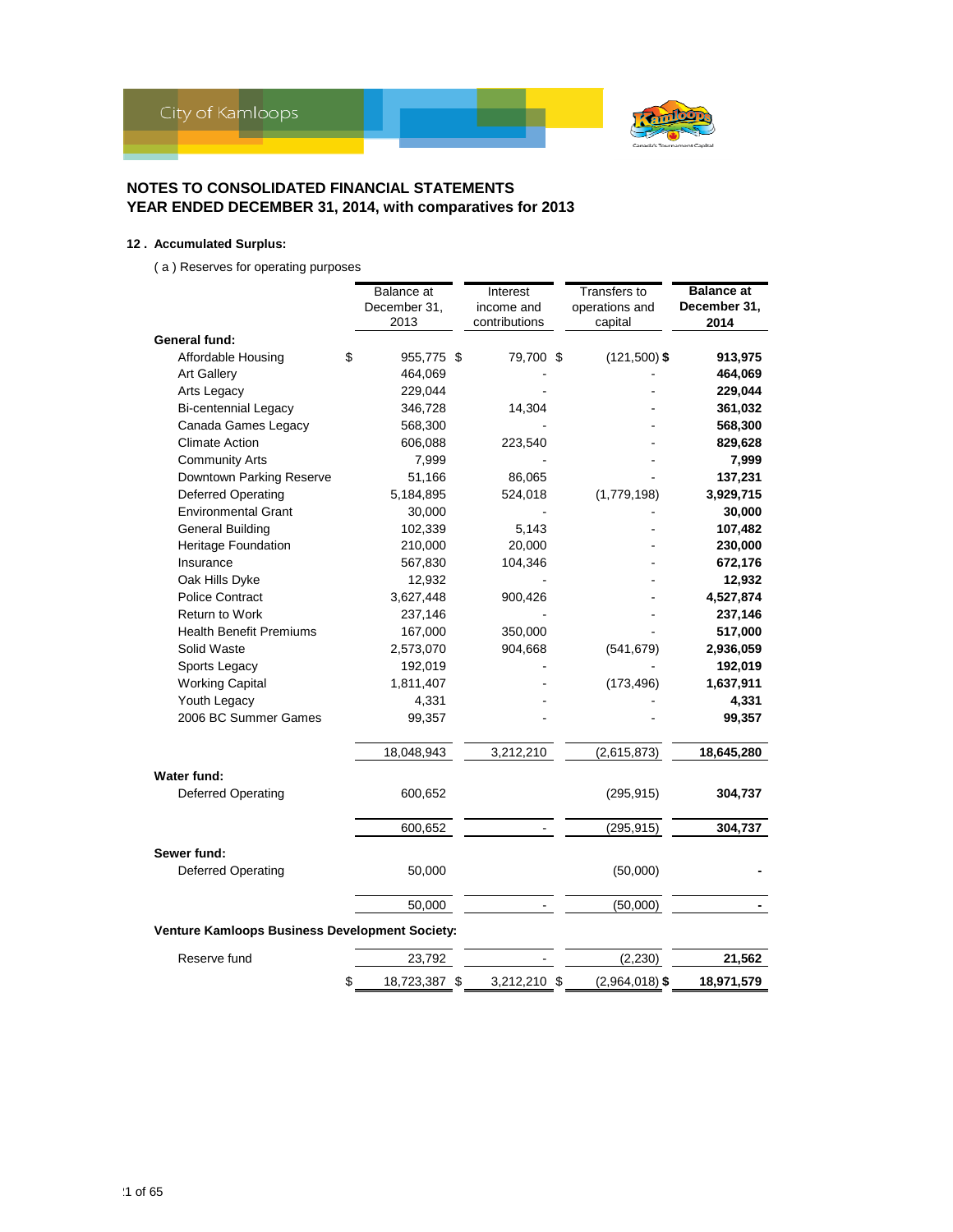

### **12 . Accumulated Surplus (continued):**

( b ) Reserves for capital purposes

|                                                | Balance at    | Interest      | Transfers to        | <b>Balance</b> at |
|------------------------------------------------|---------------|---------------|---------------------|-------------------|
|                                                | December 31,  | income and    | operations and      | December 31,      |
|                                                | 2013          | contributions | capital             | 2014              |
| Statutory reserves:                            |               |               |                     |                   |
| Tax sale property fund<br>\$                   | 10,733,336 \$ | 224,657 \$    | $(1,495,774)$ \$    | 9,462,219         |
| Local improvement fund                         | 951,034       | 120,357       |                     | 1,071,391         |
| Debt retirement fund                           | 1,120,124     | 21,601        | (355, 167)          | 786,558           |
| Parking facility reserve                       | 1,531,960     | 233,795       | (129, 637)          | 1,636,118         |
| Land sale reserve fund                         | 2,378,785     | 2,186,359     | (1, 180, 660)       | 3,384,484         |
| Equipment replacement fund                     | 17,996,638    | 5,144,151     | (2,673,903)         | 20,466,886        |
|                                                | 34,711,877    | 7,930,920     | (5,835,141)         | 36,807,656        |
| Non-statutory reserves:                        |               |               |                     |                   |
| General fund                                   | 12,727,805    | 8,274,899     | (11, 229, 719)      | 9,772,985         |
| Community Works Fund                           |               | 4,550,135     |                     | 4,550,135         |
| Water fund                                     | 11,364,040    | 1,986,864     | (1,785,791)         | 11,565,113        |
| Sewer fund                                     | 5,465,381     | 1,896,453     | (1, 257, 941)       | 6,103,893         |
|                                                |               |               |                     |                   |
|                                                | 29,557,226    | 16,708,351    | (14, 273, 451)      | 31,992,126        |
| Airport capital fund                           | 3,451,350     | 2,239,516     | (1,471,796)         | 4,219,070         |
| \$                                             | 67,720,453 \$ | 26,878,787 \$ | $(21,580,388)$ \$   | 73,018,852        |
|                                                |               |               |                     |                   |
| (c) Current funds                              |               |               |                     |                   |
|                                                |               |               | 2014                | 2013              |
| General fund:                                  |               |               |                     |                   |
| Balance, beginning of year                     |               |               | \$<br>8,386,135 \$  | 10,955,772        |
| Operating surplus (deficit) for the year       |               |               | 248,201             | (2,569,637)       |
|                                                |               |               | 8,634,336           | 8,386,135         |
| Water fund:                                    |               |               |                     |                   |
| Balance, beginning of year                     |               |               | 4,008,268           | 6,631,303         |
| Operating surplus (deficit) for the year       |               |               | (1,486,609)         | (2,623,035)       |
|                                                |               |               | 2,521,659           | 4,008,268         |
| Sewer fund:                                    |               |               |                     |                   |
| Balance, beginning of year                     |               |               | 6,328,782           | 6,057,997         |
| Operating surplus (deficit) for the year       |               |               | 828,641             | 270,785           |
|                                                |               |               | 7,157,423           | 6,328,782         |
| Kamloops Airport Authority Society:            |               |               |                     |                   |
| Balance, beginning of year                     |               |               | 405,445             | 401,577           |
| Operating surplus (deficit) for the year       |               |               | A 43A               | 3,868             |
|                                                |               |               | 409,879             | 405,445           |
| Venture Kamloops Business Development Society: |               |               |                     |                   |
| Balance, beginning of year                     |               |               |                     | 85,568            |
| Operating surplus (deficit) for the year       |               |               |                     | (85, 568)         |
|                                                |               |               |                     |                   |
|                                                |               |               |                     |                   |
|                                                |               |               | \$<br>18,723,297 \$ | 19,128,630        |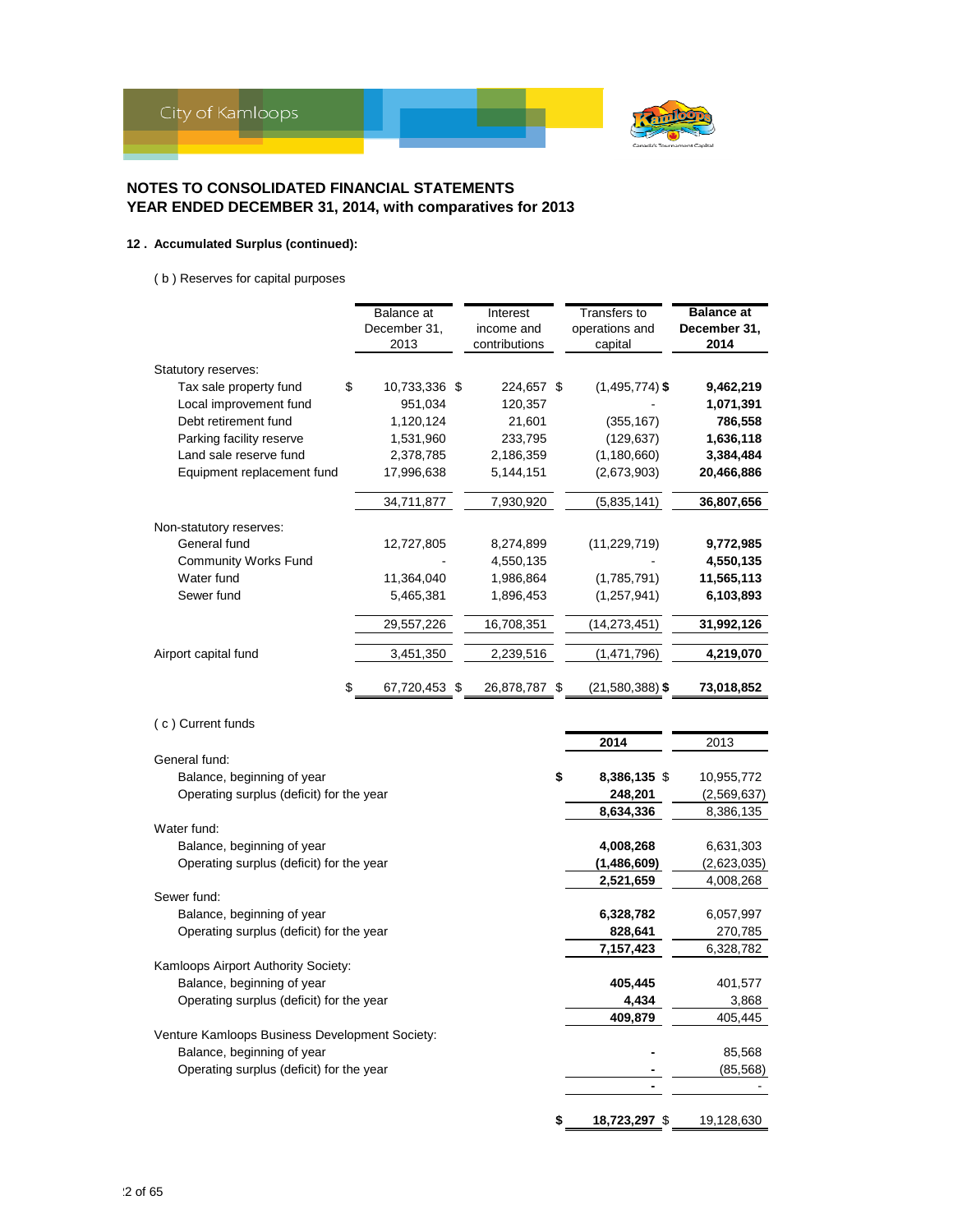

### **12 . Accumulated Surplus (continued):**

| (d) Capital Equity                             |                        |               |
|------------------------------------------------|------------------------|---------------|
|                                                | 2014                   | 2013          |
| General fund:                                  |                        |               |
| Balance, beginning of year                     | \$<br>757,825,548 \$   | 752,582,806   |
| Net capital equity addition for the year       | 16,727,314             | 5,242,742     |
|                                                | 774,552,862            | 757,825,548   |
| Water fund:                                    |                        |               |
| Balance, beginning of year                     | 84,938,269             | 82,864,903    |
| Net capital equity addition for the year       | 1,357,538              | 2,073,366     |
|                                                | 86,295,807             | 84,938,269    |
| Sewer fund:                                    |                        |               |
| Balance, beginning of year                     | 65,145,285             | 50,138,371    |
| Net capital equity addition for the year       | 6,668,714              | 15,006,914    |
|                                                | 71,813,999             | 65,145,285    |
| Kamloops Airport Authority Society:            |                        |               |
| Balance, beginning of year                     | 48,392,675             | 48,573,777    |
| Net capital equity addition for the year       | (516, 514)             | (181, 102)    |
|                                                | 47,876,161             | 48,392,675    |
| Venture Kamloops Business Development Society: |                        |               |
| Balance, beginning of year                     | 25,898                 | 26,170        |
| Net capital equity addition for the year       | (10, 340)              | (272)         |
|                                                | 15,558                 | 25,898        |
|                                                | 980,554,387 \$         | 956,327,675   |
|                                                |                        |               |
| <b>Total Accumulated Surplus</b>               |                        |               |
|                                                | 2014                   | 2013          |
| General fund                                   | \$<br>816,155,598 \$   | 796,988,431   |
| Water fund                                     | 100,687,316            | 100,911,229   |
| Sewer fund                                     | 85,075,315             | 76,989,448    |
| Statutory reserves                             | 36,807,656             | 34,711,877    |
| Kamloops Airport Authority Society             | 52,505,110             | 52,249,470    |
| Venture Kamloops Business Development Society  | 37,120                 | 49,690        |
|                                                | \$<br>1,091,268,115 \$ | 1,061,900,145 |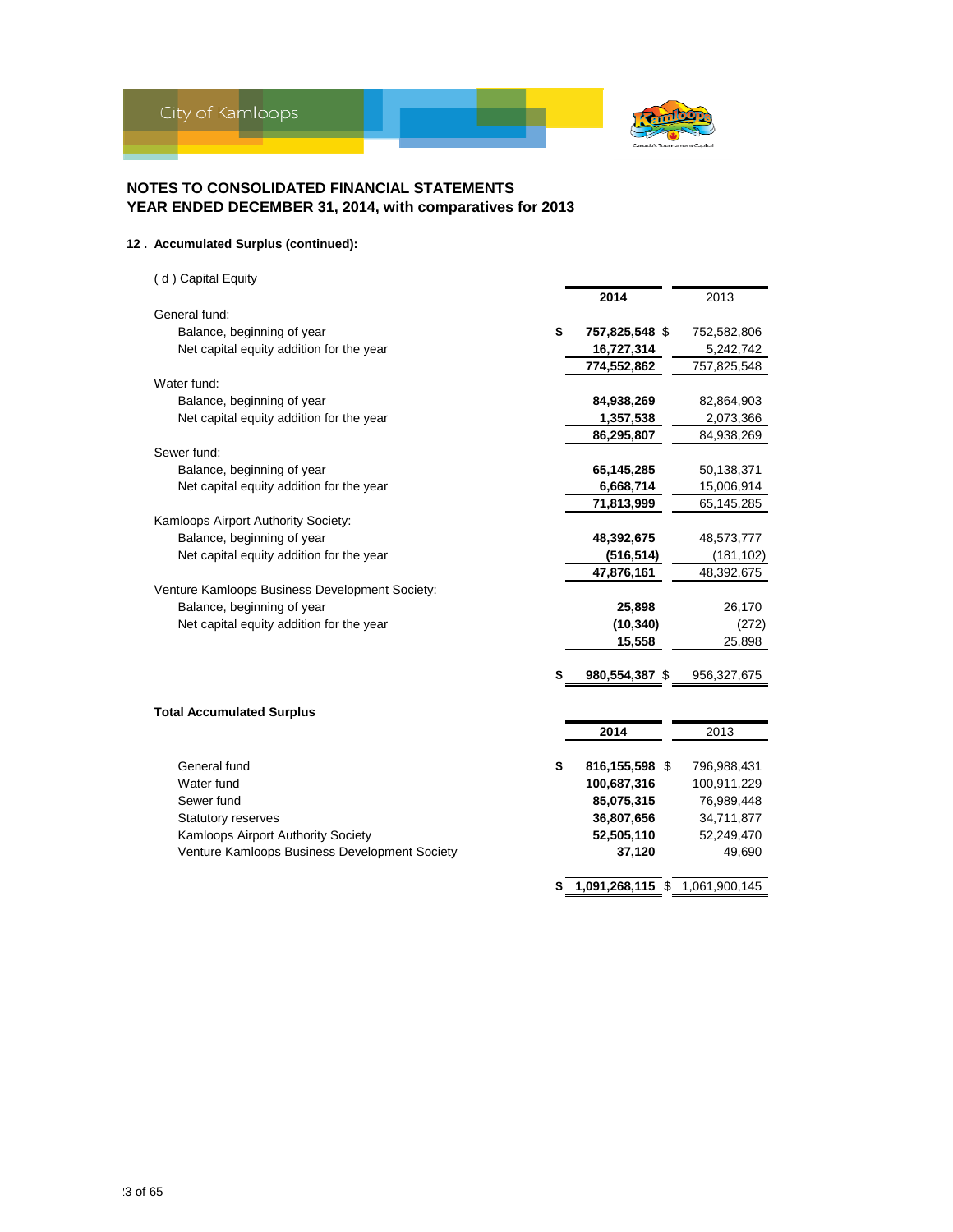

### **13 . Operating activities by segment:**

|                                                    | 2014 Fiscal<br>Plan | 2014         | 2013       |
|----------------------------------------------------|---------------------|--------------|------------|
| Cemetery:                                          |                     |              |            |
| Revenue                                            |                     |              |            |
| Property tax requirement (contribution)            | \$<br>49,204 \$     | 40.071 \$    |            |
| Fees, rates and sales of service                   | 443,550             | 422,173      | 459,241    |
| Investment income                                  | 69,000              | 39,132       | 61,157     |
| Total operating revenue                            | 561,754             | 501,376      | 520,398    |
| Expenses                                           |                     |              |            |
| Salaries, wages and benefits                       | 262,799             | 290,963      | 289,640    |
| Personnel expenses                                 | 750                 |              | 229        |
| Supplies and other expenses                        | 157,103             | 151,044      | 76,018     |
| Contractual services                               | 17,750              | 18.088       | 19,833     |
| Transfers from other functions                     | 125,930             | 117,859      | 106,517    |
| Amortization of tangible capital assets            | 168,047             | 168,047      | 109,348    |
| Total operating expenses                           | 732,379             | 746,001      | 601,585    |
| Loss (gain) on disposal of tangible capital assets | 0                   | 18,423       | 0          |
| Transfers of equity                                |                     |              |            |
| Transfer to (from) reserves                        |                     |              |            |
| Transfer to (from) other funds                     | 74,000              |              |            |
| Transfer to (from) capital equity                  | (244, 625)          | (263, 048)   | (109, 348) |
| Total transfers of equity                          | (170,625) \$        | (263,048) \$ | (109,348)  |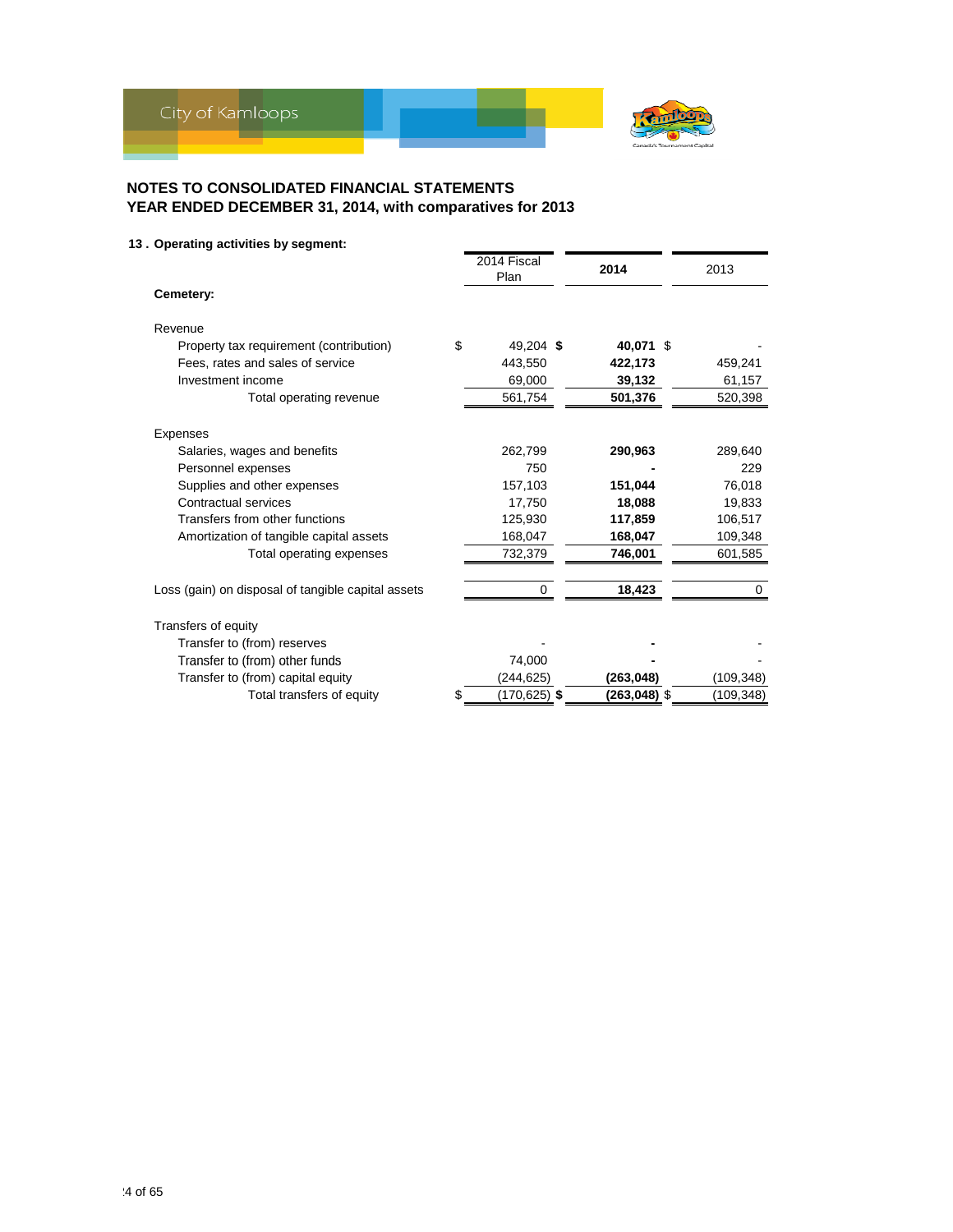

|                                                    | 2014 Fiscal<br>Plan    | 2014             | 2013          |
|----------------------------------------------------|------------------------|------------------|---------------|
| <b>Community development:</b>                      |                        |                  |               |
| Revenue                                            |                        |                  |               |
| Property tax requirement (contribution)            | \$<br>1,988,898 \$     | 1,338,307 \$     | 1,340,501     |
| Fees, rates and sales of service                   | 2,917,844              | 3,129,086        | 2,881,598     |
| Government transfers                               |                        | 636              | 12,500        |
| Total operating revenue                            | 4,906,742              | 4,468,029        | 4,234,599     |
| Expenses                                           |                        |                  |               |
| Salaries, wages and benefits                       | 5,562,955              | 5,235,669        | 5,069,619     |
| Personnel expenses                                 | 112,545                | 95,548           | 89,859        |
| Supplies and other expenses                        | 1,488,802              | 1,602,117        | 256,680       |
| Contractual services                               | 284,106                | 225,371          | 155,233       |
| Transfers from other functions                     | 362,538                | 347,718          | 358,932       |
| Transfers to other functions                       | (375,500)              | (375, 500)       | (375, 500)    |
| Cost allocated to capital                          | (1,329,000)            | (1, 255, 130)    | (1, 297, 726) |
| Amortization of tangible capital assets            | 104,593                | 104,593          | 98,091        |
| Total operating expenses                           | 6,211,039              | 5,980,386        | 4,355,188     |
| Loss (gain) on disposal of tangible capital assets |                        | (73, 690)        | (273, 749)    |
|                                                    |                        |                  |               |
| Transfers of equity                                |                        |                  |               |
| Transfer to (from) reserves                        | 82,144                 | (51, 656)        | 88,943        |
| Transfer to (from) other funds                     |                        | 2,139,920        | 1,019,134     |
| Transfer to (from) capital equity                  | (1,386,441)            | (3,526,931)      | (954,917)     |
| Total transfers of equity                          | \$<br>$(1,304,297)$ \$ | $(1,438,667)$ \$ | 153,160       |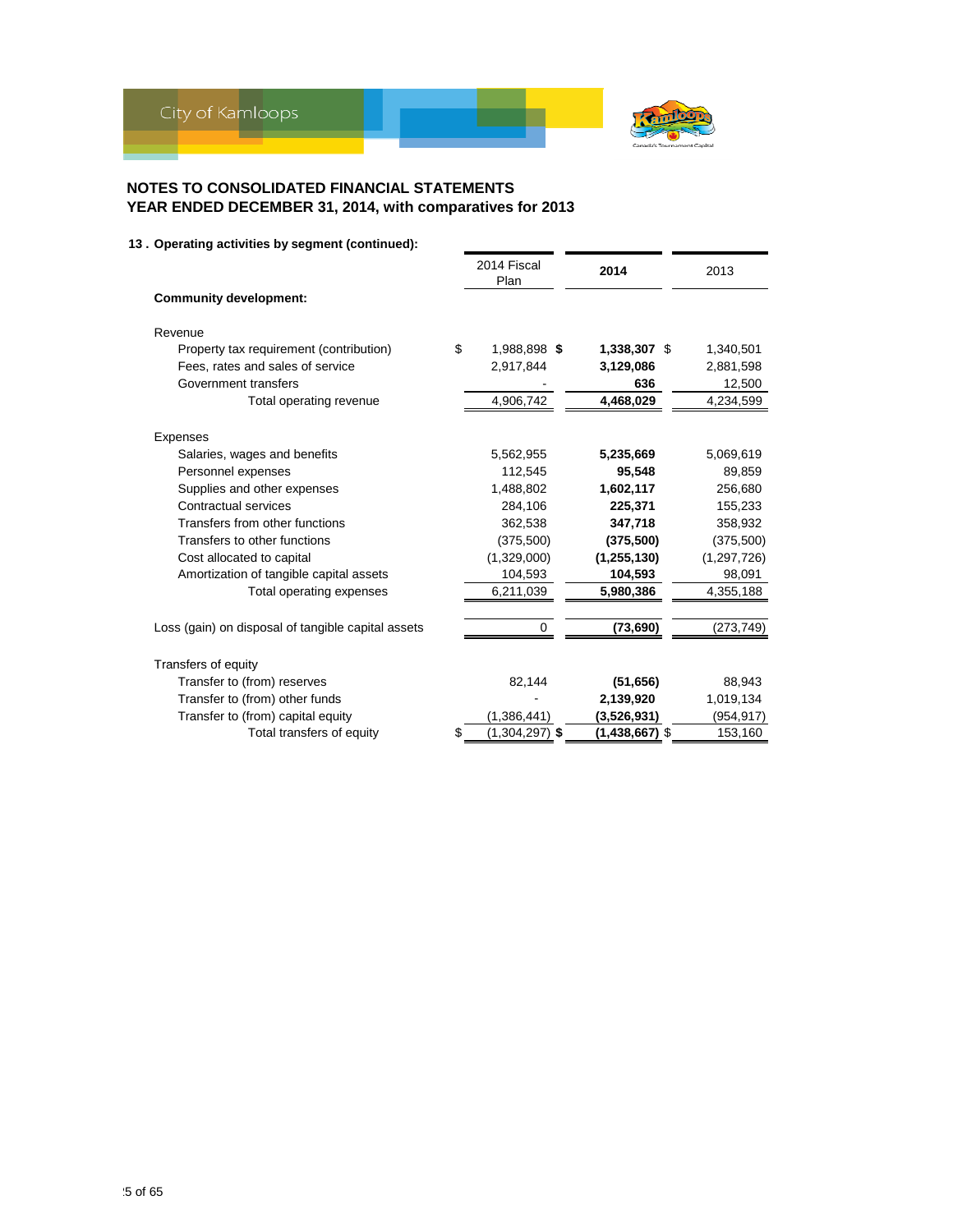

|                                                    | 2014 Fiscal<br>Plan | 2014          | 2013        |
|----------------------------------------------------|---------------------|---------------|-------------|
| Corporate administration:                          |                     |               |             |
| Revenue                                            |                     |               |             |
| \$<br>Property tax requirement (contribution)      | 6,563,576 \$        | 9,765,014 \$  | 13,077,910  |
| Fees, rates and sales of service                   | 2,216,473           | 2,366,396     | 2,378,295   |
| Government transfers                               | 5,928,240           | 6,132,870     | 2,758,655   |
| 2013 community works deferred revenue              |                     | 3,347,676     |             |
| Investment income                                  | 2,109,000           | 2,522,653     | 2,352,034   |
| Total operating revenue                            | 16,817,289          | 24,134,609    | 20,566,894  |
|                                                    |                     |               |             |
| Expenses                                           |                     |               |             |
| Salaries, wages and benefits                       | 7,599,080           | 8,024,108     | 7,620,427   |
| Personnel expenses                                 | 394,816             | 371,017       | 313,916     |
| Supplies and other expenses                        | 4,064,416           | 1,250,736     | 1,476,012   |
| Contractual services                               | 2,633,292           | 2,334,733     | 2,451,967   |
| Transfers from other functions                     | 517,819             | 526,207       | 508,379     |
| Transfers to other functions                       | (2,961,805)         | (2,975,203)   | (2,637,499) |
| Cost allocated to capital                          | (59,969)            | (59, 969)     | (59,969)    |
| Debt servicing costs                               | 20,098              | 18,458        | 24,629      |
| Amortization of tangible capital assets            | 437,825             | 437,825       | 372,281     |
| Total operating expenses                           | 12,645,572          | 9,927,912     | 10,070,143  |
| Loss (gain) on disposal of tangible capital assets |                     | 15,517        | 2,809       |
|                                                    |                     |               |             |
| Transfers of equity                                |                     |               |             |
| Transfer to (from) reserves                        | 3,893,919           | 13,535,067    | 9,151,454   |
| Transfer to (from) other funds                     | 1,134,570           | 1,528,402     | 1,717,578   |
| Transfer to (from) capital equity                  | (856, 772)          | (872, 289)    | (375,090)   |
| \$<br>Total transfers of equity                    | 4,171,717 \$        | 14,191,180 \$ | 10,493,942  |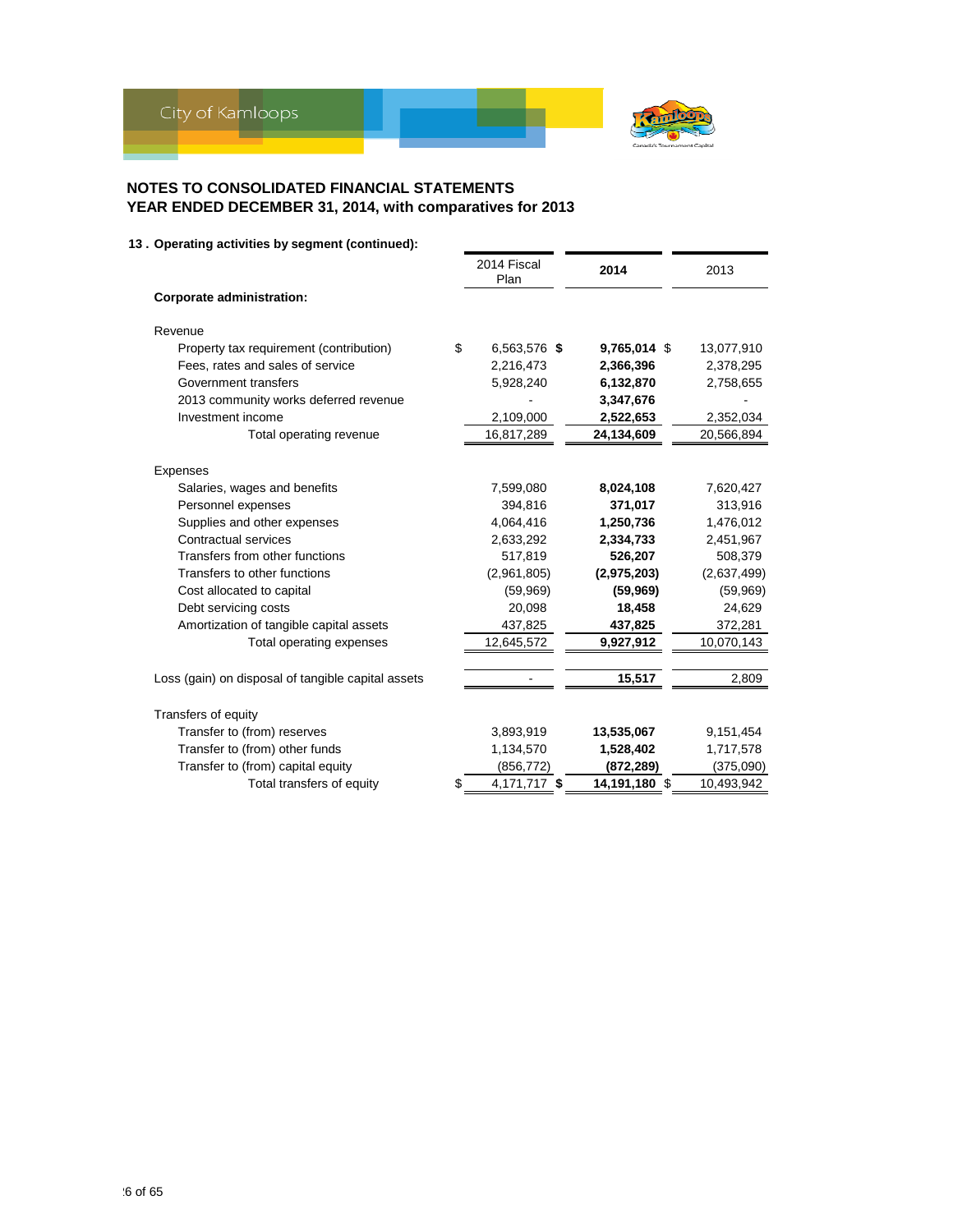

|                                                    | 2014 Fiscal<br>Plan | 2014        | 2013      |
|----------------------------------------------------|---------------------|-------------|-----------|
| <b>Environmental services:</b>                     |                     |             |           |
| Revenue                                            |                     |             |           |
| Property tax requirement (contribution)            | \$<br>206,320 \$    | 209,552 \$  | 232,427   |
| Government transfers                               |                     |             | 0         |
| Total operating revenue                            | 206,320             | 209,552     | 232,427   |
| Expenses                                           |                     |             |           |
| Salaries, wages and benefits                       | 176,487             | 178,723     | 189,621   |
| Personnel expenses                                 | 7.855               | 3.806       | 12,586    |
| Supplies and other expenses                        | 48.550              | 1.775       | 4,265     |
| Contractual services                               | 33,000              | 36,389      | 34,312    |
| Transfers from other functions                     | 22,428              | 24,359      | 26,043    |
| Transfers to other functions                       | (34,000)            | (34,000)    | (54, 400) |
| Amortization of tangible capital assets            | 40,721              | 40,721      | 7,702     |
| Total operating expenses                           | 295,041             | 251,773     | 220,129   |
| Loss (gain) on disposal of tangible capital assets |                     | 7,617       |           |
| Transfers of equity                                |                     |             |           |
| Transfer to (from) reserves                        | (48,000)            | (1,500)     | 20,000    |
| Transfer to (from) capital equity                  | (40, 721)           | (48, 338)   | (7, 702)  |
| Total transfers of equity                          | (88,721) \$         | (49,838) \$ | 12,298    |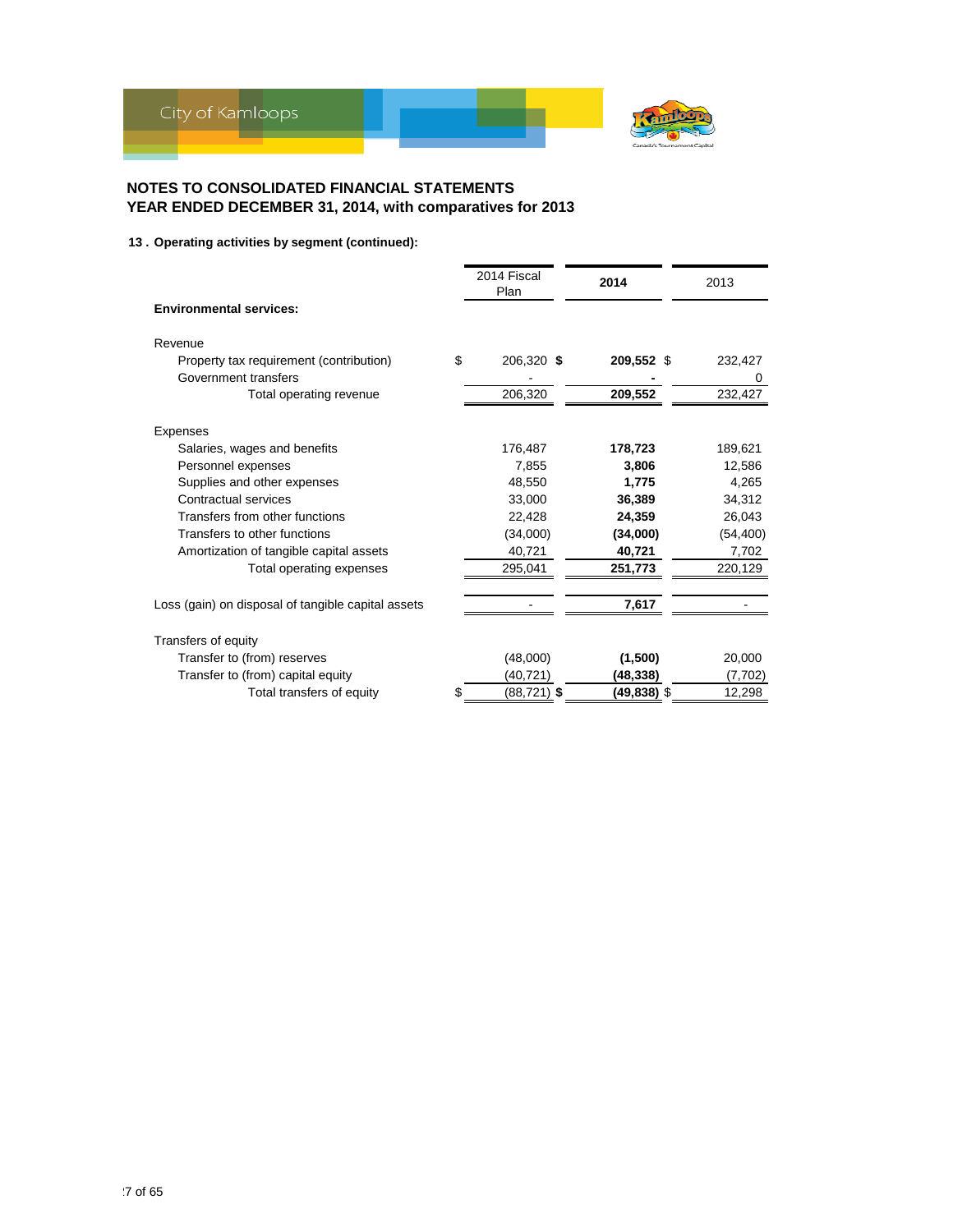

|                                                    | 2014 Fiscal<br>Plan   | 2014          | 2013       |
|----------------------------------------------------|-----------------------|---------------|------------|
| Fire services:                                     |                       |               |            |
| Revenue                                            |                       |               |            |
| Property tax requirement (contribution)            | \$<br>16,073,836 \$   | 15,798,201 \$ | 14,820,705 |
| Fees, rates and sales of service                   | 1,298,300             | 1,338,308     | 1,346,763  |
| Private contributions                              | 15,000                | 15,000        | 12,400     |
| Total operating revenue                            | 17,387,136            | 17,151,509    | 16,179,868 |
| Expenses                                           |                       |               |            |
| Salaries, wages and benefits                       | 15,763,757            | 15,515,921    | 13,744,223 |
| Personnel expenses                                 | 149,055               | 131,954       | 102,188    |
| Supplies and other expenses                        | 673,267               | 704.555       | 687,731    |
| Contractual services                               | 309.008               | 288,821       | 296,908    |
| Transfers from other functions                     | 199,788               | 338,771       | 299,779    |
| Transfers to other functions                       | (8,000)               | (128, 660)    | (93,989)   |
| Debt servicing costs                               | 253,347               | 253,233       | 250,844    |
| Amortization of tangible capital assets            | 167,081               | 167,081       | 219,632    |
| Total operating expenses                           | 17,507,303            | 17,271,676    | 15,507,316 |
|                                                    |                       |               |            |
| Loss (gain) on disposal of tangible capital assets |                       | (12, 452)     |            |
| Transfers of equity                                |                       |               |            |
| Transfer to (from) reserves                        | (770,000)             | (770,000)     |            |
| Transfer to (from) other funds                     | 792,184               | 812,317       | 892,184    |
| Transfer to (from) capital equity                  | (142,351)             | (150,032)     | (219, 632) |
| Total transfers of equity                          | \$<br>$(120, 167)$ \$ | (107,715) \$  | 672,552    |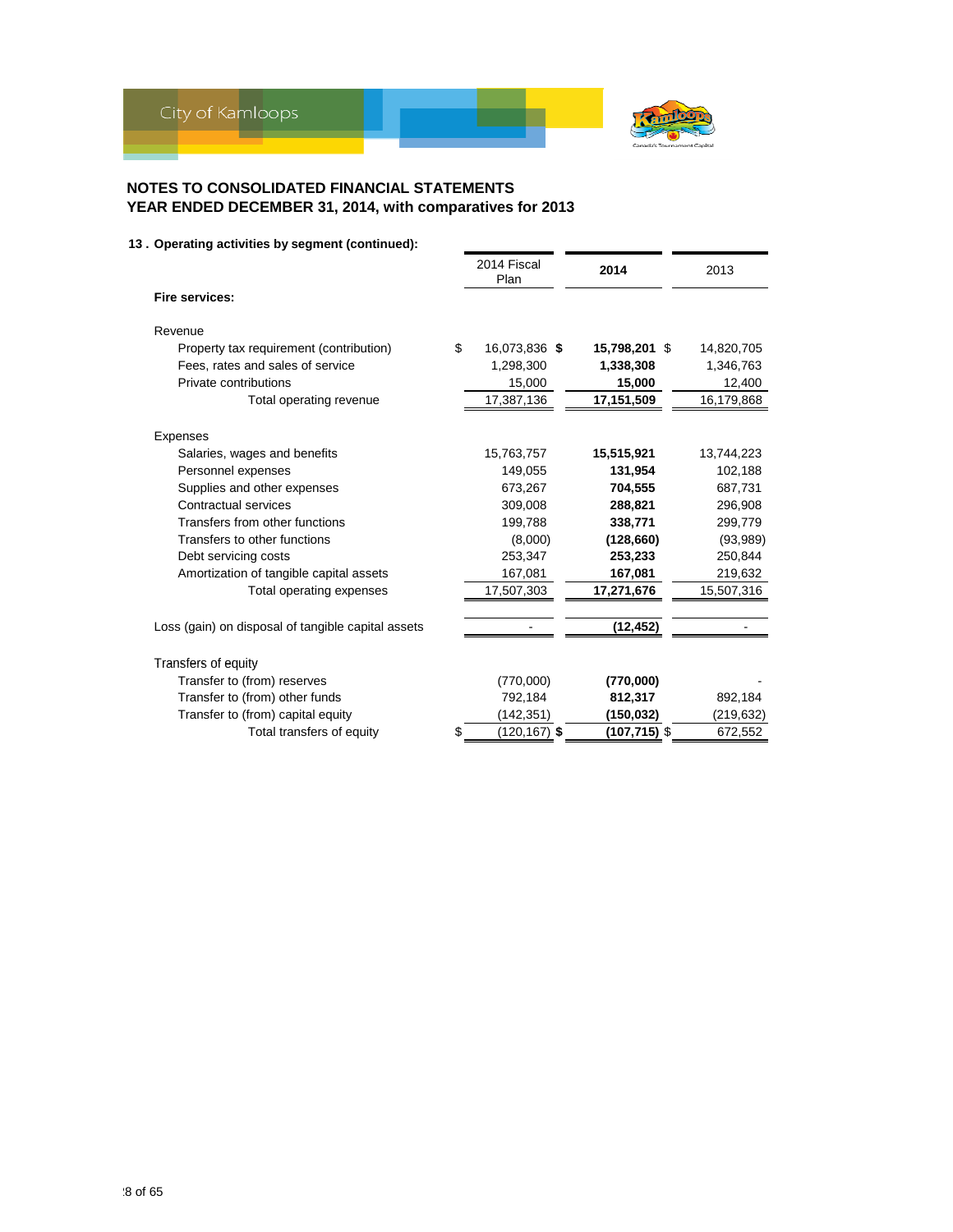

|                                                    | 2014 Fiscal<br>Plan       | 2014                | 2013           |
|----------------------------------------------------|---------------------------|---------------------|----------------|
| Infrastructure maintenance:                        |                           |                     |                |
| Revenue                                            |                           |                     |                |
| Property tax requirement (contribution)            | \$<br>10,786,420 \$       | 11,401,998 \$       | 13,844,451     |
| Fees, rates and sales of service                   | 13,100                    | 7,957               | 10,236         |
| Government transfers                               | 650                       |                     | 196            |
| Private contributions                              |                           |                     | (104,283)      |
| Total operating revenue                            | 10,800,170                | 11,409,955          | 13,750,600     |
| Expenses                                           |                           |                     |                |
| Salaries, wages and benefits                       | 9,412,190                 | 8,659,500           | 8,301,664      |
| Personnel expenses                                 | 112,055                   | 64,596              | 73,929         |
| Supplies and other expenses                        | 6,237,836                 | 6,471,027           | 7,958,486      |
| Contractual services                               | 2,112,511                 | 2,573,147           | 2,353,707      |
| Transfers from other functions                     | 2,953,810                 | 2,695,679           | 3,269,198      |
| Transfers to other functions                       | (9,809,480)               | (10, 277, 531)      | (10, 128, 581) |
| Cost allocated to capital                          | (2, 187, 752)             | (759,791)           | (872, 701)     |
| Debt servicing costs                               | 688,784                   | 598,878             | 685,097        |
| Amortization of tangible capital assets            | 11,850,376                | 11,850,376          | 11,754,132     |
| Total operating expenses                           | 21,370,330                | 21,875,881          | 23,394,931     |
|                                                    |                           |                     |                |
| Loss (gain) on disposal of tangible capital assets | (125,000)                 | 680,289             | 322,672        |
| Transfers of equity                                |                           |                     |                |
| Transfer to (from) reserves                        |                           | 106,234             | (38, 381)      |
| Transfer to (from) other funds                     | 2,367,830                 | 2,303,411           | 2,363,830      |
| Transfer to (from) capital equity                  | (12,812,990)              | (13, 555, 860)      | (12,292,452)   |
| Total transfers of equity                          | \$<br>$(10, 445, 160)$ \$ | $(11, 146, 215)$ \$ | (9,967,003)    |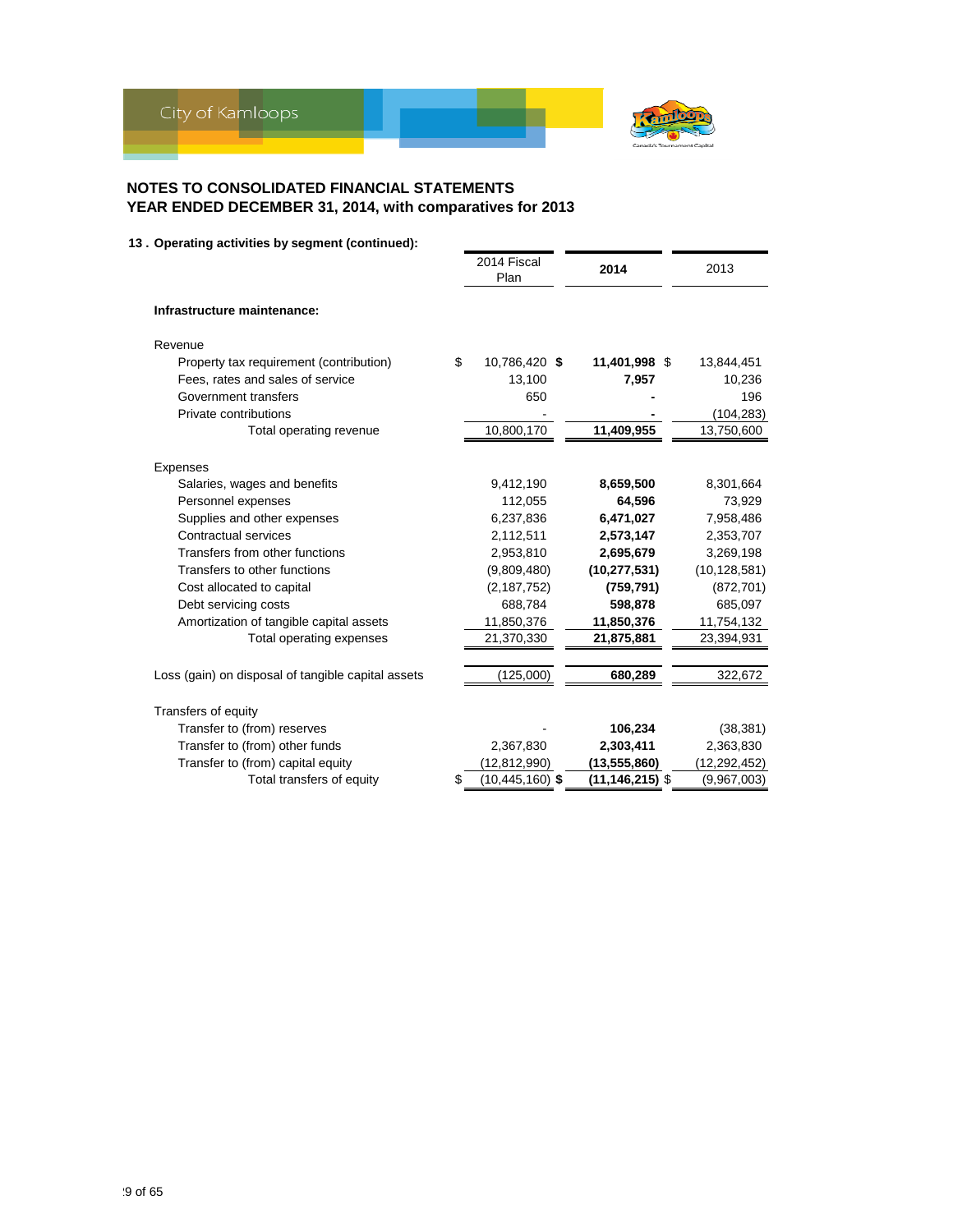

|                                                    | 2014 Fiscal<br>Plan | 2014         | 2013      |
|----------------------------------------------------|---------------------|--------------|-----------|
| Legislative and enforcement:                       |                     |              |           |
| Revenue                                            |                     |              |           |
| Property tax requirement (contribution)            | \$<br>3,425,409 \$  | 3,279,406 \$ | 3,094,160 |
| Fees, rates and sales of service                   | 2,446,132           | 2,025,124    | 1,646,741 |
| Investment income                                  | 5,000               | 15,874       | 19,206    |
| Total operating revenue                            | 5,876,541           | 5,320,404    | 4,760,107 |
| Expenses                                           |                     |              |           |
| Salaries, wages and benefits                       | 3,159,798           | 3,139,294    | 3,137,414 |
| Personnel expenses                                 | 159,495             | 99,043       | 115,914   |
| Supplies and other expenses                        | 1,189,062           | 1,052,885    | 902,276   |
| Contractual services                               | 392,409             | 322,045      | 226,317   |
| Transfers from other functions                     | 602,848             | 580,739      | 307,131   |
| Transfers to other functions                       | (229,050)           | (229,050)    | (229,050) |
| Debt servicing costs                               | 48,750              | 48,728       | 48,268    |
| Amortization of tangible capital assets            | 219,502             | 219,502      | 222,459   |
| Total operating expenses                           | 5,542,814           | 5,233,186    | 4,730,729 |
|                                                    |                     |              |           |
| Loss (gain) on disposal of tangible capital assets |                     | 7,312        | 1,158     |
| Transfers of equity                                |                     |              |           |
| Transfer to (from) reserves                        | 414,784             | 100,370      | 64,905    |
| Transfer to (from) other funds                     | 205,299             | 273,204      | 186,932   |
| Transfer to (from) capital equity                  | (286,356)           | (293,668)    | (223,617) |
| Total transfers of equity                          | \$<br>333,727 \$    | 79,906 \$    | 28,220    |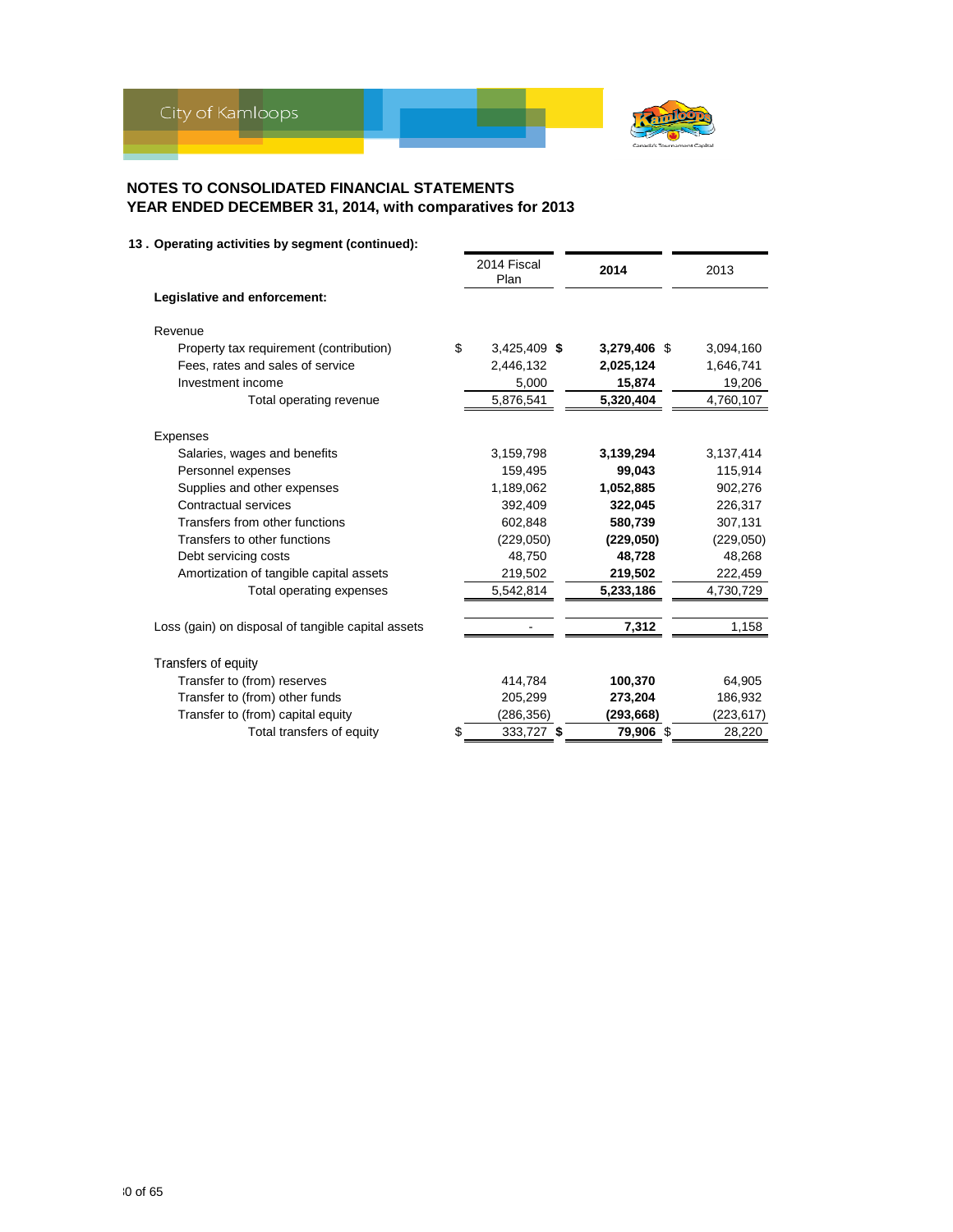

|                                                    | 2014 Fiscal<br>Plan    | 2014             | 2013        |
|----------------------------------------------------|------------------------|------------------|-------------|
| Parks, recreation and cultural services:           |                        |                  |             |
| Revenue                                            |                        |                  |             |
| Property tax requirement (contribution)            | \$<br>20,498,742 \$    | 20,287,412 \$    | 21,187,566  |
| Fees, rates and sales of service                   | 6,588,704              | 6,896,933        | 6,811,177   |
| Government transfers                               | 933,827                | 685,889          | 89,090      |
| Investment income                                  | 20,000                 |                  | 10,981      |
| Private contributions                              | 73,254                 | 80,650           | 124,183     |
| Total operating revenue                            | 28,114,527             | 27,950,884       | 28,222,997  |
| Expenses                                           |                        |                  |             |
| Salaries, wages and benefits                       | 13,198,000             | 13,083,325       | 12,932,345  |
| Personnel expenses                                 | 164,205                | 118,049          | 127,270     |
| Supplies and other expenses                        | 9,589,361              | 9,393,003        | 7,094,039   |
| Contractual services                               | 3,505,857              | 3,502,793        | 3,595,328   |
| Transfers from other functions                     |                        |                  |             |
| Transfers to other functions                       | 3,629,631              | 3,716,701        | 3,314,064   |
|                                                    | (728, 532)             | (715, 899)       | (721, 398)  |
| Cost allocated to capital                          | (140.058)              | (140, 058)       | (130, 200)  |
| Debt servicing costs                               | 1,940,935              | 1,907,209        | 1,921,758   |
| Amortization of tangible capital assets            | 6,226,912              | 6,226,912        | 5,706,442   |
| Total operating expenses                           | 37,386,311             | 37,092,035       | 33,839,648  |
| Loss (gain) on disposal of tangible capital assets |                        | 677,051          | 11,028      |
|                                                    |                        |                  |             |
| Transfers of equity                                |                        |                  |             |
| Transfer to (from) reserves                        | (87, 383)              | 43,250           | (110, 209)  |
| Transfer to (from) other funds                     | 200,000                | 200,000          | 200,000     |
| Transfer to (from) capital equity                  | (9,384,401)            | (10,061,452)     | (5,717,470) |
| Total transfers of equity                          | \$<br>$(9,271,784)$ \$ | $(9,818,202)$ \$ | (5,627,679) |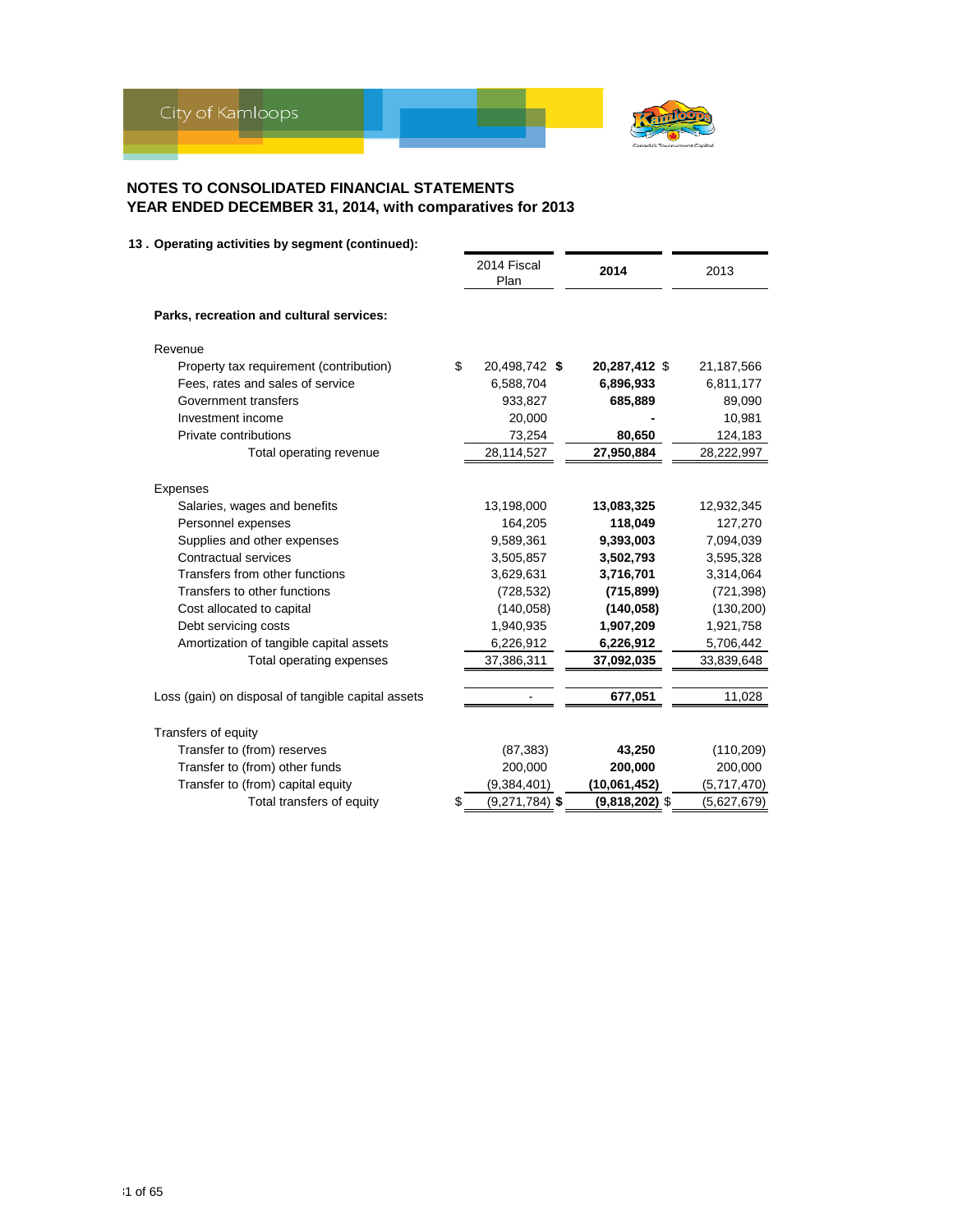

|                                                    | 2014 Fiscal<br>Plan | 2014          | 2013       |
|----------------------------------------------------|---------------------|---------------|------------|
| <b>Police services:</b>                            |                     |               |            |
| Revenue                                            |                     |               |            |
| Property tax requirement (contribution)            | \$<br>21,127,040 \$ | 20,675,813 \$ | 19,787,320 |
| Fees, rates and sales of service                   | 145,000             | 169,150       | 142,699    |
| Government transfers                               | 3,076,743           | 2,964,439     | 2,892,043  |
| Total operating revenue                            | 24,348,783          | 23,809,402    | 22,822,062 |
| Expenses                                           |                     |               |            |
| Salaries, wages and benefits                       | 3,971,119           | 3,649,715     | 3,606,587  |
| Personnel expenses                                 | 76,750              | 66,010        | 45,139     |
| Supplies and other expenses                        | 93,327              | 84,005        | 54,921     |
| Contractual services                               | 21,147,569          | 19,517,400    | 18,254,104 |
| Transfers from other functions                     | 103,611             | 95,639        | 101,556    |
| Amortization of tangible capital assets            | 62,624              | 62,624        | 66,048     |
| Total operating expenses                           | 25,455,000          | 23,475,393    | 22,128,355 |
| Loss (gain) on disposal of tangible capital assets |                     | 414           | 0          |
|                                                    |                     |               |            |
| Transfers of equity                                |                     |               |            |
| Transfer to (from) reserves                        | (1,079,864)         | 360,362       | 699,755    |
| Transfer to (from) other funds                     | 60.000              | 60,000        | 60,000     |
| Transfer to (from) capital equity                  | (86, 353)           | (86,767)      | (66, 048)  |
| Total transfers of equity                          | $(1, 106, 217)$ \$  | 333,595 \$    | 693,707    |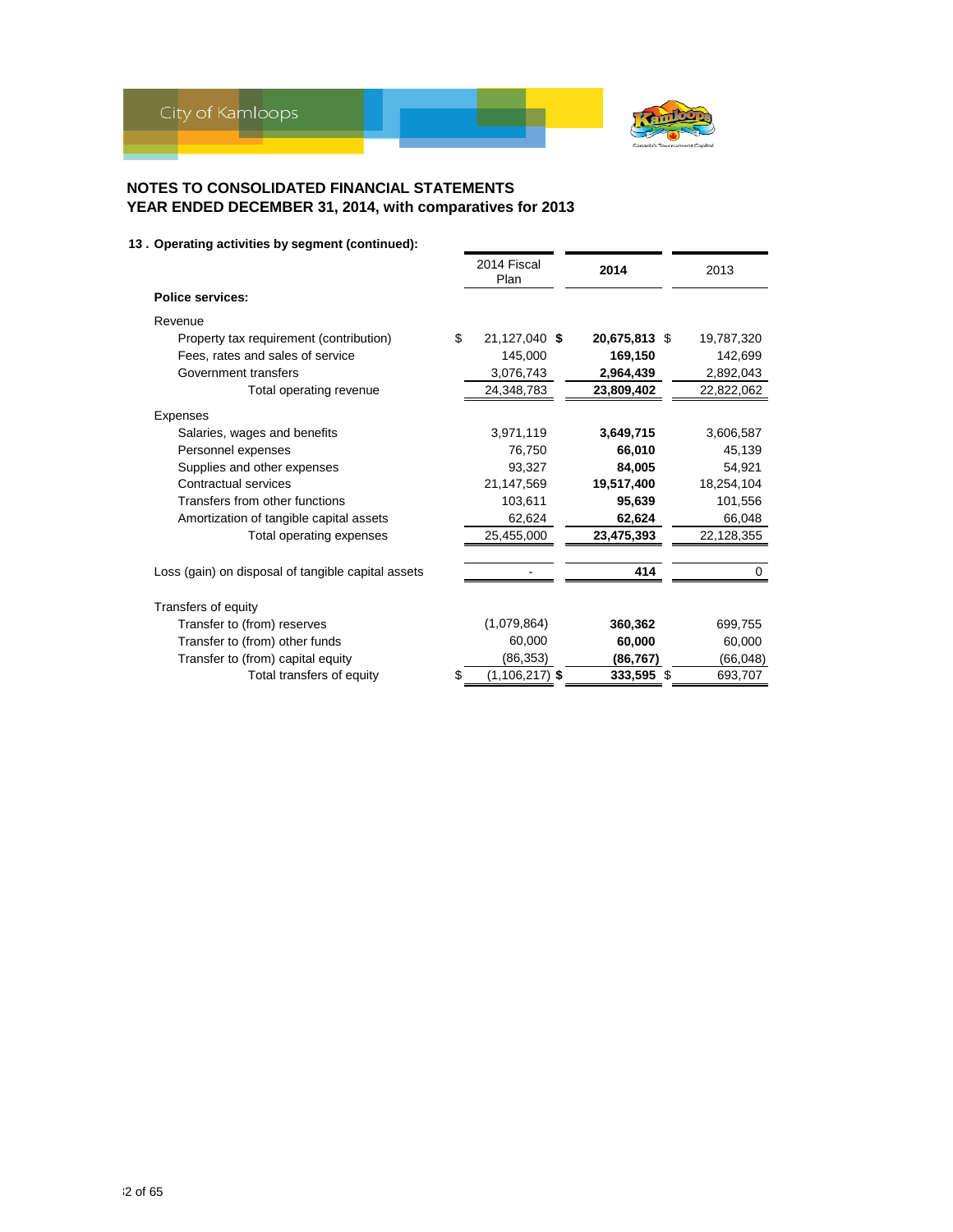

|                                                    | 2014 Fiscal<br>Plan | 2014         | 2013       |
|----------------------------------------------------|---------------------|--------------|------------|
| <b>Public transit:</b>                             |                     |              |            |
| Revenue                                            |                     |              |            |
| Property tax requirement (contribution)<br>\$      | 4,818,604 \$        | 4,788,543 \$ | 4,492,830  |
| Fees, rates and sales of service                   | 4,519,019           | 4,390,407    | 4,390,212  |
| Government transfers                               | 6,683,833           | 6,707,375    | 6,277,390  |
| Total operating revenue                            | 16,021,456          | 15,886,325   | 15,160,432 |
| Expenses                                           |                     |              |            |
| Salaries, wages and benefits                       | 126,475             | 65,695       | 111,336    |
| Personnel expenses                                 | 3,000               | 1.334        | 1,666      |
| Supplies and other expenses                        | 14.580              | 11,969       | 2,021      |
| Contractual services                               | 15,692,199          | 15,629,621   | 14,834,932 |
| Transfers from other functions                     | 196,782             | 189,286      | 210,477    |
| Amortization of tangible capital assets            | (4,691)             | (4,691)      | 20,979     |
| Total operating expenses                           | 16,028,345          | 15,893,214   | 15,181,411 |
|                                                    |                     |              |            |
| Loss (gain) on disposal of tangible capital assets |                     | 0            | 0          |
| Transfers of equity                                |                     |              |            |
| Transfer to (from) capital equity                  | (6,889)             | (6,889)      | (20, 979)  |
| Total transfers of equity<br>\$.                   | $(6,889)$ \$        | $(6,889)$ \$ | (20,979)   |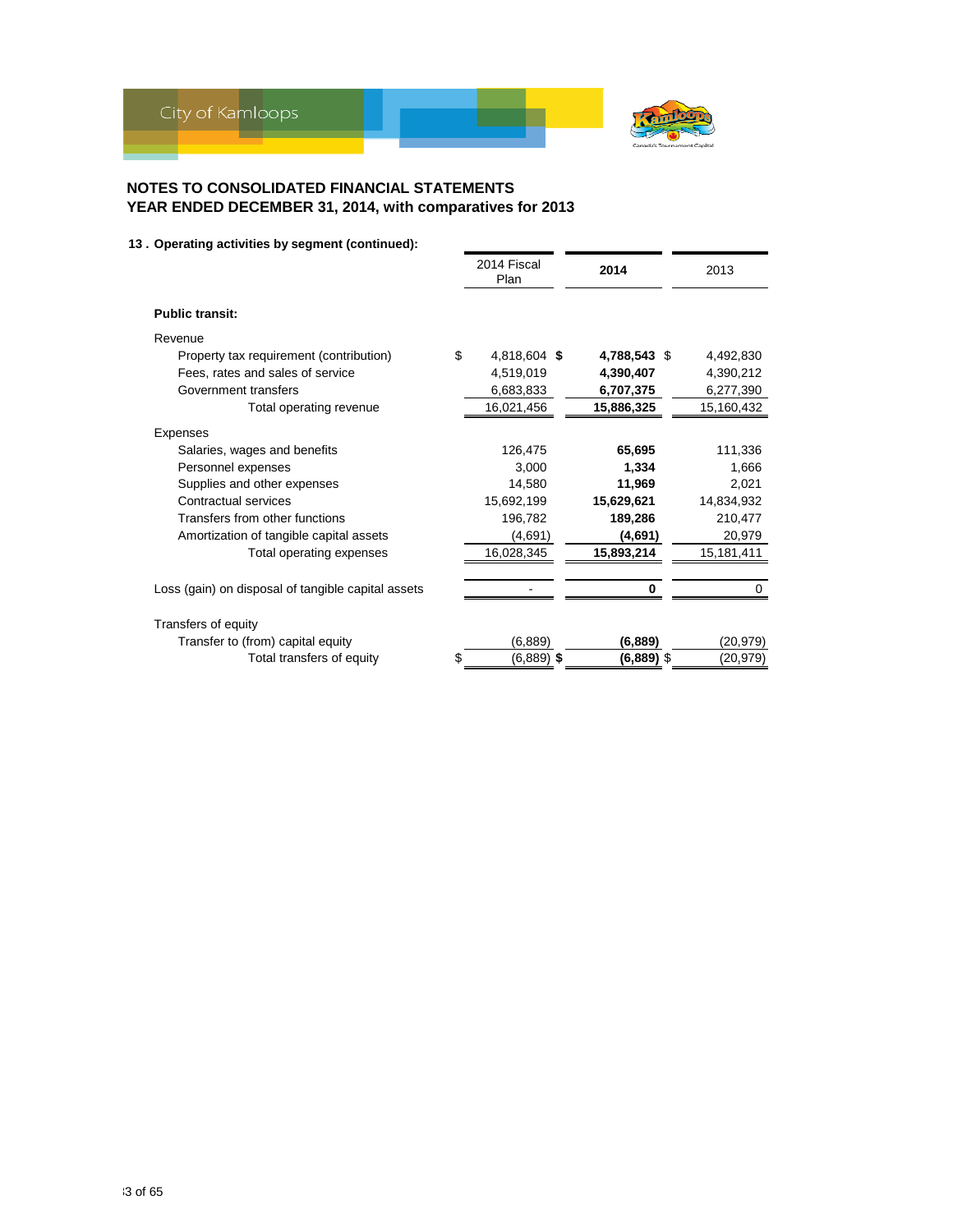

|                                                    | 2014 Fiscal<br>Plan |      | 2014        | 2013        |       |
|----------------------------------------------------|---------------------|------|-------------|-------------|-------|
| Solid waste:                                       |                     |      |             |             |       |
| Revenue                                            |                     |      |             |             |       |
| Property tax requirement (contribution)            | \$<br>884,235 \$    |      | 884,863 \$  | 839,349     |       |
| Fees, rates and sales of service                   | 7,114,500           |      | 6,933,460   | 6,738,454   |       |
| Total operating revenue                            | 7,998,735           |      | 7,818,323   | 7,577,803   |       |
| Expenses                                           |                     |      |             |             |       |
| Salaries, wages and benefits                       | 2,035,971           |      | 1,951,949   | 1,909,563   |       |
| Personnel expenses                                 | 9,960               |      | 7,888       |             | 2,535 |
| Supplies and other expenses                        | 616,606             |      | 428,215     | 462,504     |       |
| Contractual services                               | 2,705,000           |      | 2,743,391   | 2,624,618   |       |
| Transfers from other functions                     | 4,479,518           |      | 4,349,985   | 3,808,233   |       |
| Transfers to other functions                       | (2, 146, 161)       |      | (2,040,599) | (1,930,274) |       |
| Amortization of tangible capital assets            | 24,539              |      | 24,539      | 31,867      |       |
| Total operating expenses                           | 7,725,433           |      | 7,465,368   | 6,909,046   |       |
| Loss (gain) on disposal of tangible capital assets |                     |      | 290         |             | 0     |
| Transfers of equity                                |                     |      |             |             |       |
| Transfer to (from) reserves                        | 304,116             |      | 383,769     | 700,624     |       |
| Transfer to (from) other funds                     |                     |      |             |             |       |
| Transfer to (from) capital equity                  | (30, 814)           |      | (31, 104)   | (31, 867)   |       |
| Total transfers of equity                          | 273,302             | - \$ | 352,665 \$  | 668,757     |       |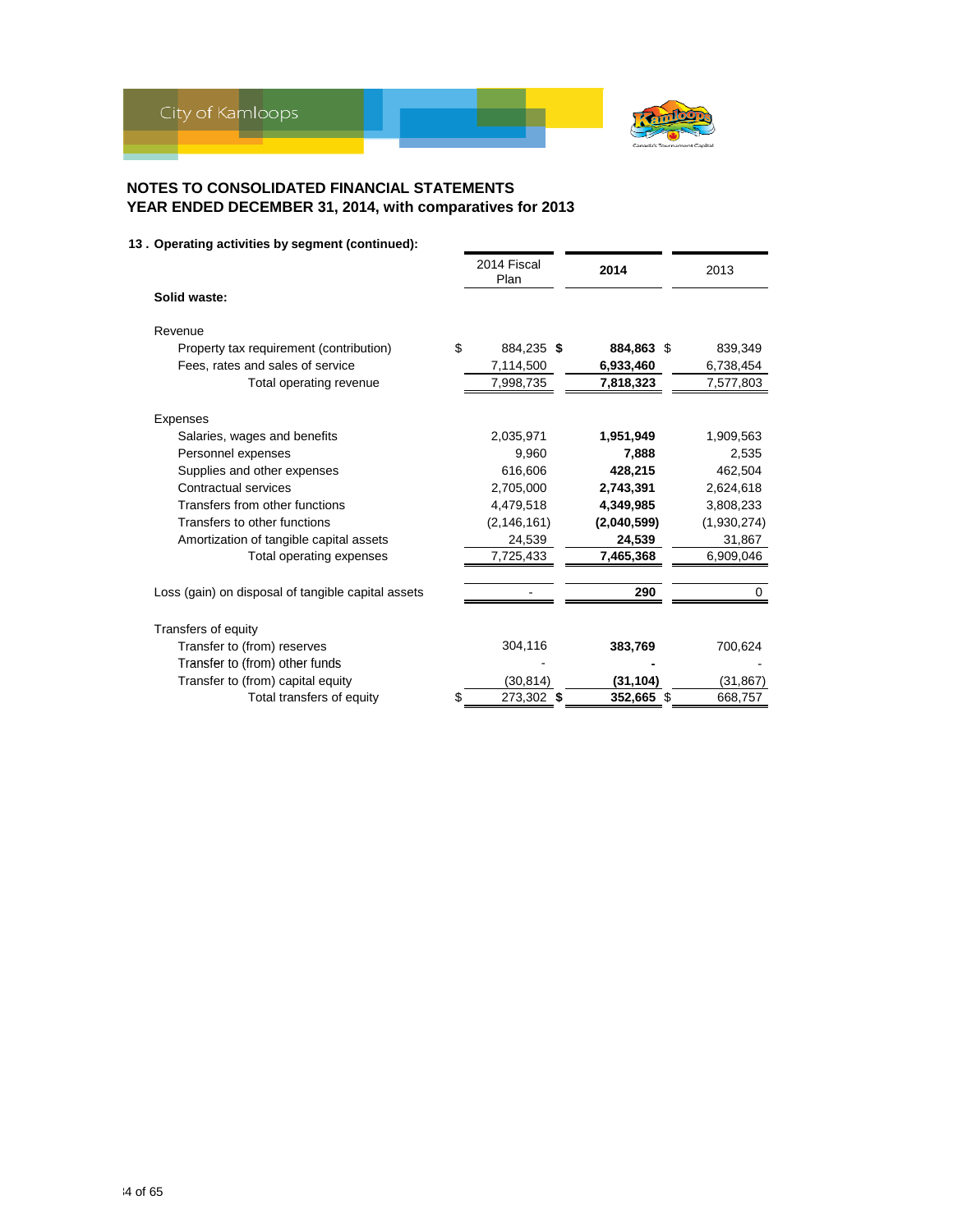

|                                                    | 2014 Fiscal<br>Plan    | 2014               | 2013        |
|----------------------------------------------------|------------------------|--------------------|-------------|
| Water utility:                                     |                        |                    |             |
| Revenue                                            |                        |                    |             |
| Fees, rates and sales of service                   | \$<br>10,857,627 \$    | 13,418,183 \$      | 15,611,844  |
| Investment income                                  | 99,000                 | 23,515             | 244,585     |
| Total operating revenue                            | 10,956,627             | 13,441,698         | 15,856,429  |
|                                                    |                        |                    |             |
| Expenses<br>Salaries, wages and benefits           | 3,372,577              | 3,348,325          | 3,402,277   |
| Personnel expenses                                 | 51,501                 | 37,643             | 53,134      |
| Supplies and other expenses                        | 3,579,393              | 3,757,542          | 4,464,253   |
| Contractual services                               | 1,054,852              | 1,063,632          | 916,800     |
| Transfers from other functions                     | 2,143,541              | 2,257,927          | 2,113,507   |
| Transfers to other functions                       | (344, 859)             | (344, 859)         | (313, 507)  |
| Cost allocated to capital                          | (34, 306)              |                    |             |
| Debt servicing costs                               | 1,825,103              | 1,679,376          | 1,826,163   |
| Amortization of tangible capital assets            | 4,511,565              | 4,511,565          | 4,098,824   |
| Total operating expenses                           | 16,159,367             | 16,311,151         | 16,561,451  |
|                                                    |                        |                    |             |
| Loss (gain) on disposal of tangible capital assets |                        | 311,751            | 141,360     |
| Transfers of equity                                |                        |                    |             |
| Transfer to (from) reserves                        | (600, 652)             | 1,690,949          | 2,375,253   |
| Transfer to (from) other funds                     | 817,872                | 859,558            | 1,018,549   |
| Transfer to (from) capital equity                  | (5, 419, 960)          | (5,731,711)        | (4,240,184) |
| Total transfers of equity                          | \$<br>$(5,202,740)$ \$ | $(3, 181, 204)$ \$ | (846, 382)  |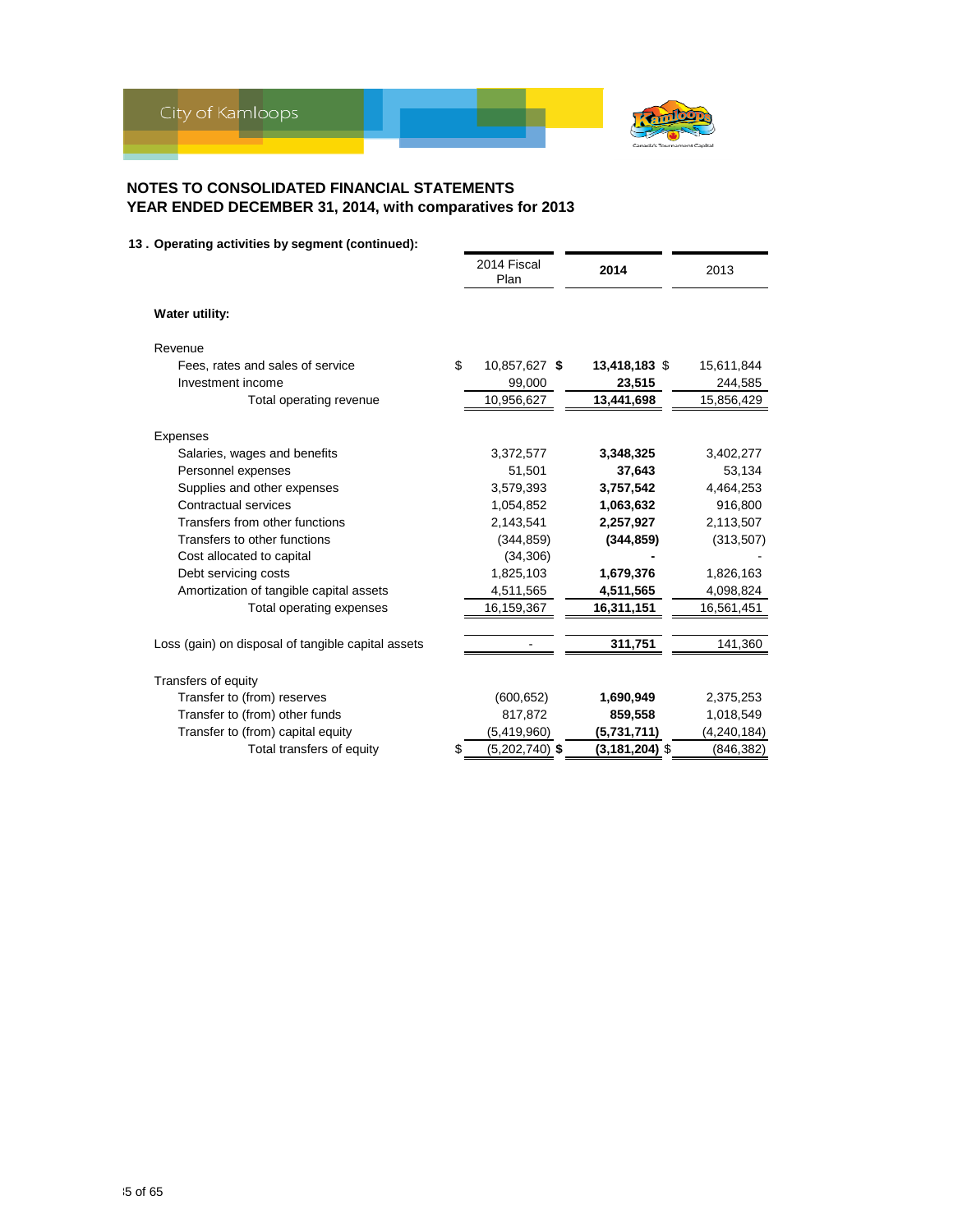

|                                                    | 2014 Fiscal<br>Plan    | 2014         | 2013          |
|----------------------------------------------------|------------------------|--------------|---------------|
| Sewer utility:                                     |                        |              |               |
| Revenue                                            |                        |              |               |
| Fees, rates and sales of service                   | \$<br>6,843,229 \$     | 7,698,150 \$ | 8,163,085     |
| Investment income                                  | 105,000                | (146,925)    | 123,012       |
| Total operating revenue                            | 6,948,229              | 7,551,225    | 8,286,097     |
| Expenses                                           |                        |              |               |
| Salaries, wages and benefits                       | 2,413,754              | 1,754,427    | 1,565,837     |
| Personnel expenses                                 | 49,051                 | 39,088       | 51,139        |
| Supplies and other expenses                        | 2,632,061              | 2,237,241    | 2,030,228     |
| Contractual services                               | 829,180                | 555,812      | 552,119       |
| Transfers from other functions                     | 1,363,657              | 1,418,913    | 1,303,030     |
| Transfers to other functions                       | (64, 514)              | (64, 514)    | (58, 648)     |
| Cost allocated to capital                          | (34, 304)              |              |               |
| Debt servicing costs                               | 245,465                | 257,258      | 240,699       |
| Amortization of tangible capital assets            | 1,310,657              | 1,310,657    | 1,102,643     |
| Total operating expenses                           | 8,745,007              | 7,508,882    | 6,787,047     |
| Loss (gain) on disposal of tangible capital assets |                        | 42,002       | 62,935        |
|                                                    |                        |              |               |
| Transfers of equity                                |                        |              |               |
| Transfer to (from) reserves                        | (50,000)               | 1,780,781    | 2,414,255     |
| Transfer to (from) other funds                     | (776)                  | 7,564        | 187,438       |
| Transfer to (from) capital equity                  | (1,746,002)            | (1,788,004)  | (1, 165, 578) |
| Total transfers of equity                          | \$<br>$(1,796,778)$ \$ | 341 \$       | 1,436,115     |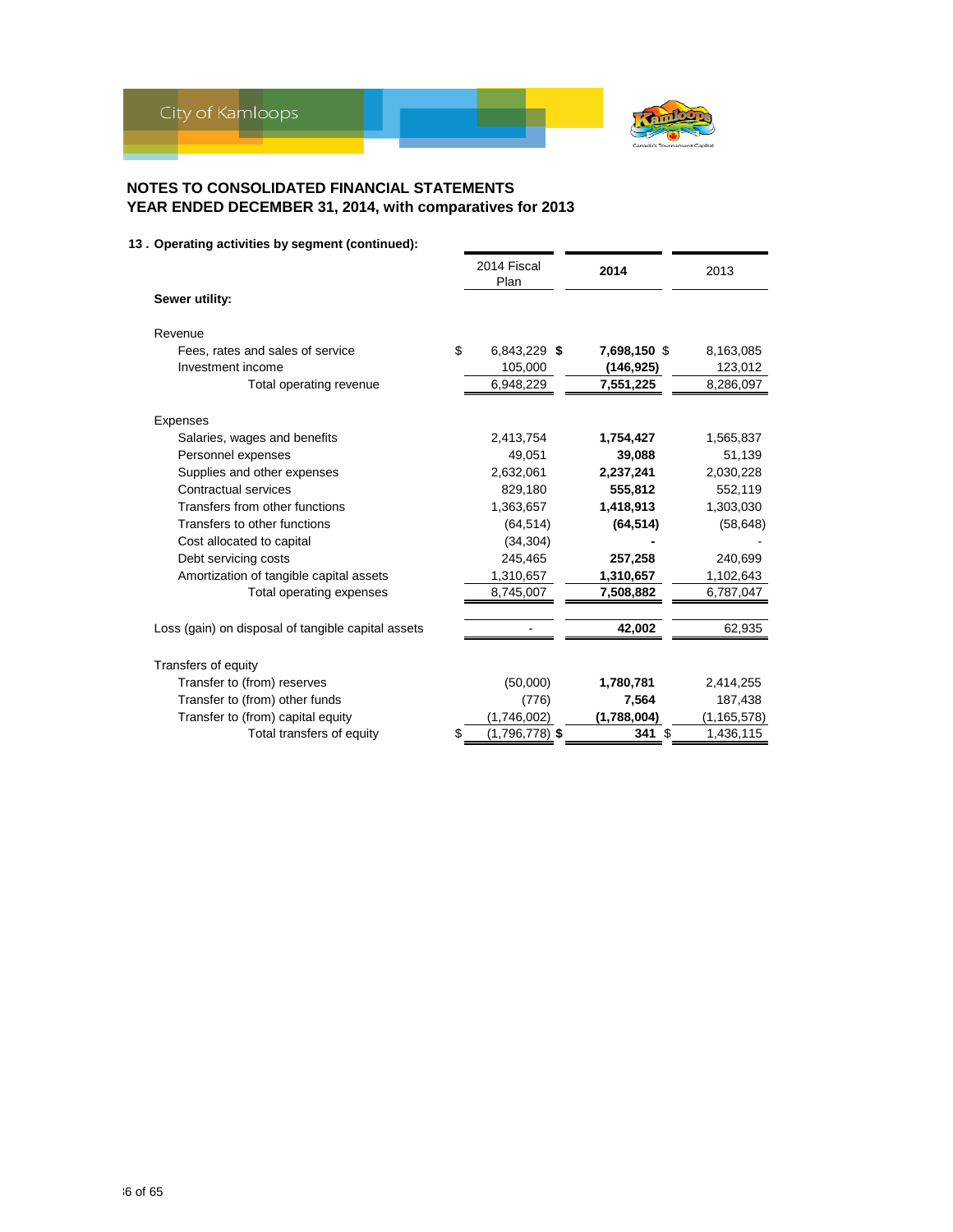

|                                                       | 2014 Fiscal<br>Plan | 2014             | 2013            |
|-------------------------------------------------------|---------------------|------------------|-----------------|
| Kamloops Airport Authority Society:                   |                     |                  |                 |
| Revenue                                               |                     |                  |                 |
| \$<br>Fees, rates and sales of service                | 2,074,316 \$        | 2,176,253 \$     | 1,823,998       |
| Government transfers                                  | 72,000              | 5,000            | 530,507         |
| Investment income                                     | 65,000              | 106,622          | 75,237          |
| Private contributions                                 |                     |                  | 97,648          |
| Total operating revenue                               | 2,211,316           | 2,287,875        | 2,527,390       |
| Expenses                                              |                     |                  |                 |
| Contractual services                                  | 75,500              | 48,359           | 385,586         |
| Debt servicing costs                                  | 361,811             | 357,021          | 358,096         |
| Amortization of tangible capital assets               | 1,653,783           | 1,631,288        | 1,642,777       |
| Total operating expenses                              | 2,091,094           | 2,036,668        | 2,386,459       |
| Loss (gain) on disposal of tangible capital assets    | $\blacksquare$      |                  |                 |
| Transfers of equity                                   |                     |                  |                 |
| Transfer to (from) reserves                           | 120,222             | 767,721          | 322,033         |
| Transfer to (from) other funds                        |                     |                  |                 |
| Transfer to (from) capital equity                     |                     | (516,514)        | (181,102)       |
| Total transfers of equity<br>\$                       | 120,222 \$          | 251,207 \$       | 140,931         |
| <b>Venture Kamloops Business Development Society:</b> |                     |                  |                 |
| Revenue                                               |                     |                  |                 |
| \$<br>Fees, rates and sales of service                |                     | \$<br>$3,395$ \$ | 1,400           |
| Government transfers                                  | 5,000               | 8,893            | 6,618           |
| Investment income<br>Total operating revenue          | 3,000<br>8.000      | 15<br>12,303     | 2,347<br>10,365 |
|                                                       |                     |                  |                 |
| Expenses<br>Supplies and other expenses               | 626,305             | 618,722          | 705,997         |
| Amortization of tangible capital assets               | 10,340              | 10,340           | 13,330          |
| Total operating expenses                              | 636,645             | 629,062          | 719,327         |
|                                                       |                     |                  |                 |
| Transfers of equity                                   |                     |                  |                 |
| Transfer to (from) reserves                           | (14, 113)           | (2, 230)         | (103, 859)      |
| Transfer to (from) other funds                        | (604, 192)          | (604, 189)       | (591, 773)      |
| Transfer to (from) capital equity                     | (10, 340)           | (10, 340)        | (13, 330)       |
| \$<br>Total transfers of equity                       | $(628, 645)$ \$     | $(616, 759)$ \$  | (708, 962)      |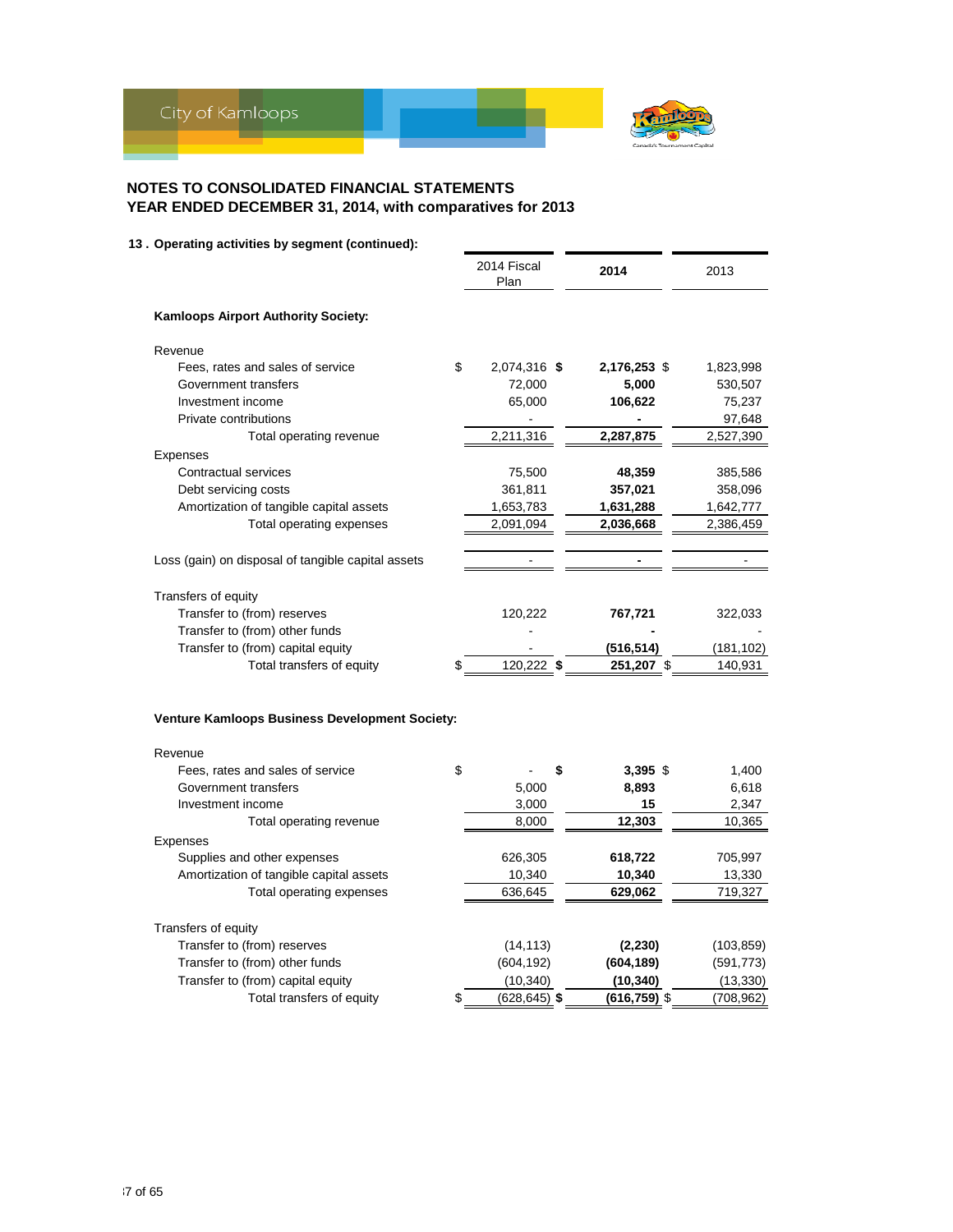

|                                               | 2014 Fiscal<br>Plan | 2014           | 2013         |
|-----------------------------------------------|---------------------|----------------|--------------|
| Non-operating activities:                     |                     |                |              |
| Revenue                                       |                     |                |              |
| \$<br>Property tax requirement (contribution) | 10,970,508 \$       | 8,925,783 \$   | 2,499,094    |
| Development levies utilized                   | 9,163,067           | 4,290,421      | 8,508,939    |
| Fees, rates and sales of service              | 9,865,456           | 5,368,831      | 3,212,792    |
| Government transfers                          | 3,320,406           | 2,514,942      | 10,358,298   |
| Investment income                             | 1,964,076           | 1,964,076      | 1,668,493    |
| Private contributions                         | 1,480,118           | 17,723,560     | 5,903,685    |
| Total operating revenue                       | 36,763,631          | 40,787,613     | 32,151,301   |
| Transfers of equity                           |                     |                |              |
| Transfer to (from) reserves                   | (33,033,315)        | (23, 515, 405) | (10,545,464) |
| Transfer to (from) current funds              | (10, 421, 079)      | (469,864)      | (5,036,039)  |
| Transfer to capital equity                    | 80,218,023          | 64,772,882     | 47,760,965   |
| Total transfers of equity                     | 36,763,629 \$       | 40,787,613 \$  | 32,179,462   |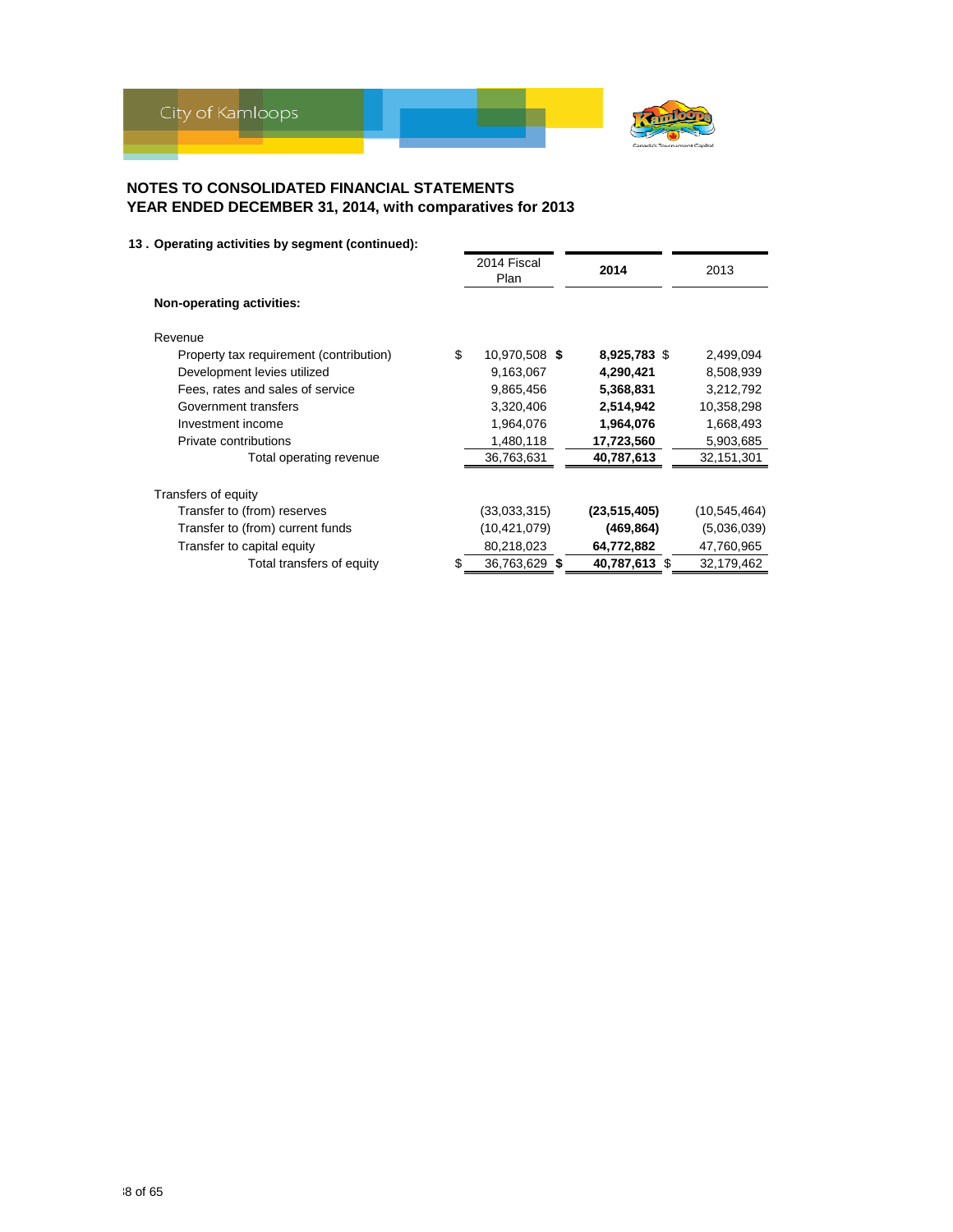

|                                                    | 2014 Fiscal<br>Plan | 2014           | 2013           |
|----------------------------------------------------|---------------------|----------------|----------------|
| Total revenue by segment:                          |                     |                |                |
| Property tax requirement (contribution)            | \$<br>97,392,792 \$ | 97,394,963 \$  | 95,216,313     |
| Development levies utilized                        | 9,163,067           | 4,290,421      | 8,508,939      |
| Fees, rates and sales of service                   | 57,343,250          | 56,343,806     | 55,618,535     |
| Government transfers                               | 20,020,699          | 19,020,044     | 22,925,297     |
| 2013 community works deferred revenue              |                     | 3,347,676      |                |
| Investment income                                  | 4,439,076           | 4,524,962      | 4,557,052      |
| Private contributions                              | 1,568,372           | 17,819,210     | 6,033,633      |
| Total revenue                                      | 189,927,256         | 202,741,082    | 192,859,769    |
| Total expenses by segment:                         |                     |                |                |
| Salaries, wages and benefits                       | 67,054,962          | 64,897,614     | 61,880,553     |
| Personnel expenses                                 | 1,291,038           | 1,035,976      | 989,504        |
| Supplies and other expenses                        | 31,010,669          | 27,764,836     | 26,175,431     |
| <b>Contractual services</b>                        | 50,792,233          | 48,859,602     | 46,701,764     |
| Transfers from other functions                     | 16,701,901          | 16,659,783     | 15,726,846     |
| Transfers to other functions                       | (16, 701, 901)      | (17, 185, 815) | (16, 542, 846) |
| Cost allocated to capital                          | (3,785,389)         | (2, 214, 948)  | (2,360,596)    |
| Debt servicing costs                               | 5,384,293           | 5,120,161      | 5,355,554      |
| Amortization of tangible capital assets            | 26,783,874          | 26,761,379     | 25,466,555     |
| Loss (gain) on disposal of tangible capital assets | (125,000)           | 1,674,524      | 268,213        |
| Total operating expenses                           | 178,406,680         | 173,373,112    | 163,660,978    |
| Total transfers of equity by segment:              |                     |                |                |
| Transfer to (from) reserves                        | (25, 821, 355)      | 2,007,899      | 12,093,181     |
| Transfer to (from) current funds                   | (10, 421, 079)      | (469, 864)     | (5,036,039)    |
| Transfer to (from) capital equity                  | 47,763,008          | 27,829,935     | 22,141,649     |
|                                                    | 11,520,574 \$       | 29,367,970 \$  | 29,198,791     |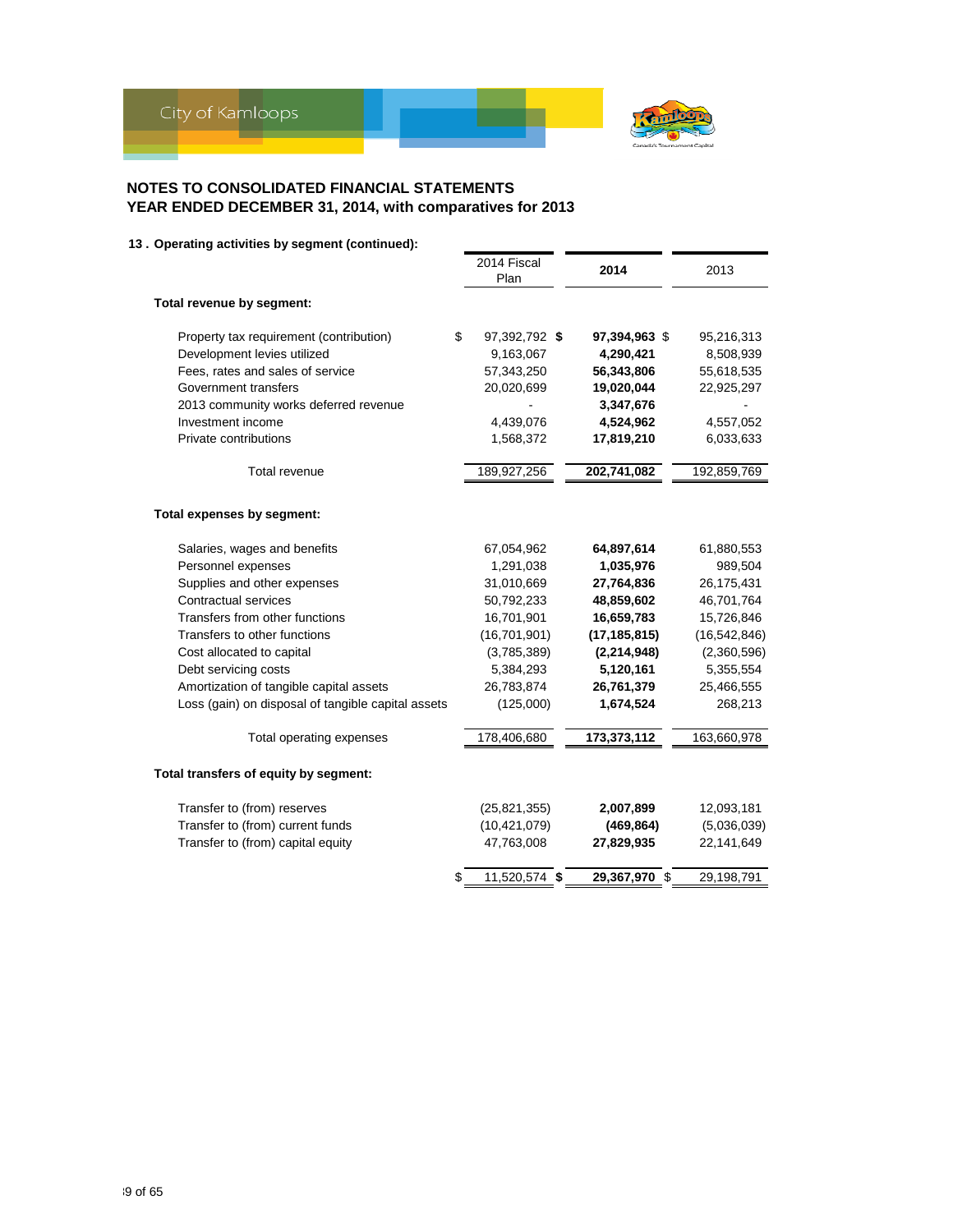

### **14 . Taxation:**

|                                                  | 2014 Fiscal<br>Plan |  | 2014          | 2013         |
|--------------------------------------------------|---------------------|--|---------------|--------------|
| General fund:                                    |                     |  |               |              |
| Real property                                    | \$<br>93,041,860 \$ |  | 92,950,908 \$ | 89,943,289   |
| Special assessments                              | 739,088             |  | 785,438       | 1,000,699    |
| <b>Utilities</b>                                 | 1,404,351           |  | 1,404,351     | 1,432,029    |
| Government transfers in lieu of taxes            | 2,207,492           |  | 2,254,266     | 2,840,296    |
|                                                  | 97,392,791          |  | 97,394,963    | 95,216,313   |
| <b>Collections for other taxing authorities:</b> |                     |  |               |              |
| Province of British Columbia - school taxes      | 38,948,726          |  | 39,438,697    | 38,906,792   |
| Thompson-Nicola Regional Hospital District       | 6,130,003           |  | 7,518,214     | 6,123,075    |
| Thompson-Nicola Regional District                | 5,863,016           |  | 5,988,543     | 5,856,389    |
| <b>British Columbia Assessment Authority</b>     | 1,068,887           |  | 1,083,293     | 1,067,511    |
|                                                  | 52,010,632          |  | 54,028,747    | 51,953,767   |
| Payments to other taxing authorities             | (52,010,632)        |  | (54,028,747)  | (51,953,767) |
|                                                  | \$<br>97,392,791 \$ |  | 97,394,963 \$ | 95,216,313   |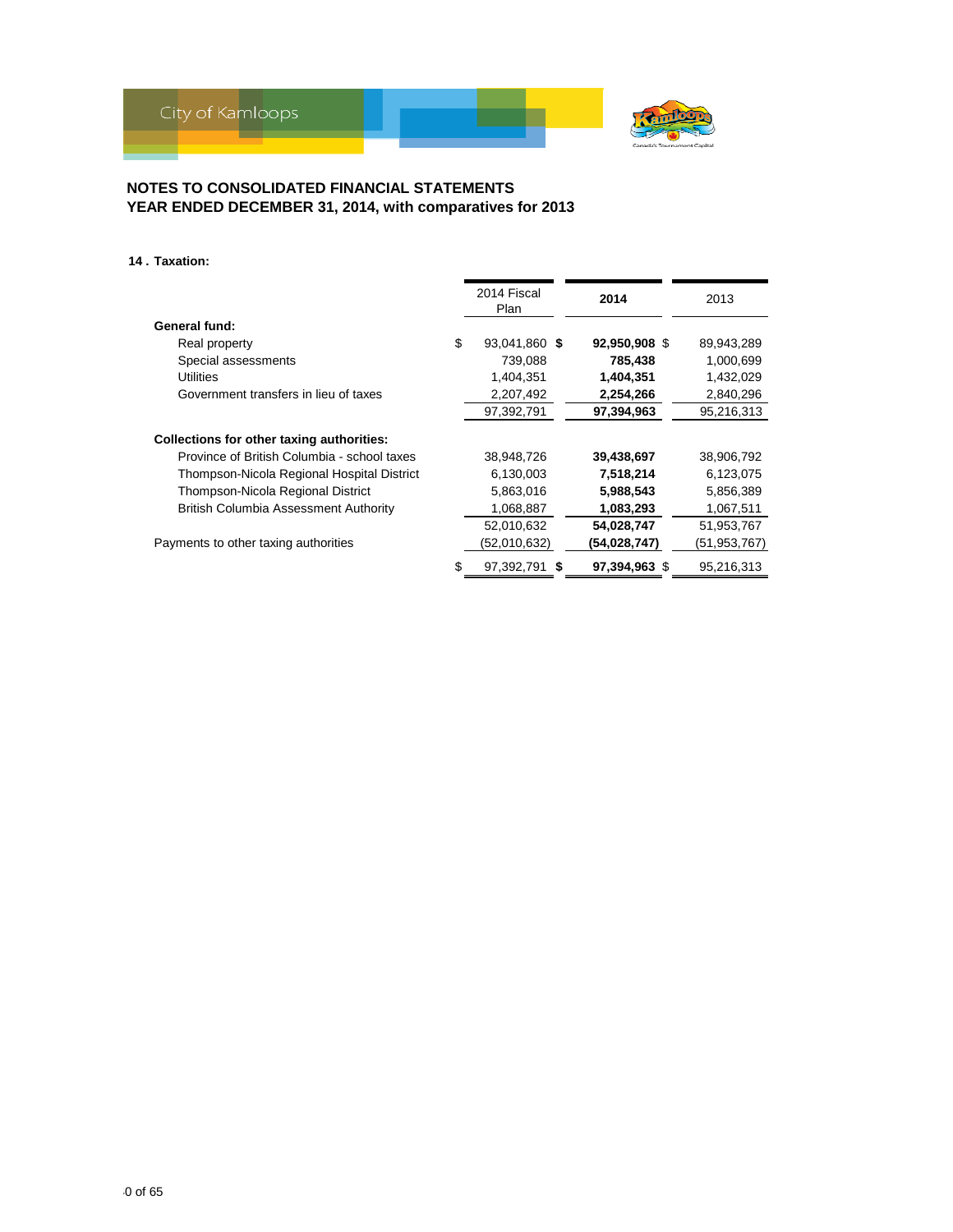

### **15 . Government transfers:**

|                                                            | 2014 Fiscal<br>Plan | 2014          | 2013       |
|------------------------------------------------------------|---------------------|---------------|------------|
| <b>General fund:</b>                                       |                     |               |            |
| <b>Federal Government:</b>                                 |                     |               |            |
| \$<br>Policing                                             | 2,081,562 \$        | 1,948,005 \$  | 1,849,947  |
| <b>Community Works Fund</b>                                | 3,290,094           | 3,547,334     | 3,849,248  |
| 2013 Community Works Fund                                  |                     | 3,347,676     |            |
| <b>Provincial Government:</b>                              |                     |               |            |
| Transit                                                    | 6,683,833           | 6,707,375     | 6,277,390  |
| Gaming revenue                                             | 2,400,000           | 2,346,996     | 2,479,461  |
| Victims assistance                                         | 71,280              | 76,563        | 141,162    |
| <b>Traffic Fines</b>                                       | 753,901             | 753,278       | 750,427    |
| Capital infrastructure                                     | 442.000             | 381,395       | 131,066    |
| Other                                                      | 1,342,623           | 1,111,658     | 466,440    |
|                                                            | 17,065,293          | 20,220,280    | 15,945,141 |
| Water fund:<br><b>Federal Government:</b>                  |                     |               |            |
| <b>Community Works Fund</b>                                |                     |               |            |
| Sewer fund:                                                |                     |               |            |
| <b>Provincial Government:</b>                              |                     |               |            |
| Capital infrastructure                                     | 2,878,406           | 2,133,547     | 6,443,031  |
| Kamloops Airport Authority Society:<br>Federal Government: |                     |               |            |
| Capital infrastructure                                     | 72,000              | 5,000         | 530,507    |
| Venture Kamloops Business Development Society:             |                     |               |            |
| <b>Provincial Government:</b>                              |                     |               |            |
| Other                                                      | 5,000               | 8,893         | 6,618      |
| \$                                                         | 20,020,699 \$       | 22,367,720 \$ | 22,925,297 |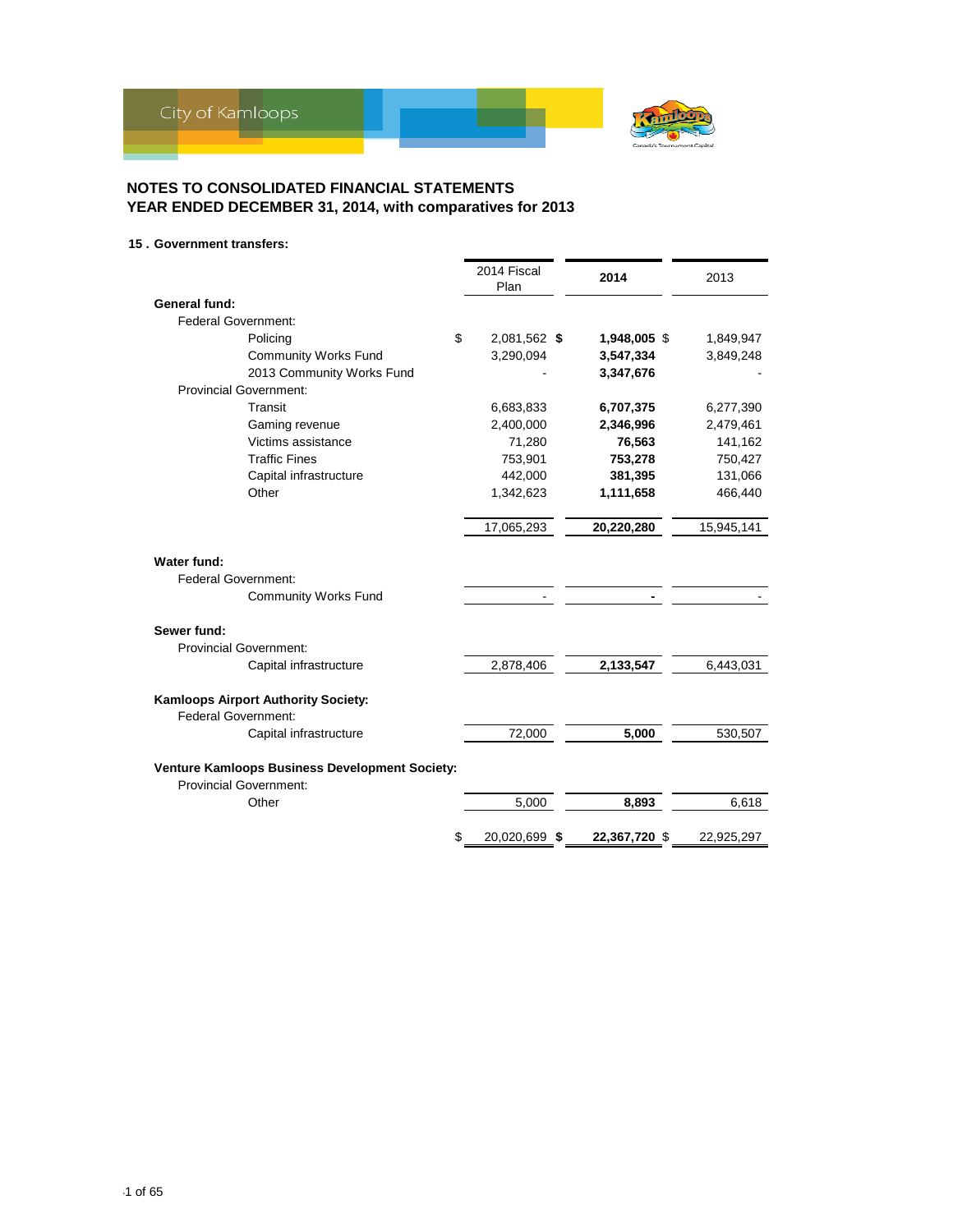

#### **16 . Commitments and contingencies:**

- (a) The City of Kamloops has entered into various agreements and contracts for services and construction for periods ranging from one to five years.
- (b) The City of Kamloops, as a member of the Thompson Nicola Regional District, is liable for its proportion of any operating deficits or long-term debt related to functions in which it participates.
- (c) The City of Kamloops is a participant in the Municipal Insurance Association of British Columbia. Should the Association pay out claims in excess of premiums received, it is possible the City, along with other participants, would be required to contribute towards the deficit.
- (d) The municipality and its employees contribute to the Municipal Pension Plan (the Plan), a jointly trusteed pension plan. The board of trustees, representing plan members and employers, is responsible for overseeing the management of the Plan, including investment of the assets and administration of benefits. The Plan is a multi-employer contributory pension plan. Basic pension benefits provided are based on a formula. The Plan has about 182,000 active members and approximately 75,000 retired members. Active members include approximately 36,000 contributors from local governments.

The most recent actuarial valuation as at December 31, 2012 indicated a \$1,370 million funding deficit for basic pension benefits. The next valuation will be as at December 31, 2015 with results available in 2016.

Employers participating in the Plan record their pension expense as the amount of employer contributions made during the year (defined contribution pension plan accounting). This is because the Plan records accrued liabilities and accrued assets for the Plan in aggregate with the result that there is no consistent and reliable basis for allocating the obligation, assets and cost to the individual employers participating in the Plan.

The City of Kamloops paid \$5,161,057 (2013 - \$4,738,442) for employer contributions while employees contributed \$4,444,330 (2013 - \$4,069,425) to the plan in fiscal 2014.

 $(e)$  From time to time the City of Kamloops is brought forth as defendant in various lawsuits. The City reviews its exposure to any potential litigation for which it would not be covered by insurance and assesses whether a successful claim against the City would materially affect the consolidated financial statements of the City. The City reserves a portion of its operating surplus for future payment of insurance deductibles and payment of claims for which it would not be covered by insurance. The City is currently not aware of any claims brought against it that if not defended successfully would result in a material change to the consolidated financial statements of the City.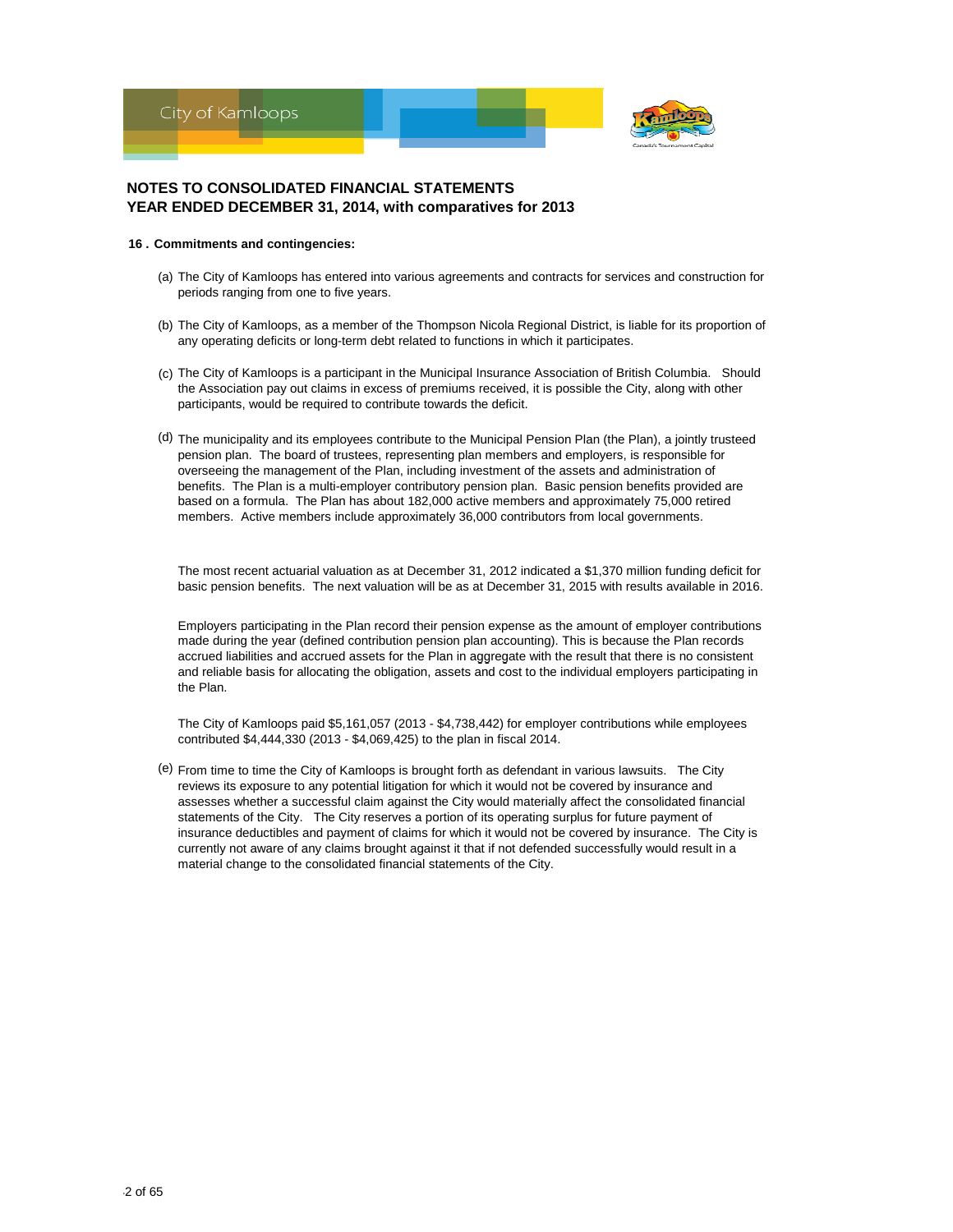

#### **16 . Commitments and contingencies (continued):**

(f) The City issues certain of its debt instruments through the Municipal Finance Authority. As a condition of these borrowings and as required by legislation, a debt reserve fund is to be established in the amount of one-half the average instalment of principal and interest as set out in the agreement(s) entered into. The reserve is funded in part by cash, being the withholding of 1% of the total issue proceeds, and the remainder being funded by a demand note whereby the City may be required to loan certain amounts to the Municipal Finance Authority. These demand notes are contingent in nature and are not reflected in the accounts of the City.

Details of the cash deposits and contingent demand notes on hand at year end are as follows:

|                            | Cash Deposits    |     | Contingent<br><b>Demand Notes</b> | 2014 Total | 2013 Total   |                        |  |
|----------------------------|------------------|-----|-----------------------------------|------------|--------------|------------------------|--|
| General fund               | \$<br>897,462 \$ |     | 2,131,309 \$                      |            | 3,028,771 \$ |                        |  |
| Water utility fund         | 727,032          |     | 1,908,841                         |            | 2,635,873    | 2,974,727<br>2,623,468 |  |
| Sewer utility fund         | 238,156          |     | 654.450                           |            | 892,606      | 388,737                |  |
| Kamloops Airport Authority | 112.779          |     | 326.119                           |            | 438.898      | 430,627                |  |
|                            | \$<br>1,975,429  | \$. | 5,020,719 \$                      |            | 6,996,148 \$ | 6.417.559              |  |

(g) The Kamloops Airport Authority Society has entered into a lease agreement with Kamloops Airport Ltd. for a forty-five year term ending August 27, 2042. The lease provides for the option to extend the term for a further 20 years.

#### **17 . Trust funds:**

The City operates the cemeteries and maintains a cemetery perpetual care fund in accordance with the *Cremation, Interment and Funeral Services Act* . In accordance with PSAB guidelines, the Cemetery Perpetual Care Trust Fund is excluded from the City's consolidated financial statements.

| <b>Financial Assets</b>                                |    | 2014                   | 2013               |
|--------------------------------------------------------|----|------------------------|--------------------|
| Cash and short-term investments<br>Accounts receivable | \$ | 1,683,178 \$<br>11,175 | 1,611,948<br>9.372 |
|                                                        |    | 1,694,353              | 1,621,320          |
| <b>Accumulated surplus</b>                             |    |                        |                    |
| Balance, beginning of the year                         |    | 1,621,320              | 1,535,093          |
| Care fund contributions                                |    | 73,033                 | 86.227             |
| Interest Earned                                        |    | 39,132                 | 61,157             |
| Contribution to cemetery operations                    |    | (39,132)               | (61, 157)          |
| Balance, end of the year                               | S  | 1,694,353 \$           | 1,621,320          |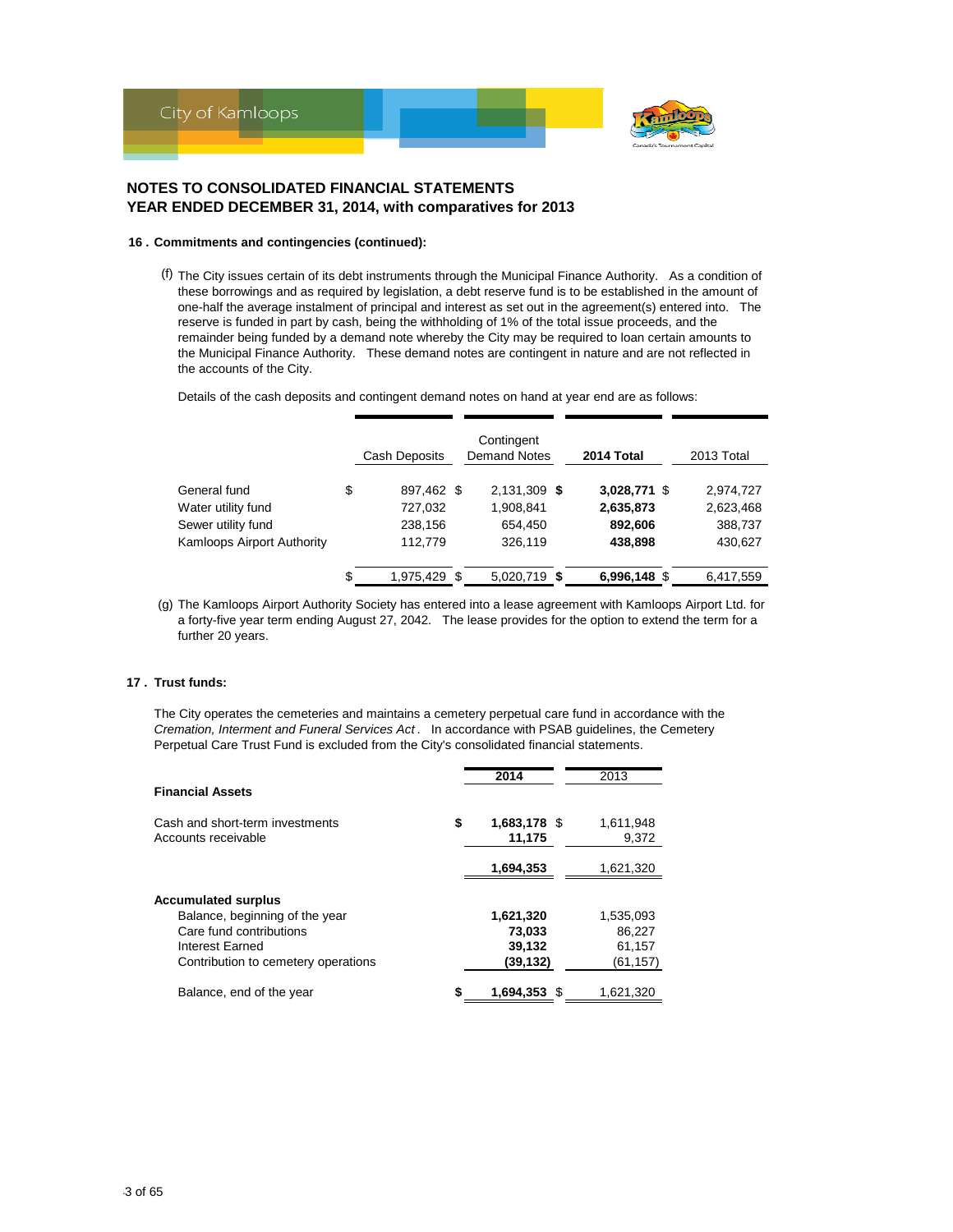

### **18 . Fiscal plan:**

The Financial Plan By-law adopted by Council at the time of adoption of the Annual Taxation By-law did not anticipate amortization expense. In addition, some expenses that were classified as capital expenses did not represent new assets or extend the life or service capacity or improve the quality of an existing asset and, therefore, must be added to the operating expenses.

These expenses are added to the Financial Plan and presented as the fiscal plan in these Financial Statements as follows:

|                                     | <b>Financial Plan</b><br><b>Bylaw</b> | Amortization<br>expense and<br>expenses not<br>capitalized | Venture<br>Kamloops and<br>Kamloops<br>Airport | <b>Fiscal Plan</b> |
|-------------------------------------|---------------------------------------|------------------------------------------------------------|------------------------------------------------|--------------------|
| Revenue                             |                                       |                                                            |                                                |                    |
| <b>Taxation</b>                     | \$<br>97,392,790 \$                   |                                                            | \$                                             | \$<br>97,392,790   |
| Development levies utilized         | 9,163,067                             |                                                            |                                                | 9,163,067          |
| Fees, rates and sales of service    | 55,268,934                            |                                                            | 2,074,316                                      | 57,343,250         |
| Government transfers                | 19,943,699                            |                                                            | 77,000                                         | 20,020,699         |
| Investment income                   | 4,371,076                             |                                                            | 68,000                                         | 4,439,076          |
| Private contributions               | 1,568,371                             |                                                            |                                                | 1,568,371          |
|                                     | 187,707,937                           | $\overline{a}$                                             | 2,219,316                                      | 189,927,253        |
| <b>Expenses</b>                     |                                       |                                                            |                                                |                    |
| Cemetery                            | 487,754                               | 244,625                                                    |                                                | 732,379            |
| Community development               | 4,824,598                             | 1,386,441                                                  |                                                | 6,211,039          |
| Corporate administration            | 12,362,489                            | 856,772                                                    | (573, 689)                                     | 12,645,572         |
| <b>Environmental services</b>       | 254,320                               | 40,721                                                     |                                                | 295,041            |
| Fire services                       | 17,364,952                            | 142,351                                                    |                                                | 17,507,303         |
| Infrastructure maintenance          | 8,432,340                             | 12,812,990                                                 |                                                | 21,245,330         |
| Legislative and enforcement         | 5,256,458                             | 286,356                                                    |                                                | 5,542,814          |
| Parks, recreation and culture       | 28,001,910                            | 9,384,401                                                  |                                                | 37,386,311         |
| Police services                     | 25,368,647                            | 86,353                                                     |                                                | 25,455,000         |
| Public transit                      | 16,021,456                            | 6,889                                                      |                                                | 16,028,345         |
| Solid waste                         | 7,694,619                             | 30,814                                                     |                                                | 7,725,433          |
| Water utility                       | 10,739,407                            | 5,419,960                                                  |                                                | 16,159,367         |
| Sewer utility                       | 6,999,005                             | 1,746,002                                                  |                                                | 8,745,007          |
| Kamloops Airport Authority          |                                       |                                                            | 2,091,094                                      | 2,091,094          |
| Venture Kamloops                    |                                       |                                                            | 636,645                                        | 636,645            |
|                                     | 143,807,955                           | 32,444,675                                                 | 2,154,050                                      | 178,406,680        |
| Annual surplus                      | 43,899,982                            | (32, 444, 675)                                             | 65,266                                         | 11,520,573         |
| Debt principle repayment            | (7,983,266)                           |                                                            |                                                | (7,983,266)        |
| Debt acquired                       | 26,183,685                            |                                                            |                                                | 26,183,685         |
| Transfer (to) / from reserves       | (25, 821, 355)                        |                                                            |                                                | (25, 821, 355)     |
| Transfer (to) / from current funds  | (10, 345, 473)                        |                                                            | (75,606)                                       | (10, 421, 079)     |
| Transfer (to) / from capital equity | (25, 933, 573)                        | 32,444,675                                                 | 10,340                                         | 6,521,442          |
|                                     | \$                                    | \$                                                         | \$                                             | \$                 |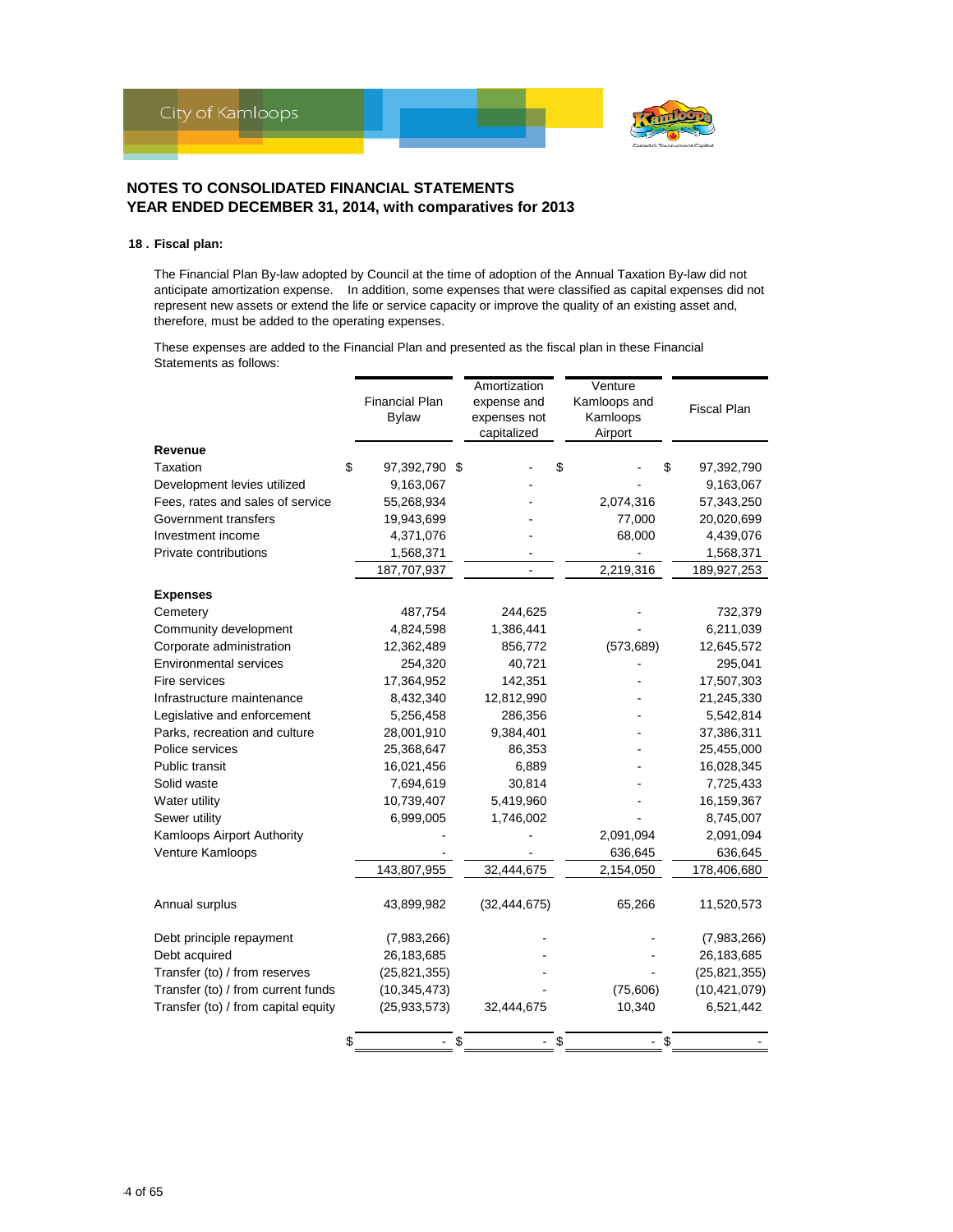



|                                              | <b>Original Cost as</b><br>at December 31,<br>2013 | Accumulated<br><b>Amortization to</b><br>December 31,<br>2013 | <b>Net Asset Value</b><br>as at December<br>31, 2013 | 2014 Additions | 2014 Disposals           | Cost<br>Adjustments      | Accumulated<br>Amortization on<br><b>Disposals</b> | 2014<br>Amortization | <b>Original Cost as</b><br>at December 31,<br>2014 | Accumulated<br><b>Amortization to</b><br>December 31,<br>2014 | <b>Net Asset Value</b><br>as at December<br>31, 2014 |
|----------------------------------------------|----------------------------------------------------|---------------------------------------------------------------|------------------------------------------------------|----------------|--------------------------|--------------------------|----------------------------------------------------|----------------------|----------------------------------------------------|---------------------------------------------------------------|------------------------------------------------------|
| <b>Cemetery</b>                              |                                                    |                                                               |                                                      |                |                          |                          |                                                    |                      |                                                    |                                                               |                                                      |
| Site improvements                            | 1,140,670 \$<br>\$                                 | $(657,503)$ \$                                                | 483,167 \$                                           |                | $-$ \$<br>$(36, 847)$ \$ | 82,858 \$                | 18,424 \$                                          | $(120.959)$ \$       | 1,186,681 \$                                       | $(760, 038)$ \$                                               | 426,643                                              |
| <b>Buildings</b>                             | 2,270,872                                          | (1,088,781)                                                   | 1,182,091                                            |                |                          |                          | $\overline{\phantom{a}}$                           | (39, 786)            | 2,270,872                                          | (1, 128, 567)                                                 | 1,142,305                                            |
| Equipment                                    | 106,574                                            | (89, 728)                                                     | 16,846                                               | 4,487          |                          |                          |                                                    | (6, 362)             | 111,061                                            | (96,090)                                                      | 14,971                                               |
| Computing infrastructure<br>Work in progress | 6,816                                              | (4,925)                                                       | 1,891                                                |                | (1,078)                  |                          | 1,078                                              | (940)                | 5,738                                              | (4,787)                                                       | 951                                                  |
|                                              | 3,524,932                                          | (1,840,937)                                                   | 1,683,995                                            | 4,487          | (37, 925)                | 82,858                   | 19,502                                             | (168, 047)           | 3,574,352                                          | (1,989,482)                                                   | 1,584,870                                            |
| <b>Community development</b>                 |                                                    |                                                               |                                                      |                |                          |                          |                                                    |                      |                                                    |                                                               |                                                      |
| Land                                         | 77,049,849                                         |                                                               | 77,049,849                                           | 7,208,608      | (529, 172)               |                          |                                                    |                      | 83,729,285                                         |                                                               | 83,729,285                                           |
| Site improvements                            | 688,109                                            | (338,059)                                                     | 350,050                                              |                | $\overline{\phantom{a}}$ | (17, 648)                |                                                    | (16, 734)            | 670,461                                            | (354, 793)                                                    | 315,668                                              |
| <b>Buildings</b>                             | 309,452                                            | (167, 273)                                                    | 142,179                                              |                |                          |                          |                                                    | (8, 565)             | 309,452                                            | (175, 838)                                                    | 133,614                                              |
| Transportation network                       | 6,941                                              | (3, 142)                                                      | 3,799                                                |                |                          |                          |                                                    | (138)                | 6,941                                              | (3,280)                                                       | 3,661                                                |
| Equipment                                    | 267,952                                            | (237, 686)                                                    | 30,266                                               | 6,429          |                          |                          |                                                    | (15, 222)            | 274,381                                            | (252, 908)                                                    | 21,473                                               |
| Computing infrastructure                     | 269,532                                            | (173, 074)                                                    | 96,458                                               | 45,199         | (64, 276)                | 590                      | 59,599                                             | (63, 934)            | 251,045                                            | (177, 409)                                                    | 73,636                                               |
| Work in progress                             | 77,880                                             |                                                               | 77,880                                               | (77, 880)      |                          | $\overline{\phantom{a}}$ |                                                    |                      |                                                    |                                                               |                                                      |
|                                              | 78,669,715                                         | (919, 234)                                                    | 77,750,481                                           | 7,182,356      | (593, 448)               | (17,058)                 | 59,599                                             | (104, 593)           | 85,241,565                                         | (964, 228)                                                    | 84,277,337                                           |
| <b>Corporate administration</b>              |                                                    |                                                               |                                                      |                |                          |                          |                                                    |                      |                                                    |                                                               |                                                      |
| Site improvements                            | 47,022                                             | (19, 983)                                                     | 27,039                                               |                |                          | 2,670                    |                                                    | (2,647)              | 49,692                                             | (22, 630)                                                     | 27,062                                               |
| Transportation network                       | 372                                                | (214)                                                         | 158                                                  |                |                          |                          |                                                    | (65)                 | 372                                                | (279)                                                         | 93                                                   |
| Equipment                                    | 369,719                                            | (165, 601)                                                    | 204,118                                              | 20,770         |                          |                          |                                                    | (34, 835)            | 390,489                                            | (200, 436)                                                    | 190,053                                              |
| Computing infrastructure                     | 5,718,794                                          | (4,693,179)                                                   | 1,025,615                                            | 270,588        | (205, 254)               |                          | 189,737                                            | (397, 674)           | 5,784,128                                          | (4,901,116)                                                   | 883,012                                              |
| Communication network                        | 52,084                                             | (1, 302)                                                      | 50,782                                               |                |                          |                          |                                                    | (2,604)              | 52,084                                             | (3,906)                                                       | 48,178                                               |
| Work in progress                             | 2,540,686                                          |                                                               | 2,540,686                                            | 279,131        | $\overline{\phantom{a}}$ |                          |                                                    |                      | 2,819,817                                          |                                                               | 2,819,817                                            |
|                                              | 8,728,677                                          | (4,880,279)                                                   | 3,848,398                                            | 570,489        | (205, 254)               | 2,670                    | 189,737                                            | (437, 825)           | 9,096,582                                          | (5, 128, 367)                                                 | 3,968,215                                            |
| <b>Environmental services</b>                |                                                    |                                                               |                                                      |                |                          |                          |                                                    |                      |                                                    |                                                               |                                                      |
| Site improvements                            | 42,622                                             | (17, 924)                                                     | 24,698                                               |                | (9, 556)                 | 263,161                  | 2,229                                              | (35, 344)            | 296,227                                            | (51,039)                                                      | 245,188                                              |
| Computing infrastructure                     | 46,886                                             | (31, 247)                                                     | 15,639                                               | 10,210         | (7, 891)                 | (1,201)                  | 7,601                                              | (5, 377)             | 48,004                                             | (29, 023)                                                     | 18,981                                               |
|                                              | 89,508                                             | (49, 171)                                                     | 40,337                                               | 10,210         | (17, 447)                | 261,960                  | 9,830                                              | (40, 721)            | 344,231                                            | (80,062)                                                      | 264,169                                              |
| <b>Fire services</b>                         |                                                    |                                                               |                                                      |                |                          |                          |                                                    |                      |                                                    |                                                               |                                                      |
| Site improvements                            | 61,216                                             | (21,768)                                                      | 39,448                                               |                |                          |                          |                                                    | (2, 235)             | 61,216                                             | (24,003)                                                      | 37,213                                               |
| <b>Buildings</b>                             | 379,048                                            | (144, 894)                                                    | 234,154                                              | 203,228        |                          |                          | $\overline{\phantom{0}}$                           | (15, 714)            | 582,276                                            | (160, 608)                                                    | 421,668                                              |
| Transportation network                       | 177,563                                            | (9,942)                                                       | 167,621                                              |                |                          |                          | $\overline{\phantom{a}}$                           | (6,628)              | 177,563                                            | (16, 570)                                                     | 160,993                                              |
| Equipment                                    | 1,703,535                                          | (1,306,687)                                                   | 396,848                                              | 141,543        |                          |                          |                                                    | (116, 215)           | 1,845,078                                          | (1,422,902)                                                   | 422,176                                              |
| Computing infrastructure                     | 181,730                                            | (118,058)                                                     | 63,672                                               | 13,814         | (56, 159)                |                          | 48,478                                             | (26, 289)            | 139,385                                            | (95, 869)                                                     | 43,516                                               |
| Work in progress                             | 1,915,708                                          |                                                               | 1,915,708                                            | (1,348,639)    |                          |                          |                                                    |                      | 567,069                                            |                                                               | 567,069                                              |
|                                              | 4,418,800                                          | (1,601,349)                                                   | 2,817,451                                            | (990, 054)     | (56, 159)                | $\overline{a}$           | 48,478                                             | (167,081)            | 3,372,587                                          | (1,719,952)                                                   | 1,652,635                                            |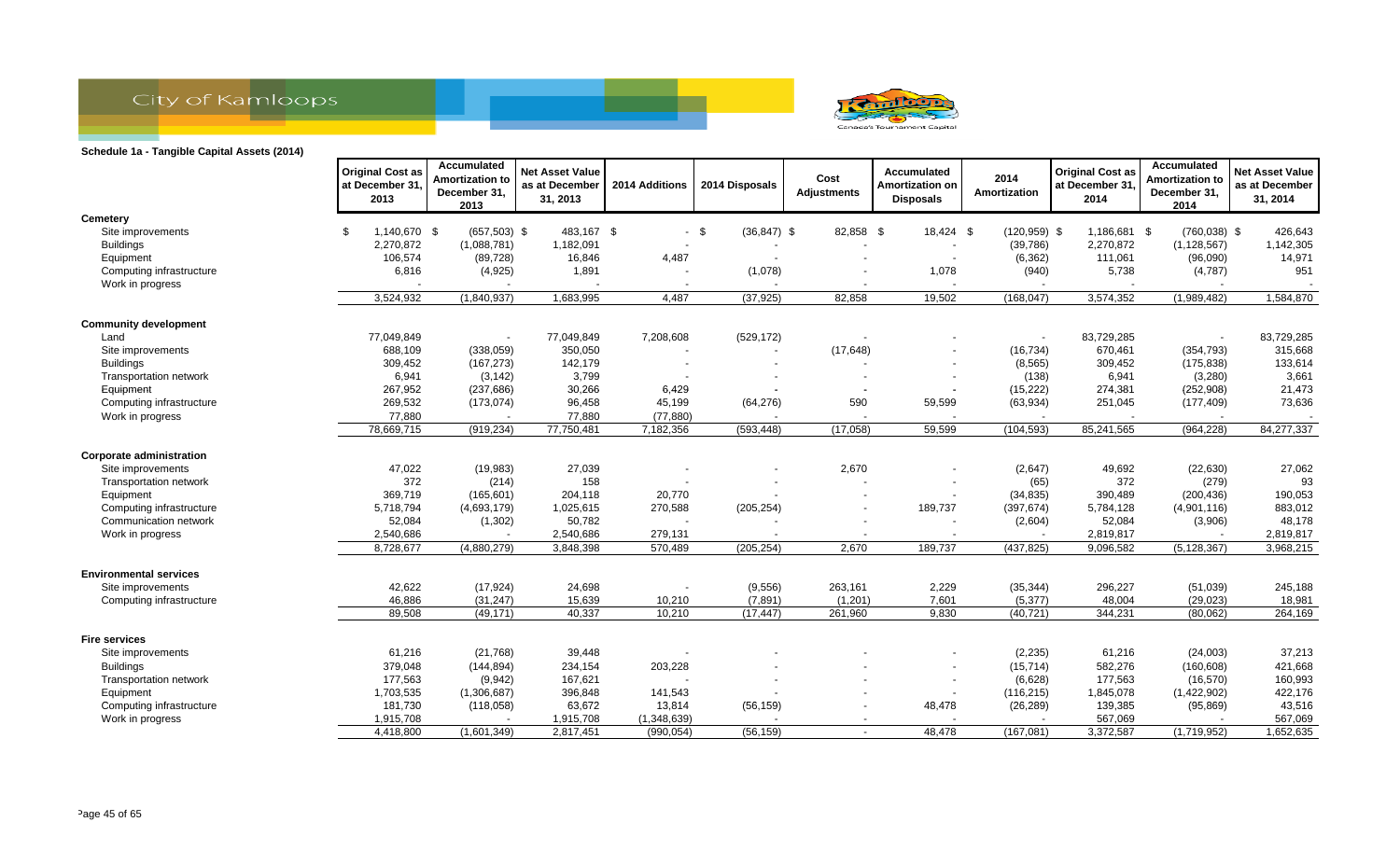



|                                         | <b>Original Cost as</b><br>at December 31,<br>2013 | Accumulated<br><b>Amortization to</b><br>December 31,<br>2013 | <b>Net Asset Value</b><br>as at December<br>31, 2013 | 2014 Additions | 2014 Disposals           | Cost<br><b>Adjustments</b> | Accumulated<br>Amortization on<br><b>Disposals</b> | 2014<br>Amortization | <b>Original Cost as</b><br>at December 31,<br>2014 | <b>Accumulated</b><br><b>Amortization to</b><br>December 31,<br>2014 | <b>Net Asset Value</b><br>as at December<br>31, 2014 |
|-----------------------------------------|----------------------------------------------------|---------------------------------------------------------------|------------------------------------------------------|----------------|--------------------------|----------------------------|----------------------------------------------------|----------------------|----------------------------------------------------|----------------------------------------------------------------------|------------------------------------------------------|
| Infrastructure maintenance              |                                                    |                                                               |                                                      |                |                          |                            |                                                    |                      |                                                    |                                                                      |                                                      |
| Land under roads                        | 419,482,990                                        |                                                               | 419,482,990                                          | 9,610,461      | (1,610,079)              |                            |                                                    |                      | 427,483,372                                        |                                                                      | 427,483,372                                          |
| Site improvements                       | 9,172,006                                          | (3,058,939)                                                   | 6,113,067                                            | 601,562        | (86, 354)                | (352, 335)                 | 41,686                                             | (313, 037)           | 9,334,879                                          | (3,330,290)                                                          | 6,004,589                                            |
| <b>Buildings</b>                        | 33,972,457                                         | (13,524,966)                                                  | 20,447,491                                           |                | (52, 283)                |                            | 49,748                                             | (888, 136)           | 33,920,174                                         | (14, 363, 354)                                                       | 19,556,820                                           |
| Transportation network                  | 224,969,396                                        | (99,685,802)                                                  | 125,283,594                                          | 12,353,999     | (532, 294)               | (267, 374)                 | 290,984                                            | (5,388,616)          | 236,523,727                                        | (104, 783, 434)                                                      | 131,740,293                                          |
| Drainage network                        | 72,543,323                                         | (29,021,620)                                                  | 43,521,703                                           | 2,453,639      | (271, 659)               | 1,383,407                  | 103,801                                            | (1,863,743)          | 76,108,710                                         | (30, 781, 562)                                                       | 45,327,148                                           |
| Equipment                               | 38,563,136                                         | (22,035,157)                                                  | 16,527,979                                           | 4,694,218      | (1,679,750)              | $\overline{\phantom{a}}$   | 1,399,750                                          | (3,239,841)          | 41,577,604                                         | (23, 875, 248)                                                       | 17,702,356                                           |
| Computing infrastructure                | 367,242                                            | (261, 180)                                                    | 106,062                                              | 25,773         | (58, 584)                |                            | 55,524                                             | (46, 145)            | 334,431                                            | (251, 801)                                                           | 82,630                                               |
| Communication network                   | 1,720,390                                          | (527, 037)                                                    | 1,193,353                                            | 62,157         |                          | 156,156                    | (1)                                                | (110, 858)           | 1,938,703                                          | (637, 896)                                                           | 1,300,807                                            |
| Work in progress                        | 7,926,937                                          |                                                               | 7,926,937                                            | (1, 412, 823)  | $\overline{\phantom{a}}$ |                            |                                                    |                      | 6,514,114                                          |                                                                      | 6,514,114                                            |
|                                         | 808,717,877                                        | (168, 114, 701)                                               | 640,603,176                                          | 28,388,986     | (4,291,003)              | 919,854                    | 1,941,492                                          | (11,850,376)         | 833,735,714                                        | (178, 023, 585)                                                      | 655,712,129                                          |
| Legislative and enforcement             |                                                    |                                                               |                                                      |                |                          |                            |                                                    |                      |                                                    |                                                                      |                                                      |
| <b>Buildings</b>                        | 2,286,613                                          | (1, 145, 694)                                                 | 1,140,919                                            |                |                          |                            |                                                    | (45, 733)            | 2,286,613                                          | (1, 191, 427)                                                        | 1,095,186                                            |
| Equipment                               | 1,606,571                                          | (1,231,199)                                                   | 375,372                                              |                |                          |                            | $\overline{\phantom{a}}$                           | (152, 714)           | 1,606,571                                          | (1,383,913)                                                          | 222,658                                              |
| Computing infrastructure                | 134,143                                            | (78, 579)                                                     | 55,564                                               | 11,623         | (33, 373)                | (590)                      | 26,061                                             | (21, 055)            | 111,803                                            | (73, 573)                                                            | 38,230                                               |
|                                         | 4,027,327                                          | (2,455,472)                                                   | 1,571,855                                            | 11,623         | (33, 373)                | (590)                      | 26,061                                             | (219, 502)           | 4,004,987                                          | (2,648,913)                                                          | 1,356,074                                            |
| Parks, recreation and cultural services |                                                    |                                                               |                                                      |                |                          |                            |                                                    |                      |                                                    |                                                                      |                                                      |
| Site improvements                       | 51,795,254                                         | (29, 207, 274)                                                | 22,587,980                                           | 966,677        | (1, 116, 480)            | 1,162,008                  | 512,205                                            | (2,772,331)          | 52,807,459                                         | (31, 467, 400)                                                       | 21,340,059                                           |
| <b>Buildings</b>                        | 84,922,724                                         | (44, 054, 534)                                                | 40,868,190                                           | 2,838,649      | (473, 882)               | (60,000)                   | 411,722                                            | (2, 255, 749)        | 87,227,491                                         | (45,898,561)                                                         | 41,328,930                                           |
| Transportation network                  | 12,770,789                                         | (5,961,831)                                                   | 6,808,958                                            |                | 1,340                    | (169, 507)                 | (1, 341)                                           | (216,050)            | 12,602,622                                         | (6, 179, 222)                                                        | 6,423,400                                            |
| Water network                           | 7,851,878                                          | (4,936,396)                                                   | 2,915,482                                            | 246,404        |                          |                            |                                                    | (414, 703)           | 8,098,282                                          | (5,351,099)                                                          | 2,747,183                                            |
| Equipment                               | 8,300,157                                          | (6,794,375)                                                   | 1,505,782                                            | 468,100        |                          |                            |                                                    | (527, 414)           | 8,768,257                                          | (7,321,789)                                                          | 1,446,468                                            |
| Computing infrastructure                | 304,116                                            | (207, 403)                                                    | 96,713                                               | 25,274         | (94, 385)                | 2,402                      | 83,770                                             | (40, 665)            | 237,407                                            | (164, 298)                                                           | 73,109                                               |
| Work in progress                        | 2,091,636                                          |                                                               | 2,091,636                                            | 1,437,729      |                          | $\overline{\phantom{a}}$   |                                                    |                      | 3,529,365                                          |                                                                      | 3,529,365                                            |
|                                         | 168,036,554                                        | (91, 161, 813)                                                | 76,874,741                                           | 5,982,833      | (1,683,407)              | 934,903                    | 1,006,356                                          | (6,226,912)          | 173,270,883                                        | (96, 382, 369)                                                       | 76,888,514                                           |
| <b>Police services</b>                  |                                                    |                                                               |                                                      |                |                          |                            |                                                    |                      |                                                    |                                                                      |                                                      |
| Site improvements                       |                                                    |                                                               | $\blacksquare$                                       | 6,840          |                          |                            |                                                    | (228)                | 6,840                                              | (228)                                                                | 6,612                                                |
| <b>Buildings</b>                        | 257,328                                            | (8,578)                                                       | 248,750                                              | 531,561        |                          |                            | $\overline{a}$                                     | (26, 458)            | 788,889                                            | (35,036)                                                             | 753,853                                              |
| Equipment                               | 589,180                                            | (476, 807)                                                    | 112,373                                              | 8,248          |                          |                            |                                                    | (35, 714)            | 597,428                                            | (512, 521)                                                           | 84,907                                               |
| Computing infrastructure                | 2,984                                              | (2, 466)                                                      | 518                                                  | 1,195          | (2,984)                  |                            | 2,570                                              | (224)                | 1,195                                              | (120)                                                                | 1,075                                                |
| Work in progress                        | 14,307                                             |                                                               | 14,307                                               | (14, 307)      |                          | $\overline{\phantom{a}}$   |                                                    |                      |                                                    |                                                                      |                                                      |
|                                         | 863,799                                            | (487, 851)                                                    | 375,948                                              | 533,537        | (2,984)                  | $\overline{\phantom{a}}$   | 2,570                                              | (62, 624)            | 1,394,352                                          | (547, 905)                                                           | 846,447                                              |
| <b>Public Transit</b>                   |                                                    |                                                               |                                                      |                |                          |                            |                                                    |                      |                                                    |                                                                      |                                                      |
| Site improvements                       | 167,411                                            | (41, 622)                                                     | 125,789                                              | 5,000          |                          | (53,046)                   |                                                    | (944)                | 119,365                                            | (42, 566)                                                            | 76,799                                               |
| <b>Buildings</b>                        | 71,667                                             | (10, 747)                                                     | 60,920                                               |                |                          |                            |                                                    | (1, 433)             | 71,667                                             | (12, 180)                                                            | 59,487                                               |
| Transportation network                  | 153,700                                            | (52,042)                                                      | 101,658                                              |                | $\sim$                   | (63, 538)                  |                                                    | 7,068                | 90,162                                             | (44, 974)                                                            | 45,188                                               |
|                                         | 392,778                                            | (104, 411)                                                    | 288,367                                              | 5,000          | $\overline{\phantom{a}}$ | (116, 584)                 |                                                    | 4,691                | 281,194                                            | (99, 720)                                                            | 181,474                                              |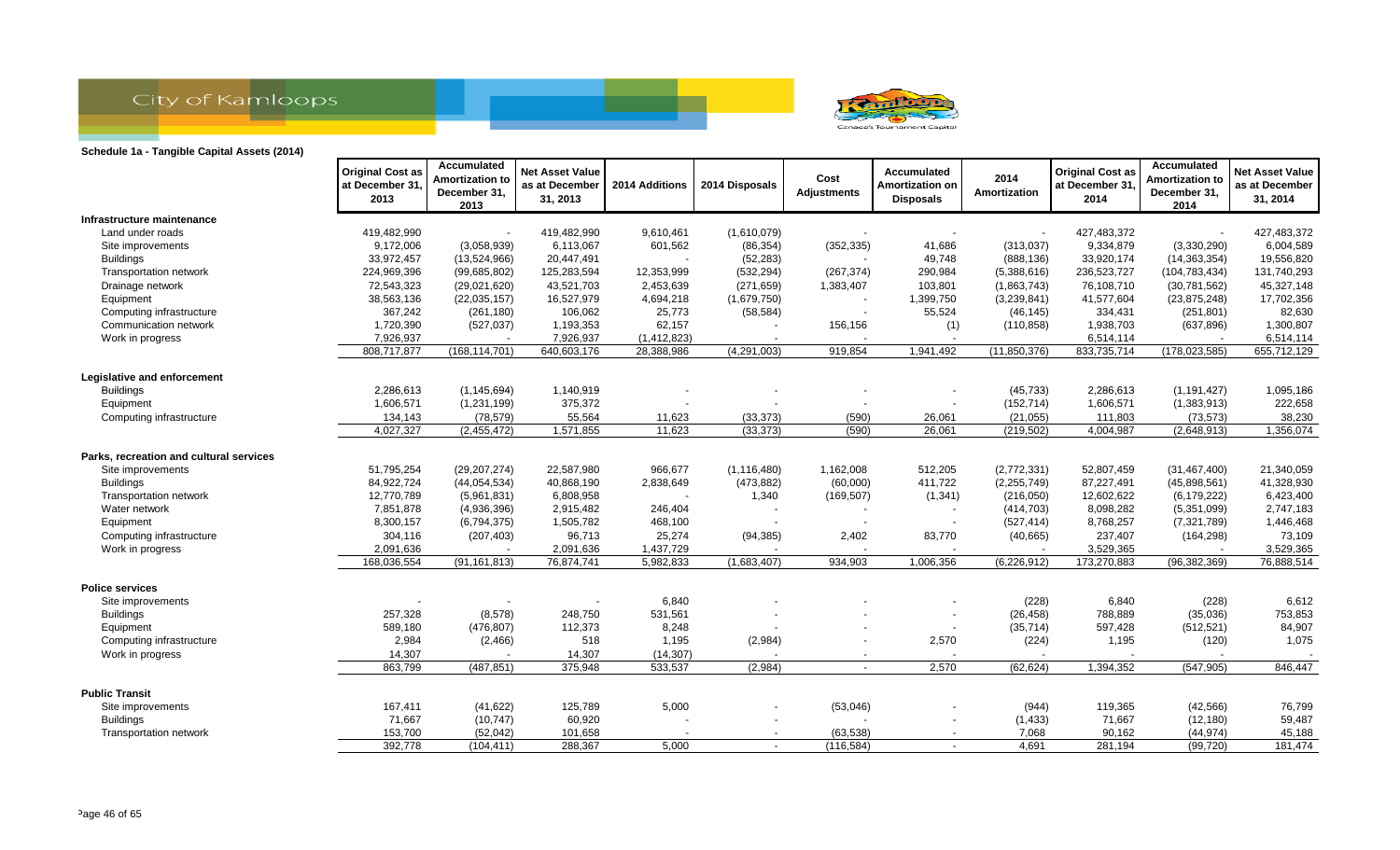



|                                           | <b>Original Cost as</b><br>at December 31.<br>2013 | Accumulated<br><b>Amortization to</b><br>December 31,<br>2013 | <b>Net Asset Value</b><br>as at December<br>31, 2013 | 2014 Additions | 2014 Disposals | Cost<br><b>Adjustments</b> | Accumulated<br>Amortization on<br><b>Disposals</b> | 2014<br>Amortization | <b>Original Cost as</b><br>at December 31,<br>2014 | Accumulated<br><b>Amortization to</b><br>December 31,<br>2014 | <b>Net Asset Value</b><br>as at December<br>31, 2014 |
|-------------------------------------------|----------------------------------------------------|---------------------------------------------------------------|------------------------------------------------------|----------------|----------------|----------------------------|----------------------------------------------------|----------------------|----------------------------------------------------|---------------------------------------------------------------|------------------------------------------------------|
| Solid waste                               |                                                    |                                                               |                                                      |                |                |                            |                                                    |                      |                                                    |                                                               |                                                      |
| Site improvements                         | 232,877                                            | (87, 421)                                                     | 145,456                                              |                |                | (83, 381)                  |                                                    | 1,559                | 149,496                                            | (85, 862)                                                     | 63,634                                               |
| <b>Buildings</b>                          | 408,626                                            | (137, 850)                                                    | 270,776                                              |                |                |                            |                                                    | (14, 890)            | 408,626                                            | (152, 740)                                                    | 255,886                                              |
| Equipment                                 | 75,590                                             | (10, 687)                                                     | 64,903                                               | 34,137         |                |                            |                                                    | (9,266)              | 109,727                                            | (19, 953)                                                     | 89,774                                               |
| Computing infrastructure                  | 22,465                                             | (15, 736)                                                     | 6,729                                                |                | (5,660)        | $\overline{\phantom{a}}$   | 5,370                                              | (1,942)              | 16,805                                             | (12,308)                                                      | 4,497                                                |
| Work in progress                          | 994,869                                            |                                                               | 994,869                                              | 1,113,801      |                |                            |                                                    |                      | 2,108,670                                          |                                                               | 2,108,670                                            |
|                                           | 1,734,427                                          | (251, 694)                                                    | 1,482,733                                            | 1,147,938      | (5,660)        | (83, 381)                  | 5,370                                              | (24, 539)            | 2,793,324                                          | (270, 863)                                                    | 2,522,461                                            |
| <b>Water utility</b>                      |                                                    |                                                               |                                                      |                |                |                            |                                                    |                      |                                                    |                                                               |                                                      |
| Site improvements                         | 764,786                                            | (518, 144)                                                    | 246,642                                              | 67,000         |                | 121,496                    |                                                    | (37, 635)            | 953,282                                            | (555, 779)                                                    | 397,503                                              |
| <b>Buildings</b>                          | 27,827,502                                         | (6,845,829)                                                   | 20,981,673                                           | 201,766        | (10, 856)      |                            | 10,569                                             | (1, 255, 594)        | 28,018,412                                         | (8,090,854)                                                   | 19,927,558                                           |
| <b>Transportation network</b>             | 82,699                                             | (35, 569)                                                     | 47,130                                               | 265,000        |                | (3,703)                    |                                                    | (4, 545)             | 343,996                                            | (40, 114)                                                     | 303,882                                              |
| Water network                             | 149,994,256                                        | (47,069,320)                                                  | 102,924,936                                          | 7,414,794      | (573,095)      | (2,972,389)                | 261,631                                            | (3, 130, 067)        | 153,863,566                                        | (49, 937, 756)                                                | 103,925,810                                          |
| Equipment                                 | 823,422                                            | (495, 552)                                                    | 327,870                                              | 14,472         |                |                            |                                                    | (60, 490)            | 837,894                                            | (556, 042)                                                    | 281,852                                              |
| Computing infrastructure                  | 100,573                                            | (33, 271)                                                     | 67,302                                               | 11,396         | (3,234)        | (1,201)                    | 3,234                                              | (23, 234)            | 107,534                                            | (53, 271)                                                     | 54,263                                               |
| Work in progress                          | 2,779,461                                          |                                                               | 2,779,461                                            | (2,428,726)    |                |                            |                                                    |                      | 350,735                                            |                                                               | 350,735                                              |
|                                           | 182,372,699                                        | (54, 997, 685)                                                | 127,375,014                                          | 5,545,702      | (587, 185)     | (2,855,797)                | 275,434                                            | (4,511,565)          | 184,475,419                                        | (59, 233, 816)                                                | 125,241,603                                          |
| <b>Sewer utility</b>                      |                                                    |                                                               |                                                      |                |                |                            |                                                    |                      |                                                    |                                                               |                                                      |
| Site improvements                         | 143,086                                            | (115, 435)                                                    | 27,651                                               | 3,060          |                |                            |                                                    | (2,888)              | 146,146                                            | (118, 323)                                                    | 27,823                                               |
| <b>Buildings</b>                          | 3,383,721                                          | (1,398,267)                                                   | 1,985,454                                            | 219,596        | (7, 507)       |                            | 7,507                                              | (119, 436)           | 3,595,810                                          | (1,510,196)                                                   | 2,085,614                                            |
| Sanitary network                          | 61,087,960                                         | (22, 162, 091)                                                | 38,925,869                                           | 3,439,918      | (123, 959)     | 871,165                    | 81,957                                             | (1, 167, 601)        | 65,275,084                                         | (23, 247, 735)                                                | 42,027,349                                           |
| Equipment                                 | 183,353                                            | (42, 583)                                                     | 140,770                                              | 11,158         |                |                            |                                                    | (19, 295)            | 194,511                                            | (61, 878)                                                     | 132,633                                              |
| Computing infrastructure                  | 12,408                                             | (9,916)                                                       | 2,492                                                | 1,195          | (1,035)        |                            | 1,035                                              | (1, 437)             | 12,568                                             | (10, 318)                                                     | 2,250                                                |
| Work in progress                          | 40,250,657                                         |                                                               | 40,250,657                                           | 6,652,889      |                |                            |                                                    |                      | 46,903,546                                         |                                                               | 46,903,546                                           |
|                                           | 105,061,185                                        | (23, 728, 292)                                                | 81,332,893                                           | 10,327,816     | (132, 501)     | 871,165                    | 90,499                                             | (1,310,657)          | 116,127,665                                        | (24, 948, 450)                                                | 91,179,215                                           |
| <b>Kamloops Airport Authority Society</b> |                                                    |                                                               |                                                      |                |                |                            |                                                    |                      |                                                    |                                                               |                                                      |
| Land                                      | 8,745,200                                          |                                                               | 8,745,200                                            |                |                |                            |                                                    |                      | 8,745,200                                          |                                                               | 8,745,200                                            |
| <b>Buildings</b>                          | 21,097,327                                         | (4,857,389)                                                   | 16,239,938                                           | 558,034        |                |                            |                                                    | (534, 684)           | 21,655,361                                         | (5,392,073)                                                   | 16,263,288                                           |
| <b>Transportation network</b>             | 37,576,818                                         | (12,769,818)                                                  | 24,807,000                                           | 302,123        |                |                            |                                                    | (785, 889)           | 37,878,941                                         | (13, 555, 707)                                                | 24,323,234                                           |
| Drainage network                          | 1,981,914                                          | (284, 233)                                                    | 1,697,681                                            |                |                |                            |                                                    | (50, 930)            | 1,981,914                                          | (335, 163)                                                    | 1,646,751                                            |
| Sanitary network                          | 543,400                                            | (219, 629)                                                    | 323,771                                              |                |                |                            |                                                    | (9,713)              | 543,400                                            | (229, 342)                                                    | 314,058                                              |
| Water network                             | 4,987,814                                          | (1,976,654)                                                   | 3,011,160                                            |                |                |                            |                                                    | (90, 336)            | 4,987,814                                          | (2,066,990)                                                   | 2,920,824                                            |
| Equipment                                 | 2,215,902                                          | (1,009,308)                                                   | 1,206,594                                            | 210,659        | (3,000)        |                            |                                                    | (152, 035)           | 2,423,561                                          | (1, 161, 343)                                                 | 1,262,218                                            |
| Computing infrastructure                  | 99,786                                             | (87, 199)                                                     | 12,587                                               | 17,198         |                | $\blacksquare$             |                                                    | (7, 701)             | 116,984                                            | (94,900)                                                      | 22,084                                               |
|                                           | 77,248,161                                         | (21, 204, 230)                                                | 56,043,931                                           | 1,088,014      | (3,000)        | $\overline{\phantom{a}}$   |                                                    | (1,631,288)          | 78,333,175                                         | (22, 835, 518)                                                | 55,497,657                                           |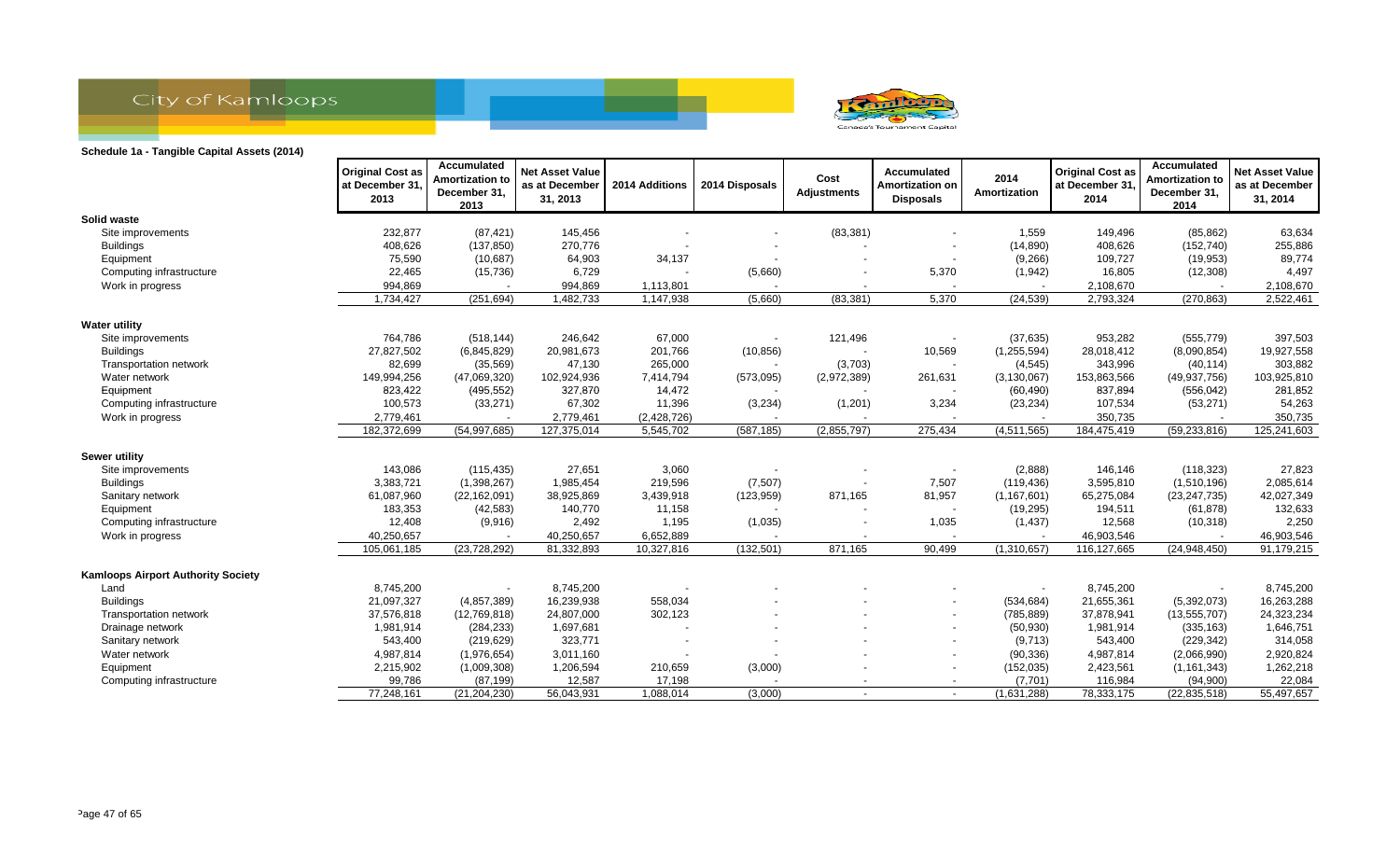



|                                                      | <b>Original Cost as</b><br>at December 31.<br>2013 | Accumulated<br><b>Amortization to</b><br>December 31,<br>2013 | <b>Net Asset Value</b><br>as at December<br>31, 2013 | 2014 Additions | 2014 Disposals   | Cost<br>Adjustments      | Accumulated<br><b>Amortization on</b><br><b>Disposals</b> | 2014<br>Amortization     | <b>Original Cost as</b><br>at December 31,<br>2014 | <b>Accumulated</b><br><b>Amortization to</b><br>December 31.<br>2014 | <b>Net Asset Value</b><br>as at December<br>31, 2014 |
|------------------------------------------------------|----------------------------------------------------|---------------------------------------------------------------|------------------------------------------------------|----------------|------------------|--------------------------|-----------------------------------------------------------|--------------------------|----------------------------------------------------|----------------------------------------------------------------------|------------------------------------------------------|
| <b>Venture Kamloops Business Development Society</b> |                                                    |                                                               |                                                      |                |                  |                          |                                                           |                          |                                                    |                                                                      |                                                      |
| Equipment                                            | 42,287                                             | (28, 381)                                                     | 13,906                                               |                |                  |                          |                                                           | (5, 564)                 | 42,287                                             | (33, 945)                                                            | 8,342                                                |
| Computing infrastructure                             | 36,691                                             | (24, 701)                                                     | 11,990                                               |                |                  |                          |                                                           | (4,776)                  | 36,691                                             | (29, 477)                                                            | 7,214                                                |
|                                                      | 78,978                                             | (53,082)                                                      | 25,896                                               |                | $\overline{a}$   | $\overline{\phantom{a}}$ | $\sim$                                                    | (10, 340)                | 78,978                                             | (63, 422)                                                            | 15,556                                               |
| Total tangible capital assets                        | $$1,443,965,417$ \$                                |                                                               | $(371,850,201)$ \$ 1,072,115,216 \$                  | 59,808,937     | $(7,649,346)$ \$ |                          | 3,674,928<br>- \$                                         |                          | $(26, 761, 379)$ \$ 1,496,125,008                  | S.                                                                   | (394,936,652) \$1,101,188,356                        |
| <b>Summary by asset Group:</b>                       |                                                    |                                                               |                                                      |                |                  |                          |                                                           |                          |                                                    |                                                                      |                                                      |
| Land                                                 | 85,795,049 \$                                      |                                                               | 85,795,049 \$<br>- \$                                | 7,208,608 \$   | $(529, 172)$ \$  | $\sim$                   | -\$<br>$-$ \$                                             | $\sim$                   | 92,474,485 \$<br>_ Տ                               | $\sim$                                                               | 92,474,485                                           |
| Land under roads                                     | 419,482,990                                        |                                                               | 419,482,990                                          | 9,610,461      | (1,610,079)      |                          |                                                           | $\overline{\phantom{a}}$ | 427,483,372                                        |                                                                      | 427,483,372                                          |
| Site improvements                                    | 64,255,059                                         | (34,084,072)                                                  | 30,170,987                                           | 1,650,139      | (1, 249, 237)    | 1,125,783                | 574,544                                                   | (3,303,423)              | 65,781,744                                         | (36, 812, 951)                                                       | 28,968,793                                           |
| <b>Buildings</b>                                     | 177,187,337                                        | (73, 384, 802)                                                | 103,802,535                                          | 4,552,834      | (544, 528)       | (60,000)                 | 479,546                                                   | (5,206,178)              | 181,135,643                                        | (78, 111, 434)                                                       | 103,024,209                                          |
| Transportation network                               | 275,738,278                                        | (118, 518, 360)                                               | 157,219,918                                          | 12,921,122     | (530, 954)       | (504, 122)               | 289,643                                                   | (6, 394, 863)            | 287,624,324                                        | (124, 623, 580)                                                      | 163,000,744                                          |
| Drainage network                                     | 74,525,237                                         | (29, 305, 853)                                                | 45,219,384                                           | 2,453,639      | (271, 659)       | 1,383,407                | 103,801                                                   | (1, 914, 673)            | 78,090,624                                         | (31, 116, 725)                                                       | 46,973,899                                           |
| Sanitary network                                     | 61,631,360                                         | (22, 381, 720)                                                | 39,249,640                                           | 3,439,918      | (123, 959)       | 871,165                  | 81,957                                                    | (1, 177, 314)            | 65,818,484                                         | (23, 477, 077)                                                       | 42,341,407                                           |
| Water network                                        | 162,833,948                                        | (53,982,370)                                                  | 108,851,578                                          | 7,661,198      | (573,095)        | (2,972,389)              | 261,631                                                   | (3,635,106)              | 166,949,662                                        | (57, 355, 845)                                                       | 109,593,817                                          |
| Equipment                                            | 54,847,378                                         | (33, 923, 751)                                                | 20,923,627                                           | 5,614,221      | (1,682,750)      |                          | ,399,750                                                  | (4,374,967)              | 58,778,849                                         | (36,898,968)                                                         | 21,879,881                                           |
| Computing infrastructure                             | 7,304,166                                          | (5,740,934)                                                   | 1,563,232                                            | 433,465        | (533, 913)       |                          | 484,057                                                   | (641, 393)               | 7,203,718                                          | (5,898,270)                                                          | 1,305,448                                            |
| Communication network                                | 1,772,474                                          | (528, 339)                                                    | 1,244,135                                            | 62,157         |                  | 156,156                  | (1)                                                       | (113, 462)               | 1,990,787                                          | (641, 802)                                                           | 1,348,985                                            |
| Work in progress                                     | 58,592,141                                         |                                                               | 58,592,141                                           | 4,201,175      |                  |                          |                                                           |                          | 62,793,316                                         |                                                                      | 62,793,316                                           |
|                                                      | 1,443,965,417                                      |                                                               | $(371,850,201)$ \$ 1,072,115,216                     | 59,808,937     | $(7,649,346)$ \$ |                          | 3,674,928<br>- \$                                         |                          | $(26, 761, 379)$ \$ 1,496,125,008                  | ъ                                                                    | $(394.936.652)$ \$ 1.101.188.356                     |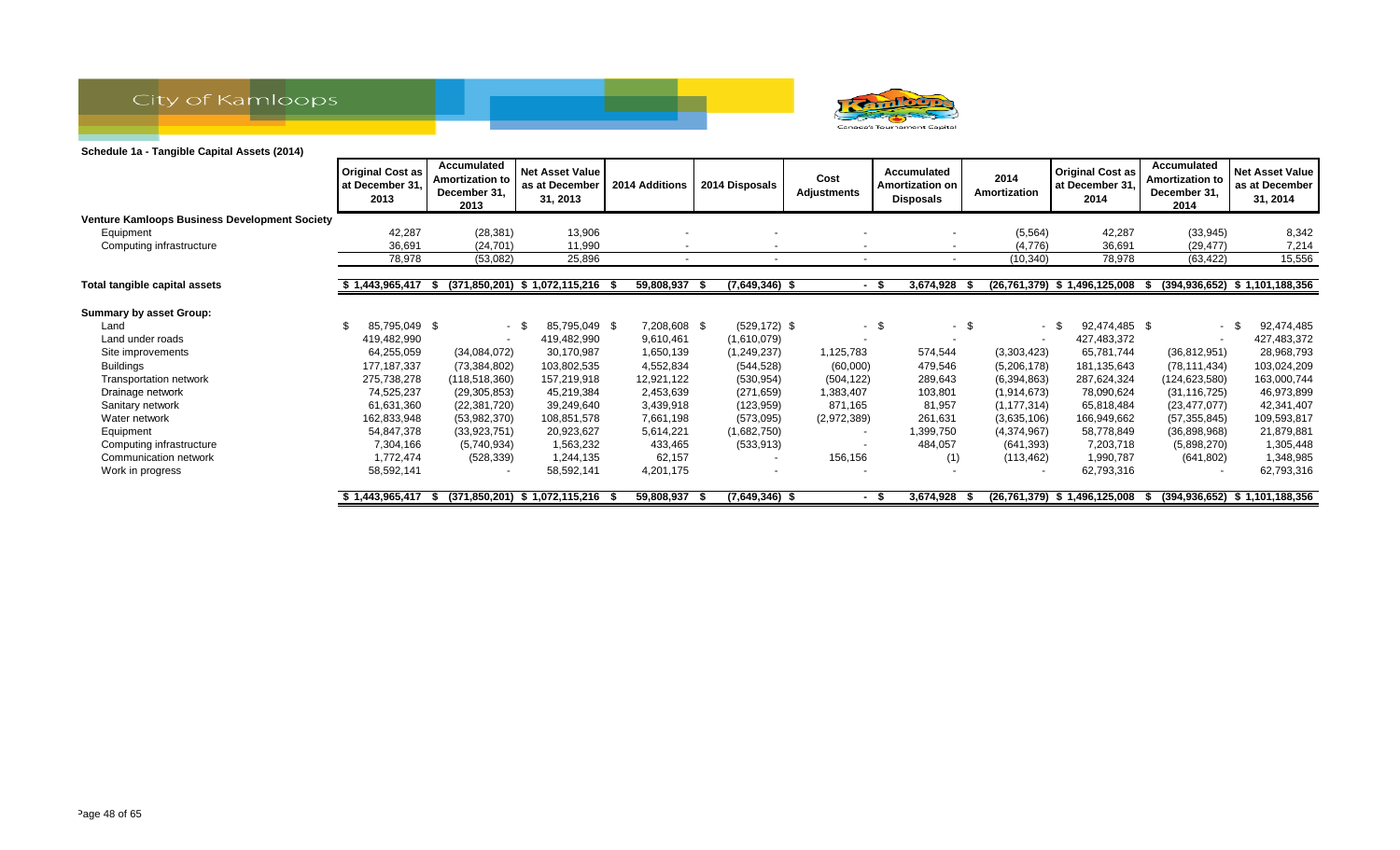



|                                 | <b>Original Cost as</b><br>at December 31.<br>2012 | Accumulated<br><b>Amortization to</b><br>December 31,<br>2012 | <b>Net Asset Value</b><br>as at December<br>31, 2012 | 2013 Additions | 2013 Disposals | Cost<br><b>Adjustments</b> | <b>Accumulated</b><br>Amortization on<br><b>Disposals</b> | 2013<br>Amortization     | <b>Original Cost as</b><br>at December 31,<br>2013 | Accumulated<br><b>Amortization to</b><br>December 31,<br>2013 | <b>Net Asset Value</b><br>as at December<br>31, 2013 |
|---------------------------------|----------------------------------------------------|---------------------------------------------------------------|------------------------------------------------------|----------------|----------------|----------------------------|-----------------------------------------------------------|--------------------------|----------------------------------------------------|---------------------------------------------------------------|------------------------------------------------------|
| Cemetery                        |                                                    |                                                               |                                                      |                |                |                            |                                                           |                          |                                                    |                                                               |                                                      |
| Site improvements               | 1,140,670 \$<br>-\$                                | $(607, 353)$ \$                                               | 533,317 \$                                           |                | $-$ \$         | $-5$                       | -\$                                                       | $-$ \$<br>$(50, 150)$ \$ | 1,140,670 \$                                       | $(657,503)$ \$                                                | 483,167                                              |
| <b>Buildings</b>                | 2,270,872                                          | (1,041,087)                                                   | 1,229,785                                            |                |                |                            | $\blacksquare$                                            | (47, 694)                | 2,270,872                                          | (1,088,781)                                                   | 1,182,091                                            |
| Equipment                       | 103,578                                            | (79, 270)                                                     | 24,308                                               | 2,996          |                |                            |                                                           | (10, 458)                | 106,574                                            | (89, 728)                                                     | 16,846                                               |
| Computing infrastructure        | 6,816                                              | (3,879)                                                       | 2,937                                                |                |                |                            |                                                           | (1,046)                  | 6,816                                              | (4,925)                                                       | 1,891                                                |
| Work in progress                | 8,382                                              |                                                               | 8,382                                                | (8, 382)       |                |                            |                                                           |                          |                                                    |                                                               |                                                      |
|                                 | 3,530,318                                          | (1,731,589)                                                   | 1,798,729                                            | (5, 386)       | $\sim$         | $\sim$                     | $\sim$                                                    | (109, 348)               | 3,524,932                                          | (1,840,937)                                                   | 1,683,995                                            |
| <b>Community development</b>    |                                                    |                                                               |                                                      |                |                |                            |                                                           |                          |                                                    |                                                               |                                                      |
| Land                            | 76,347,705                                         |                                                               | 76,347,705                                           | 1,557,426      | (855, 282)     |                            |                                                           | $\overline{\phantom{a}}$ | 77,049,849                                         |                                                               | 77,049,849                                           |
| Site improvements               | 688,109                                            | (319, 305)                                                    | 368,804                                              |                |                |                            |                                                           | (18, 754)                | 688,109                                            | (338,059)                                                     | 350,050                                              |
| <b>Buildings</b>                | 309,452                                            | (158, 691)                                                    | 150,761                                              |                |                |                            |                                                           | (8, 582)                 | 309,452                                            | (167, 273)                                                    | 142,179                                              |
| Transportation network          | 6,941                                              | (3,004)                                                       | 3,937                                                |                |                |                            |                                                           | (138)                    | 6,941                                              | (3, 142)                                                      | 3,799                                                |
| Equipment                       | 265,221                                            | (211, 028)                                                    | 54,193                                               | 2,731          |                |                            |                                                           | (26, 658)                | 267,952                                            | (237, 686)                                                    | 30,266                                               |
| Computing infrastructure        | 270,759                                            | (130, 223)                                                    | 140,536                                              | 1,425          | (2,652)        |                            | 1,108                                                     | (43,959)                 | 269,532                                            | (173, 074)                                                    | 96,458                                               |
| Work in progress                |                                                    |                                                               |                                                      | 77,880         |                |                            | $\overline{\phantom{a}}$                                  |                          | 77,880                                             |                                                               | 77,880                                               |
|                                 | 77,888,187                                         | (822, 251)                                                    | 77,065,936                                           | 1,639,462      | (857, 934)     | $\sim$                     | 1,108                                                     | (98,091)                 | 78,669,715                                         | (919, 234)                                                    | 77,750,481                                           |
| <b>Corporate administration</b> |                                                    |                                                               |                                                      |                |                |                            |                                                           |                          |                                                    |                                                               |                                                      |
| Site improvements               | 47,022                                             | (17, 632)                                                     | 29,390                                               |                |                |                            |                                                           | (2,351)                  | 47,022                                             | (19,983)                                                      | 27,039                                               |
| Transportation network          | 372                                                | (210)                                                         | 162                                                  |                |                |                            |                                                           | (4)                      | 372                                                | (214)                                                         | 158                                                  |
| Equipment                       | 334,626                                            | (130, 384)                                                    | 204,242                                              | 35,093         |                |                            |                                                           | (35, 217)                | 369,719                                            | (165, 601)                                                    | 204,118                                              |
| Computing infrastructure        | 5,322,387                                          | (4,361,521)                                                   | 960,866                                              | 400,965        | (4, 558)       |                            | 1,749                                                     | (333, 407)               | 5,718,794                                          | (4,693,179)                                                   | 1,025,615                                            |
| Communication network           |                                                    |                                                               |                                                      | 52,084         |                |                            | $\overline{\phantom{a}}$                                  | (1,302)                  | 52,084                                             | (1,302)                                                       | 50,782                                               |
| Work in progress                | 2,066,468                                          |                                                               | 2,066,468                                            | 474,218        |                | $\overline{\phantom{a}}$   |                                                           |                          | 2,540,686                                          |                                                               | 2,540,686                                            |
|                                 | 7,770,875                                          | (4,509,747)                                                   | 3,261,128                                            | 962,360        | (4, 558)       | $\blacksquare$             | 1,749                                                     | (372, 281)               | 8,728,677                                          | (4,880,279)                                                   | 3,848,398                                            |
| <b>Environmental services</b>   |                                                    |                                                               |                                                      |                |                |                            |                                                           |                          |                                                    |                                                               |                                                      |
| Site improvements               | 42,622                                             | (15,669)                                                      | 26,953                                               |                |                |                            |                                                           | (2,255)                  | 42,622                                             | (17, 924)                                                     | 24,698                                               |
| Computing infrastructure        | 42,458                                             | (25, 800)                                                     | 16,658                                               | 4,428          |                |                            | $\overline{\phantom{a}}$                                  | (5, 447)                 | 46,886                                             | (31, 247)                                                     | 15,639                                               |
|                                 | 85.080                                             | (41, 469)                                                     | 43,611                                               | 4,428          | $\sim$         | $\sim$                     | $\sim$                                                    | (7,702)                  | 89,508                                             | (49, 171)                                                     | 40,337                                               |
| <b>Fire services</b>            |                                                    |                                                               |                                                      |                |                |                            |                                                           |                          |                                                    |                                                               |                                                      |
| Site improvements               | 61,216                                             | (19, 533)                                                     | 41,683                                               |                |                |                            |                                                           | (2, 235)                 | 61,216                                             | (21,768)                                                      | 39,448                                               |
| <b>Buildings</b>                | 379,048                                            | (132, 736)                                                    | 246,312                                              |                |                |                            | $\overline{\phantom{a}}$                                  | (12, 158)                | 379,048                                            | (144, 894)                                                    | 234,154                                              |
| Transportation network          | 177,563                                            | (3, 314)                                                      | 174,249                                              |                |                |                            |                                                           | (6,628)                  | 177,563                                            | (9,942)                                                       | 167,621                                              |
| Equipment                       | 1,635,525                                          | (1, 137, 341)                                                 | 498,184                                              | 68,010         |                |                            | $\overline{\phantom{a}}$                                  | (169, 346)               | 1,703,535                                          | (1,306,687)                                                   | 396,848                                              |
| Computing infrastructure        | 174,363                                            | (88, 793)                                                     | 85,570                                               | 7,367          |                |                            |                                                           | (29, 265)                | 181,730                                            | (118,058)                                                     | 63,672                                               |
| Work in progress                | 1,947,942                                          |                                                               | 1,947,942                                            | (32, 234)      |                |                            |                                                           |                          | 1,915,708                                          |                                                               | 1,915,708                                            |
|                                 | 4,375,657                                          | (1,381,717)                                                   | 2,993,940                                            | 43,143         |                |                            |                                                           | (219, 632)               | 4,418,800                                          | (1,601,349)                                                   | 2,817,451                                            |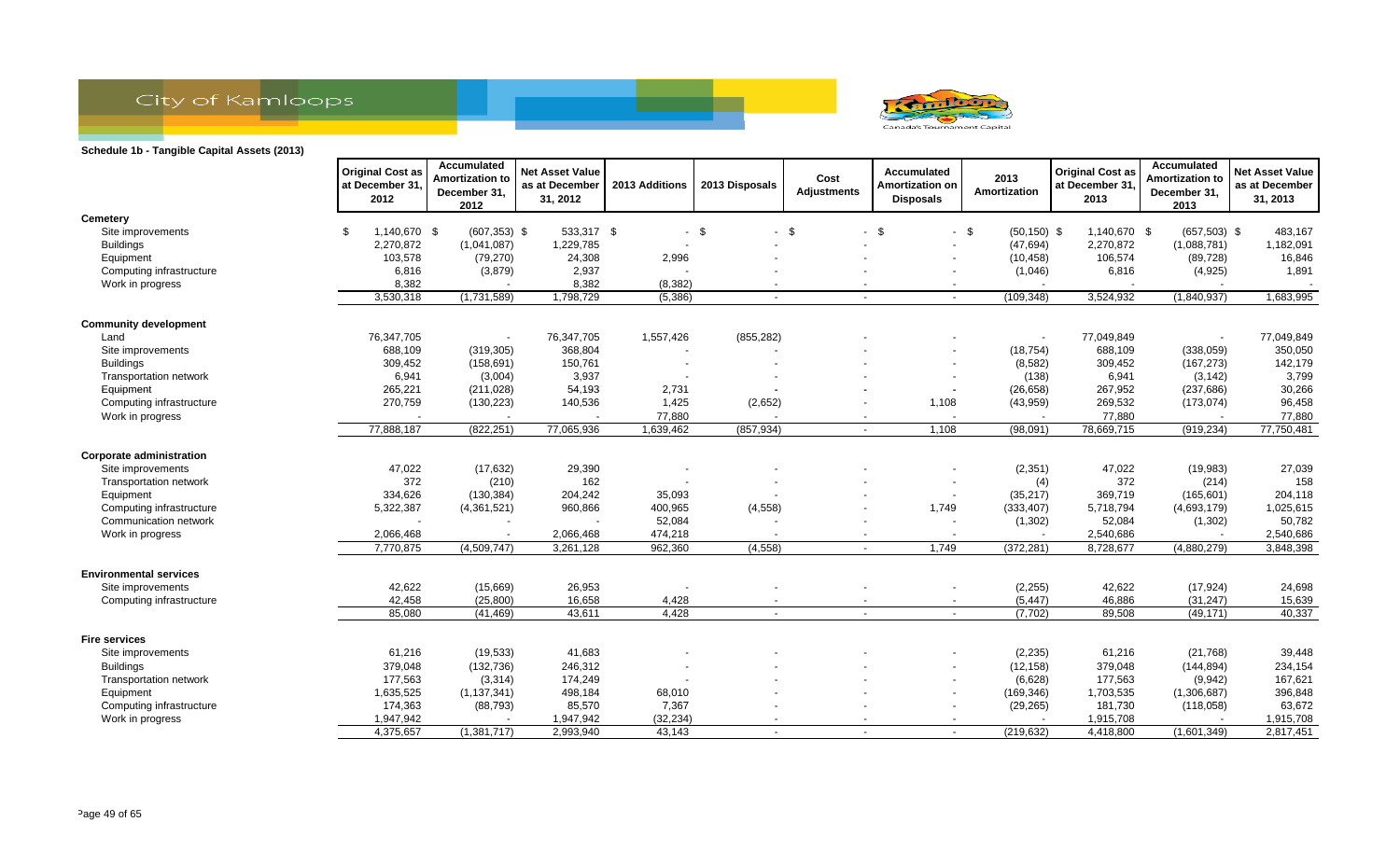



|                                         | <b>Original Cost as</b><br>at December 31,<br>2012 | Accumulated<br><b>Amortization to</b><br>December 31,<br>2012 | <b>Net Asset Value</b><br>as at December<br>31, 2012 | 2013 Additions | 2013 Disposals           | Cost<br><b>Adjustments</b> | Accumulated<br>Amortization or<br><b>Disposals</b> | 2013<br>Amortization | <b>Original Cost as</b><br>at December 31,<br>2013 | Accumulated<br>Amortization to<br>December 31,<br>2013 | <b>Net Asset Value</b><br>as at December<br>31, 2013 |
|-----------------------------------------|----------------------------------------------------|---------------------------------------------------------------|------------------------------------------------------|----------------|--------------------------|----------------------------|----------------------------------------------------|----------------------|----------------------------------------------------|--------------------------------------------------------|------------------------------------------------------|
| Infrastructure maintenance              |                                                    |                                                               |                                                      |                |                          |                            |                                                    |                      |                                                    |                                                        |                                                      |
| Land under roads                        | 417, 175, 747                                      |                                                               | 417, 175, 747                                        | 2,460,717      | (153, 474)               |                            |                                                    |                      | 419,482,990                                        |                                                        | 419,482,990                                          |
| Site improvements                       | 8,890,375                                          | (2,798,543)                                                   | 6,091,832                                            | 340,185        | (58, 554)                |                            | 33,588                                             | (293, 984)           | 9,172,006                                          | (3,058,939)                                            | 6,113,067                                            |
| <b>Buildings</b>                        | 33,902,570                                         | (12,623,490)                                                  | 21,279,080                                           | 69,887         |                          | $\overline{\phantom{0}}$   |                                                    | (901, 476)           | 33,972,457                                         | (13,524,966)                                           | 20,447,491                                           |
| Transportation network                  | 220,060,634                                        | (94, 825, 057)                                                | 125,235,577                                          | 5,694,654      | (785, 892)               |                            | 605,507                                            | (5,466,252)          | 224,969,396                                        | (99, 685, 802)                                         | 125,283,594                                          |
| Drainage network                        | 71,867,498                                         | (27, 310, 166)                                                | 44,557,332                                           | 997,267        | (321, 442)               |                            | 239,383                                            | (1,950,837)          | 72,543,323                                         | (29,021,620)                                           | 43,521,703                                           |
| Equipment                               | 37,117,041                                         | (21, 937, 716)                                                | 15,179,325                                           | 4,453,391      | (3,007,296)              |                            | 2,910,439                                          | (3,007,880)          | 38,563,136                                         | (22,035,157)                                           | 16,527,979                                           |
| Computing infrastructure                | 361,391                                            | (214, 373)                                                    | 147,018                                              | 7,297          | (1, 446)                 |                            | 867                                                | (47, 674)            | 367,242                                            | (261, 180)                                             | 106,062                                              |
| Communication network                   | 1,720,390                                          | (441,008)                                                     | 1,279,382                                            |                |                          |                            |                                                    | (86, 029)            | 1,720,390                                          | (527, 037)                                             | 1,193,353                                            |
| Work in progress                        | 2,691,835                                          |                                                               | 2,691,835                                            | 5,235,102      |                          |                            |                                                    |                      | 7,926,937                                          |                                                        | 7,926,937                                            |
|                                         | 793,787,481                                        | (160, 150, 353)                                               | 633,637,128                                          | 19,258,500     | (4,328,104)              | $\sim$                     | 3,789,784                                          | (11, 754, 132)       | 808,717,877                                        | (168, 114, 701)                                        | 640,603,176                                          |
| Legislative and enforcement             |                                                    |                                                               |                                                      |                |                          |                            |                                                    |                      |                                                    |                                                        |                                                      |
| <b>Buildings</b>                        | 2,286,613                                          | (1,099,961)                                                   | 1,186,652                                            |                |                          |                            |                                                    | (45, 733)            | 2,286,613                                          | (1, 145, 694)                                          | 1,140,919                                            |
| Equipment                               | 1,606,571                                          | (1,072,251)                                                   | 534,320                                              |                |                          |                            |                                                    | (158, 948)           | 1,606,571                                          | (1,231,199)                                            | 375,372                                              |
| Computing infrastructure                | 115,773                                            | (62, 535)                                                     | 53,238                                               | 21,262         | (2,892)                  | $\overline{\phantom{a}}$   | 1,734                                              | (17, 778)            | 134,143                                            | (78, 579)                                              | 55,564                                               |
|                                         | 4,008,957                                          | (2, 234, 747)                                                 | 1,774,210                                            | 21,262         | (2,892)                  | $\sim$                     | 1,734                                              | (222, 459)           | 4,027,327                                          | (2,455,472)                                            | 1,571,855                                            |
| Parks, recreation and cultural services |                                                    |                                                               |                                                      |                |                          |                            |                                                    |                      |                                                    |                                                        |                                                      |
| Site improvements                       | 51,478,081                                         | (27, 164, 250)                                                | 24,313,831                                           | 385,344        | (68, 171)                |                            | 57,554                                             | (2, 100, 578)        | 51,795,254                                         | (29, 207, 274)                                         | 22,587,980                                           |
| <b>Buildings</b>                        | 83,999,027                                         | (41, 907, 099)                                                | 42,091,928                                           | 923,697        |                          |                            |                                                    | (2, 147, 435)        | 84,922,724                                         | (44, 054, 534)                                         | 40,868,190                                           |
| Transportation network                  | 12,775,006                                         | (5,731,514)                                                   | 7,043,492                                            |                | (4,217)                  |                            | 4,219                                              | (234, 536)           | 12,770,789                                         | (5,961,831)                                            | 6,808,958                                            |
| Water network                           | 7,634,190                                          | (4,533,295)                                                   | 3,100,895                                            | 217,688        |                          |                            | $\blacksquare$                                     | (403, 101)           | 7,851,878                                          | (4,936,396)                                            | 2,915,482                                            |
| Equipment                               | 8,015,107                                          | (6,013,401)                                                   | 2,001,706                                            | 285,050        |                          |                            | $\overline{\phantom{a}}$                           | (780, 974)           | 8,300,157                                          | (6,794,375)                                            | 1,505,782                                            |
| Computing infrastructure                | 305,002                                            | (169, 238)                                                    | 135,764                                              | 1,180          | (2,066)                  |                            | 1,653                                              | (39, 818)            | 304,116                                            | (207, 403)                                             | 96,713                                               |
| Work in progress                        | 1,094,845                                          |                                                               | 1,094,845                                            | 996,791        |                          |                            |                                                    |                      | 2,091,636                                          |                                                        | 2,091,636                                            |
|                                         | 165,301,258                                        | (85, 518, 797)                                                | 79,782,461                                           | 2,809,750      | (74, 454)                | $\sim$                     | 63,426                                             | (5,706,442)          | 168,036,554                                        | (91, 161, 813)                                         | 76,874,741                                           |
| <b>Police services</b>                  |                                                    |                                                               |                                                      |                |                          |                            |                                                    |                      |                                                    |                                                        |                                                      |
| <b>Buildings</b>                        |                                                    |                                                               |                                                      | 257,328        |                          |                            |                                                    | (8,578)              | 257,328                                            | (8,578)                                                | 248,750                                              |
| Equipment                               | 554,214                                            | (419, 638)                                                    | 134,576                                              | 34,966         |                          |                            |                                                    | (57, 169)            | 589,180                                            | (476, 807)                                             | 112,373                                              |
| Computing infrastructure                | 2,984                                              | (2, 165)                                                      | 819                                                  |                |                          |                            |                                                    | (301)                | 2,984                                              | (2, 466)                                               | 518                                                  |
| Work in progress                        | 225,909                                            |                                                               | 225,909                                              | (211, 602)     | $\overline{\phantom{a}}$ | $\overline{\phantom{a}}$   | $\overline{\phantom{a}}$                           |                      | 14,307                                             | $\overline{\phantom{a}}$                               | 14,307                                               |
|                                         | 783,107                                            | (421, 803)                                                    | 361,304                                              | 80,692         | $\sim$                   | $\overline{\phantom{a}}$   | $\overline{\phantom{a}}$                           | (66, 048)            | 863,799                                            | (487, 851)                                             | 375,948                                              |
| <b>Public Transit</b>                   |                                                    |                                                               |                                                      |                |                          |                            |                                                    |                      |                                                    |                                                        |                                                      |
| Site improvements                       | 167,411                                            | (30,009)                                                      | 137,402                                              |                |                          |                            |                                                    | (11, 613)            | 167,411                                            | (41, 622)                                              | 125,789                                              |
| <b>Buildings</b>                        | 71,667                                             | (9,314)                                                       | 62,353                                               |                |                          |                            |                                                    | (1, 433)             | 71,667                                             | (10, 747)                                              | 60,920                                               |
| Transportation network                  | 153,700                                            | (44, 109)                                                     | 109,591                                              |                |                          |                            | $\overline{\phantom{0}}$                           | (7, 933)             | 153,700                                            | (52,042)                                               | 101,658                                              |
| Work in progress                        | 2,013                                              |                                                               | 2,013                                                | (2,013)        |                          |                            |                                                    |                      |                                                    |                                                        |                                                      |
|                                         | 394,791                                            | (83, 432)                                                     | 311,359                                              | (2,013)        | $\sim$                   |                            |                                                    | (20, 979)            | 392,778                                            | (104, 411)                                             | 288,367                                              |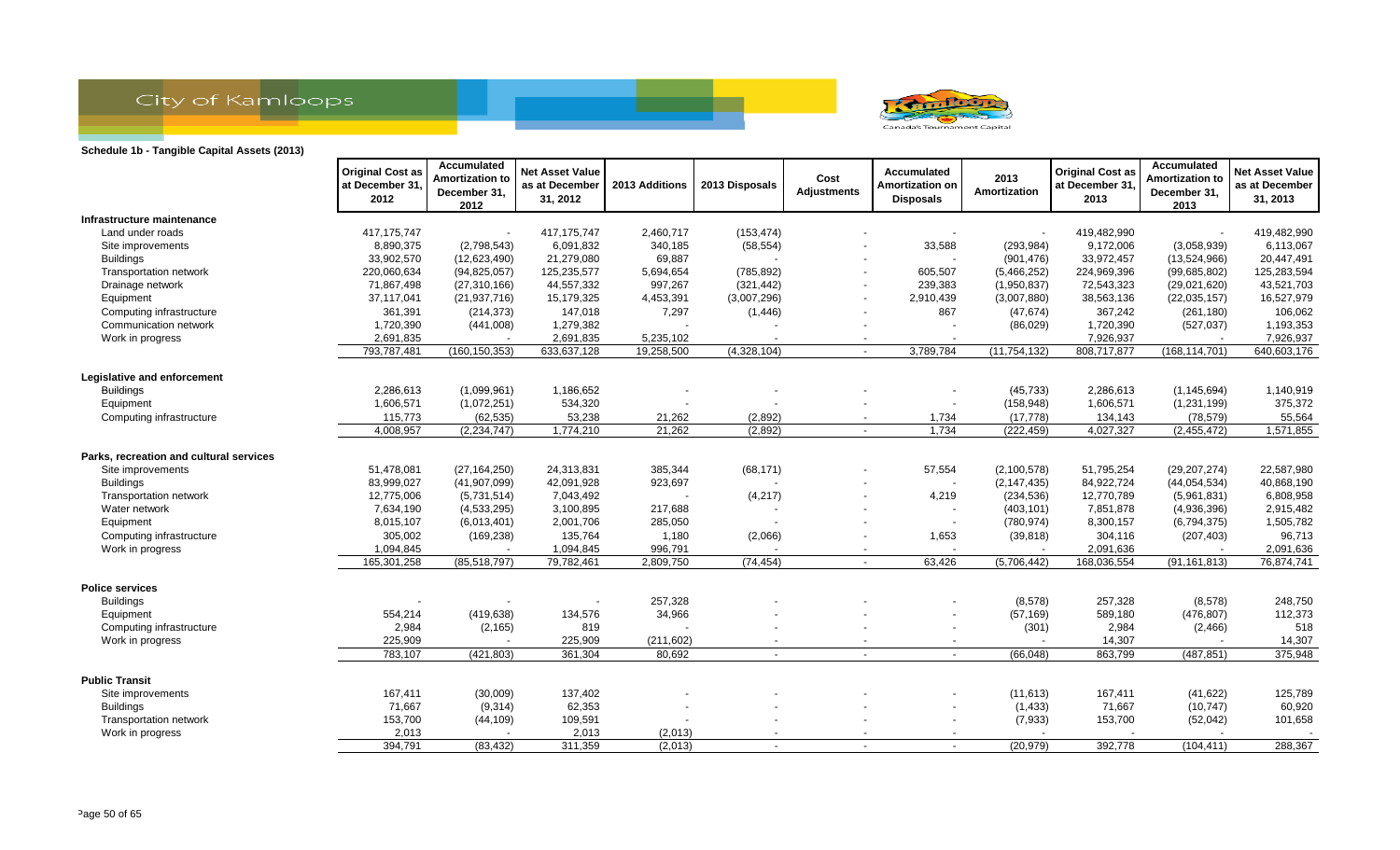



|                                           | <b>Original Cost as</b><br>at December 31,<br>2012 | Accumulated<br><b>Amortization to</b><br>December 31,<br>2012 | <b>Net Asset Value</b><br>as at December<br>31, 2012 | 2013 Additions | 2013 Disposals | Cost<br><b>Adjustments</b> | Accumulated<br>Amortization on<br><b>Disposals</b> | 2013<br>Amortization     | <b>Original Cost as</b><br>at December 31,<br>2013 | Accumulated<br><b>Amortization to</b><br>December 31,<br>2013 | <b>Net Asset Value</b><br>as at December<br>31, 2013 |
|-------------------------------------------|----------------------------------------------------|---------------------------------------------------------------|------------------------------------------------------|----------------|----------------|----------------------------|----------------------------------------------------|--------------------------|----------------------------------------------------|---------------------------------------------------------------|------------------------------------------------------|
| Solid waste                               |                                                    |                                                               |                                                      |                |                |                            |                                                    |                          |                                                    |                                                               |                                                      |
| Site improvements                         | 223,207                                            | (80,081)                                                      | 143,126                                              | 9,670          |                |                            |                                                    | (7, 340)                 | 232,877                                            | (87, 421)                                                     | 145,456                                              |
| <b>Buildings</b>                          | 408,626                                            | (122,960)                                                     | 285,666                                              |                |                |                            |                                                    | (14, 890)                | 408,626                                            | (137, 850)                                                    | 270,776                                              |
| Equipment                                 | 69,080                                             | (3, 454)                                                      | 65,626                                               | 6,510          |                |                            |                                                    | (7, 233)                 | 75,590                                             | (10, 687)                                                     | 64,903                                               |
| Computing infrastructure                  | 22,465                                             | (13, 332)                                                     | 9,133                                                |                |                |                            |                                                    | (2,404)                  | 22,465                                             | (15, 736)                                                     | 6,729                                                |
| Work in progress                          | 1,042,371                                          |                                                               | 1,042,371                                            | (47, 502)      |                |                            |                                                    |                          | 994,869                                            |                                                               | 994,869                                              |
|                                           | 1,765,749                                          | (219, 827)                                                    | 1,545,922                                            | (31, 322)      |                |                            |                                                    | (31, 867)                | 1,734,427                                          | (251, 694)                                                    | 1,482,733                                            |
| <b>Water utility</b>                      |                                                    |                                                               |                                                      |                |                |                            |                                                    |                          |                                                    |                                                               |                                                      |
| Site improvements                         | 764,786                                            | (499, 103)                                                    | 265,683                                              |                |                |                            |                                                    | (19,041)                 | 764,786                                            | (518, 144)                                                    | 246,642                                              |
| <b>Buildings</b>                          | 20,478,442                                         | (5,841,714)                                                   | 14,636,728                                           | 7,349,060      |                |                            |                                                    | (1,004,115)              | 27,827,502                                         | (6,845,829)                                                   | 20,981,673                                           |
| Transportation network                    | 82,699                                             | (32, 472)                                                     | 50,227                                               |                |                |                            |                                                    | (3,097)                  | 82,699                                             | (35, 569)                                                     | 47,130                                               |
| Water network                             | 145,721,084                                        | (44, 263, 078)                                                | 101,458,006                                          | 4,587,490      | (314, 318)     |                            | 173,919                                            | (2,980,161)              | 149,994,256                                        | (47,069,320)                                                  | 102,924,936                                          |
| Equipment                                 | 717,612                                            | (418, 931)                                                    | 298,681                                              | 105,810        |                | $\overline{\phantom{a}}$   |                                                    | (76, 621)                | 823,422                                            | (495, 552)                                                    | 327,870                                              |
| Computing infrastructure                  | 68,087                                             | (17, 722)                                                     | 50,365                                               | 33,687         | (1,201)        | $\blacksquare$             | 240                                                | (15,789)                 | 100,573                                            | (33, 271)                                                     | 67,302                                               |
| Work in progress                          | 7,641,208                                          |                                                               | 7,641,208                                            | (4,861,747)    |                | $\overline{\phantom{a}}$   | $\overline{\phantom{a}}$                           | $\overline{\phantom{a}}$ | 2,779,461                                          |                                                               | 2,779,461                                            |
|                                           | 175,473,918                                        | (51,073,020)                                                  | 124,400,898                                          | 7,214,300      | (315, 519)     | $\overline{\phantom{0}}$   | 174,159                                            | (4,098,824)              | 182,372,699                                        | (54, 997, 685)                                                | 127,375,014                                          |
| Sewer utility                             |                                                    |                                                               |                                                      |                |                |                            |                                                    |                          |                                                    |                                                               |                                                      |
| Site improvements                         | 143,086                                            | (112,980)                                                     | 30,106                                               |                |                |                            |                                                    | (2, 455)                 | 143,086                                            | (115, 435)                                                    | 27,651                                               |
| <b>Buildings</b>                          | 2,776,863                                          | (1,306,161)                                                   | 1,470,702                                            | 606,858        |                |                            |                                                    | (92, 106)                | 3,383,721                                          | (1,398,267)                                                   | 1,985,454                                            |
| Sanitary network                          | 60,601,647                                         | (21, 222, 161)                                                | 39,379,486                                           | 599,140        | (112, 827)     |                            | 49,892                                             | (989, 822)               | 61,087,960                                         | (22, 162, 091)                                                | 38,925,869                                           |
| Equipment                                 | 145,406                                            | (25, 746)                                                     | 119,660                                              | 37,947         |                |                            |                                                    | (16, 837)                | 183,353                                            | (42, 583)                                                     | 140,770                                              |
| Computing infrastructure                  | 12,408                                             | (8, 493)                                                      | 3,915                                                |                |                |                            |                                                    | (1, 423)                 | 12,408                                             | (9,916)                                                       | 2,492                                                |
| Work in progress                          | 17,729,655                                         |                                                               | 17,729,655                                           | 22,521,002     |                | $\overline{\phantom{a}}$   |                                                    |                          | 40,250,657                                         |                                                               | 40,250,657                                           |
|                                           | 81,409,065                                         | (22, 675, 541)                                                | 58,733,524                                           | 23,764,947     | (112, 827)     | $\blacksquare$             | 49,892                                             | (1, 102, 643)            | 105,061,185                                        | (23, 728, 292)                                                | 81,332,893                                           |
| <b>Kamloops Airport Authority Society</b> |                                                    |                                                               |                                                      |                |                |                            |                                                    |                          |                                                    |                                                               |                                                      |
| Land                                      | 8,745,200                                          |                                                               | 8,745,200                                            |                |                |                            |                                                    |                          | 8,745,200                                          |                                                               | 8,745,200                                            |
| <b>Buildings</b>                          | 20,503,696                                         | (4,322,215)                                                   | 16,181,481                                           | 593,631        |                |                            |                                                    | (535, 174)               | 21,097,327                                         | (4,857,389)                                                   | 16,239,938                                           |
| Transportation network                    | 37,446,952                                         | (11, 970, 327)                                                | 25,476,625                                           | 129,865        |                |                            |                                                    | (799, 491)               | 37,576,818                                         | (12,769,818)                                                  | 24,807,000                                           |
| Drainage network                          | 1,981,915                                          | (231, 727)                                                    | 1,750,188                                            |                | (1)            |                            |                                                    | (52, 506)                | 1,981,914                                          | (284, 233)                                                    | 1,697,681                                            |
| Sanitary network                          | 543,400                                            | (209, 615)                                                    | 333,785                                              |                | $\sim$         |                            |                                                    | (10, 014)                | 543,400                                            | (219, 629)                                                    | 323,771                                              |
| Water network                             | 4,890,600                                          | (1,886,532)                                                   | 3,004,068                                            | 97,214         |                |                            |                                                    | (90, 122)                | 4,987,814                                          | (1,976,654)                                                   | 3,011,160                                            |
| Equipment                                 | 2,128,138                                          | (858, 868)                                                    | 1,269,270                                            | 87,764         |                |                            | $\overline{\phantom{a}}$                           | (150, 440)               | 2,215,902                                          | (1,009,308)                                                   | 1,206,594                                            |
| Computing infrastructure                  | 94,765                                             | (82, 169)                                                     | 12,596                                               | 5,021          |                | $\blacksquare$             |                                                    | (5,030)                  | 99,786                                             | (87, 199)                                                     | 12,587                                               |
|                                           | 76,334,666                                         | (19, 561, 453)                                                | 56,773,213                                           | 913,495        | $\sim$         | $\overline{\phantom{a}}$   | $\sim$                                             | (1,642,777)              | 77,248,161                                         | (21, 204, 230)                                                | 56,043,931                                           |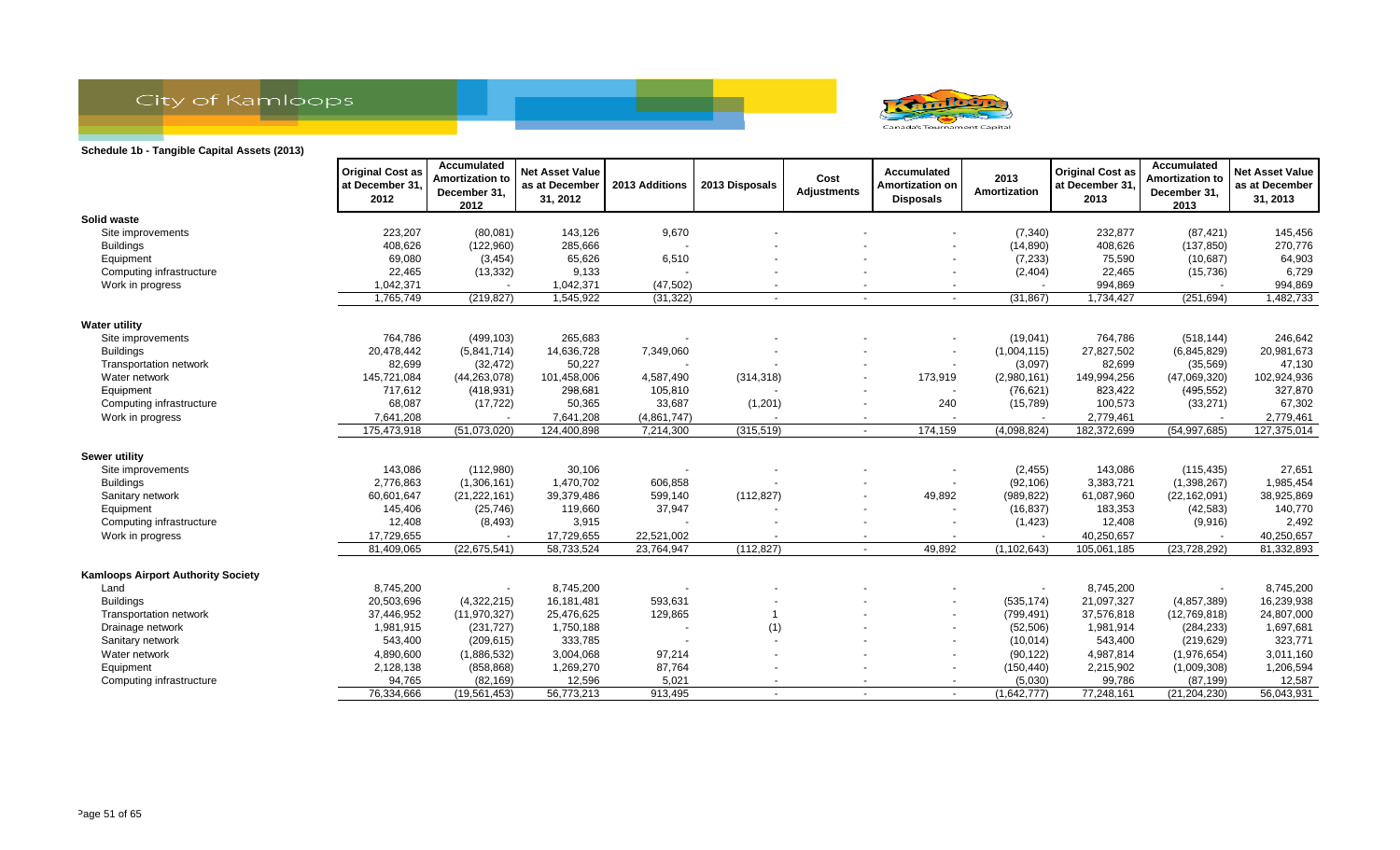



|                                                      | <b>Original Cost as</b><br>at December 31.<br>2012 | Accumulated<br><b>Amortization to</b><br>December 31,<br>2012 | Net Asset Value<br>as at December<br>31, 2012 | 2013 Additions | 2013 Disposals   | Cost<br><b>Adjustments</b> | Accumulated<br><b>Amortization on</b><br>Disposals | 2013<br>Amortization     | <b>Original Cost as</b><br>at December 31,<br>2013 | Accumulated<br><b>Amortization to</b><br>December 31,<br>2013 | <b>Net Asset Value</b><br>as at December<br>31, 2013 |
|------------------------------------------------------|----------------------------------------------------|---------------------------------------------------------------|-----------------------------------------------|----------------|------------------|----------------------------|----------------------------------------------------|--------------------------|----------------------------------------------------|---------------------------------------------------------------|------------------------------------------------------|
| <b>Venture Kamloops Business Development Society</b> |                                                    |                                                               |                                               |                |                  |                            |                                                    |                          |                                                    |                                                               |                                                      |
| Equipment                                            | 38,691                                             | (22, 817)                                                     | 15,874                                        | 3,596          |                  |                            |                                                    | (5, 564)                 | 42,287                                             | (28, 381)                                                     | 13,906                                               |
| Computing infrastructure                             | 31,835                                             | (21, 540)                                                     | 10,295                                        | 9,461          | (4,605)          |                            | 4,605                                              | (7,766)                  | 36,691                                             | (24, 701)                                                     | 11,990                                               |
|                                                      | 70,526                                             | (44, 357)                                                     | 26,169                                        | 13,057         | (4,605)          | $\overline{\phantom{a}}$   | 4,605                                              | (13,330)                 | 78,978                                             | (53,082)                                                      | 25,896                                               |
| Total tangible capital assets                        | 1,392,979,635                                      | -S                                                            | $(350, 470, 103)$ \$ 1,042,509,532            | 56,686,675     | $(5,700,893)$ \$ |                            | 4,086,457<br>- \$                                  |                          | (25,466,555) \$ 1,443,965,417                      |                                                               | (371,850,201) \$ 1,072,115,216                       |
| <b>Summary by asset Group:</b>                       |                                                    |                                                               |                                               |                |                  |                            |                                                    |                          |                                                    |                                                               |                                                      |
| Land                                                 | 85,092,905 \$                                      |                                                               | 85,092,905 \$<br>- \$                         | 1,557,426 \$   | $(855, 282)$ \$  | $\sim$                     | -\$                                                | $-$ \$<br>$\sim$         | 85,795,049 \$                                      |                                                               | 85,795,049<br>- \$                                   |
| Land under roads                                     | 417, 175, 747                                      | $\sim$                                                        | 417, 175, 747                                 | 2,460,717      | (153, 474)       | $\sim$                     |                                                    | $\sim$                   | 419,482,990                                        | $\overline{\phantom{0}}$                                      | 419,482,990                                          |
| Site improvements                                    | 63,646,585                                         | (31,664,458)                                                  | 31,982,127                                    | 735,199        | (126, 725)       | $\sim$                     | 91,142                                             | (2,510,756)              | 64,255,059                                         | (34,084,072)                                                  | 30,170,987                                           |
| Buildings                                            | 167,386,876                                        | (68, 565, 428)                                                | 98,821,448                                    | 9,800,461      |                  | $\overline{\phantom{a}}$   |                                                    | (4,819,374)              | 177, 187, 337                                      | (73, 384, 802)                                                | 103,802,535                                          |
| Transportation network                               | 270,703,867                                        | (112,610,007)                                                 | 158,093,860                                   | 5,824,519      | (790, 108)       | $\sim$                     | 609,726                                            | (6,518,079)              | 275,738,278                                        | (118, 518, 360)                                               | 157,219,918                                          |
| Drainage network                                     | 73,849,413                                         | (27, 541, 893)                                                | 46,307,520                                    | 997,267        | (321, 443)       | $\overline{\phantom{a}}$   | 239,383                                            | (2,003,343)              | 74,525,237                                         | (29, 305, 853)                                                | 45,219,384                                           |
| Sanitary network                                     | 61,145,047                                         | (21, 431, 776)                                                | 39,713,271                                    | 599,140        | (112, 827)       | $\overline{\phantom{a}}$   | 49,892                                             | (999, 836)               | 61,631,360                                         | (22, 381, 720)                                                | 39,249,640                                           |
| Water network                                        | 158,245,874                                        | (50,682,905)                                                  | 107,562,969                                   | 4,902,392      | (314, 318)       | $\overline{\phantom{a}}$   | 173,919                                            | (3,473,384)              | 162,833,948                                        | (53,982,370)                                                  | 108,851,578                                          |
| Equipment                                            | 52,730,810                                         | (32, 330, 845)                                                | 20,399,965                                    | 5,123,864      | (3,007,296)      | $\overline{\phantom{a}}$   | 2,910,439                                          | (4,503,345)              | 54,847,378                                         | (33, 923, 751)                                                | 20,923,627                                           |
| Computing infrastructure                             | 6,831,493                                          | (5,201,783)                                                   | 1,629,710                                     | 492,093        | (19, 420)        | $\overline{\phantom{a}}$   | 11,956                                             | (551, 107)               | 7,304,166                                          | (5,740,934)                                                   | 1,563,232                                            |
| Communication network                                | 1,720,390                                          | (441,008)                                                     | 1,279,382                                     | 52,084         |                  | $\overline{\phantom{a}}$   | $\overline{\phantom{a}}$                           | (87, 331)                | 1,772,474                                          | (528, 339)                                                    | 1,244,135                                            |
| Work in progress                                     | 34,450,628                                         |                                                               | 34,450,628                                    | 24,141,513     |                  |                            |                                                    | $\overline{\phantom{a}}$ | 58,592,141                                         |                                                               | 58,592,141                                           |
|                                                      | \$1,392,979,635                                    | - 56                                                          | $(350, 470, 103)$ \$ 1,042,509,532            | 56,686,675 \$  | $(5,700,893)$ \$ |                            | 4,086,457<br>- \$                                  |                          | (25,466,555) \$ 1,443,965,417                      | ъ.                                                            | (371,850,201) \$ 1,072,115,216                       |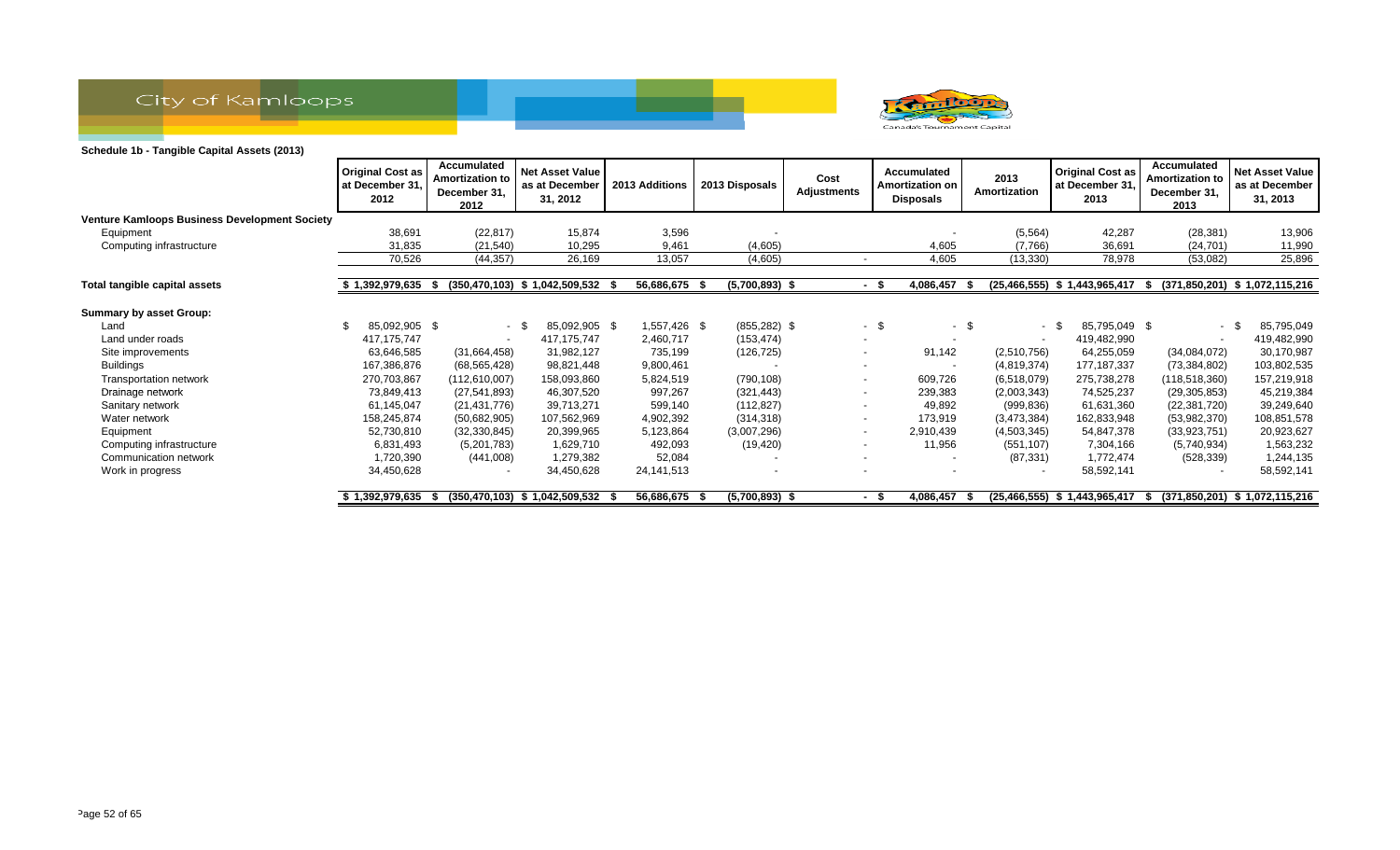

Tel: 250 372 9505 Fax: 250 374 6323 **www.bdo.ca** 

BDO Canada LLP 300 – 272 Victoria Street Kamloops BC V2C 1Z6

# **Independent Auditor's Comments on Supplementary Information**

### **To the Members of Council, inhabitants and ratepayers of the City of Kamloops**

We have audited the consolidated financial statements of the City of Kamloops, which comprise the consolidated statement of financial position as at December 31, 2014, consolidated statements of operations and accumulated surplus, changes in net debt, and cash flows, and a summary of significant accounting policies and other explanatory information, and have issued our report thereon dated May 5, 2015. The following supplementary financial information is presented for the purposes of additional analysis and is not a required part of the consolidated financial statements. Such supplementary information is the responsibility of management and was derived from the underlying accounting and other records used to prepare the consolidated financial statements.

The supplementary information has been subjected to the auditing procedures applied in the audit of the consolidated financial statements and certain additional procedures, including comparing and reconciling such supplementary information directly to the underlying accounting and other records used to prepare the consolidated financial statements or to the consolidated financial statements themselves.

BDO Cavasa ceP

**Chartered Accountants** 

Kamloops, British Columbia May 5, 2015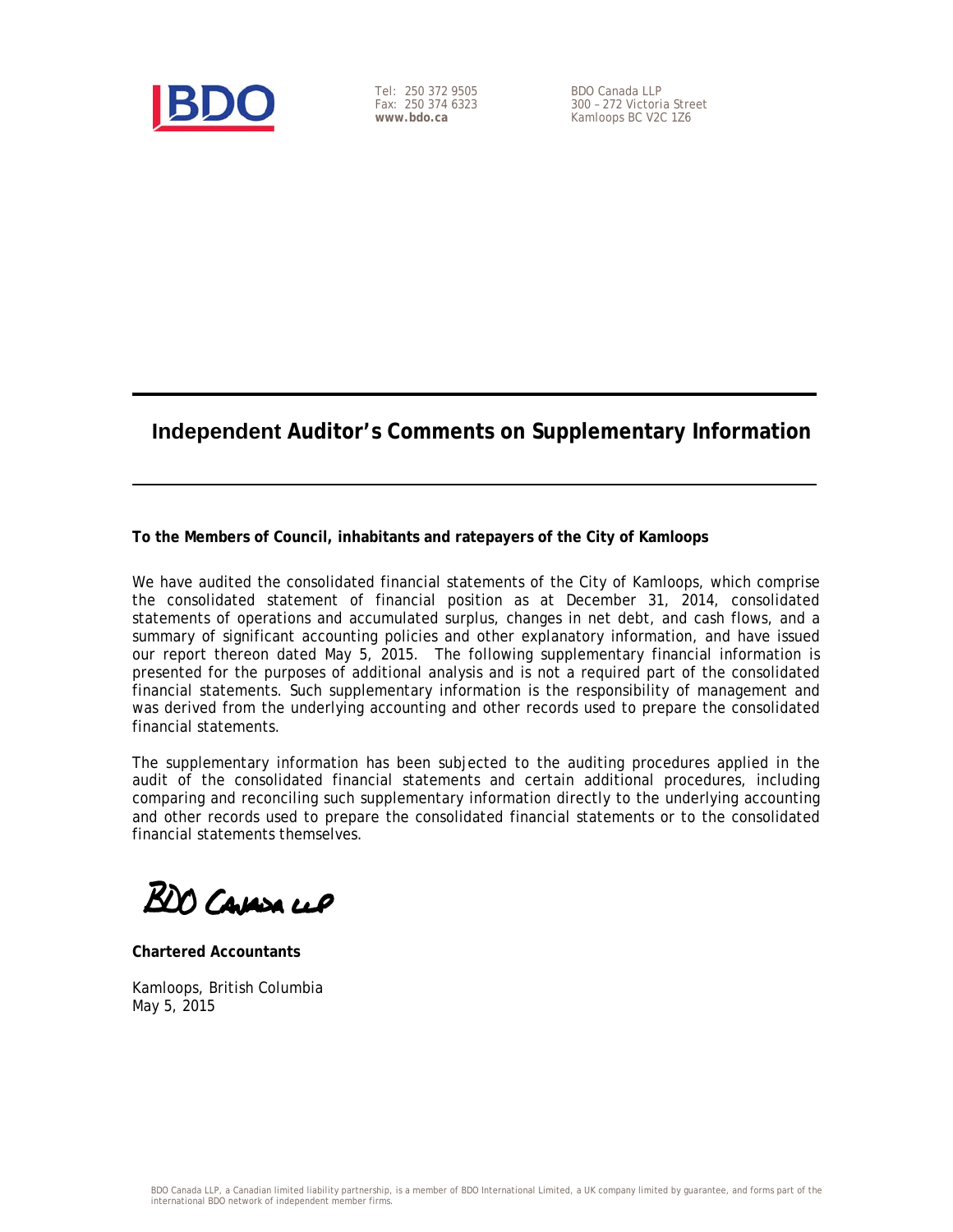

### **GENERAL FUND STATEMENT OF FINANCIAL POSITION YEAR ENDED DECEMBER 31, 2014, with comparatives for 2013**

|                                  | 2014             |    | 2013         |
|----------------------------------|------------------|----|--------------|
| <b>Financial assets</b>          |                  |    |              |
| Cash                             | \$<br>11,915,865 | \$ | 12,407,918   |
| Short-term investments           | 51,510,110       |    | 69,850,690   |
| Due from Water Fund              | 6,602,797        |    | 3,889,745    |
| Accounts receivable              | 12,361,607       |    | 11,188,127   |
| Long-term investments            | 1,911,938        |    | 346,728      |
|                                  | 84,302,317       |    | 97,683,208   |
| Liabilities                      |                  |    |              |
| Accounts payable                 | 20,410,798       |    | 24,818,477   |
| Payroll benefits payable         | 3,823,761        |    | 3,497,829    |
| Post-employment benefits payable | 7,661,000        |    | 7,605,000    |
| Landfill post-closure costs      | 2,388,073        |    | 2,378,272    |
| Deferred revenue                 | 18,069,522       |    | 20,629,150   |
| Long-term debt                   | 47,410,243       |    | 50,745,778   |
|                                  | 99,763,397       |    | 109,674,506  |
| Net debt                         | (15, 461, 080)   |    | (11,991,298) |
| <b>Non-financial assets</b>      |                  |    |              |
| Inventory                        | 872,476          |    | 863,131      |
| Prepaid expenses                 | 1,489,878        |    | 779,116      |
| Tangible capital assets          | 829,254,325      |    | 807,337,482  |
|                                  | 831,616,679      |    | 808,979,729  |
| <b>Accumulated surplus</b>       | 816,155,599      | S  | 796,988,431  |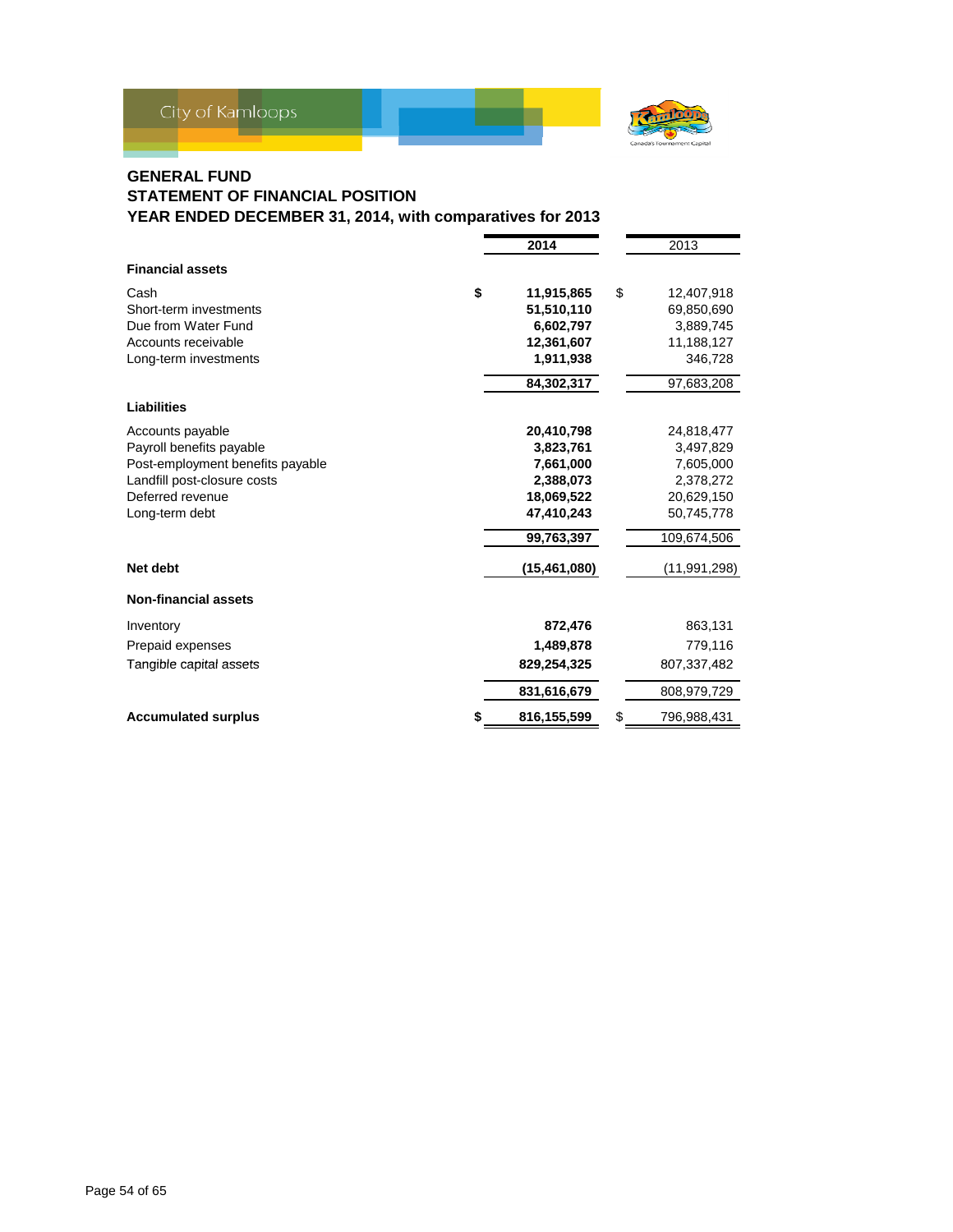

# **GENERAL FUND**

# **STATEMENT OF OPERATIONS**

|                                            | 2014 Fiscal<br>Plan   | 2014          | 2013        |
|--------------------------------------------|-----------------------|---------------|-------------|
| Revenue                                    |                       |               |             |
| Taxation                                   | \$<br>97,392,791 \$   | 97,394,963 \$ | 95,216,313  |
| Development levies utilized                | 3,693,496             | 1,737,958     | 2,494,374   |
| Fees, rates and sales of service           | 27,702,622            | 27,622,170    | 26,834,776  |
| Government transfers                       | 17,065,293            | 16,872,604    | 15,945,141  |
| 2013 community works deferred revenue      |                       | 3,347,676     |             |
| Investment income                          | 2,958,071             | 3,332,729     | 3,064,261   |
| Private contributions                      | 1,280,975             | 15,263,916    | 5,291,025   |
| Transfers from other funds                 |                       | 128,748       |             |
|                                            | 150,093,248           | 165,700,764   | 148,845,890 |
| <b>Expenses</b>                            |                       |               |             |
| Cemetery                                   | 732,379               | 764,424       | 601,585     |
| Community development                      | 6,211,039             | 5,906,696     | 4,081,439   |
| Corporate administration                   | 12,645,572            | 9,943,429     | 10,072,952  |
| Environmental services                     | 295,041               | 259,390       | 220,129     |
| Fire services                              | 17,507,303            | 17,259,224    | 15,507,316  |
| Infrastructure maintenance                 | 21,245,330            | 22,556,170    | 23,717,603  |
| Legislative and enforcement                | 5,542,814             | 5,240,498     | 4,731,887   |
| Parks, recreation and cultural services    | 37,386,311            | 37,769,086    | 33,850,676  |
| Police services                            | 25,455,000            | 23,475,807    | 22,128,355  |
| <b>Public transit</b>                      | 16,028,345            | 15,893,214    | 15,181,411  |
| Solid waste                                | 7,725,433             | 7,465,658     | 6,909,046   |
| Transfers to other funds                   |                       |               | 1,721,335   |
|                                            | 150,774,567           | 146,533,596   | 138,723,734 |
| Increase (decrease) in accumulated surplus | \$<br>$(681, 319)$ \$ | 19,167,168 \$ | 10,122,156  |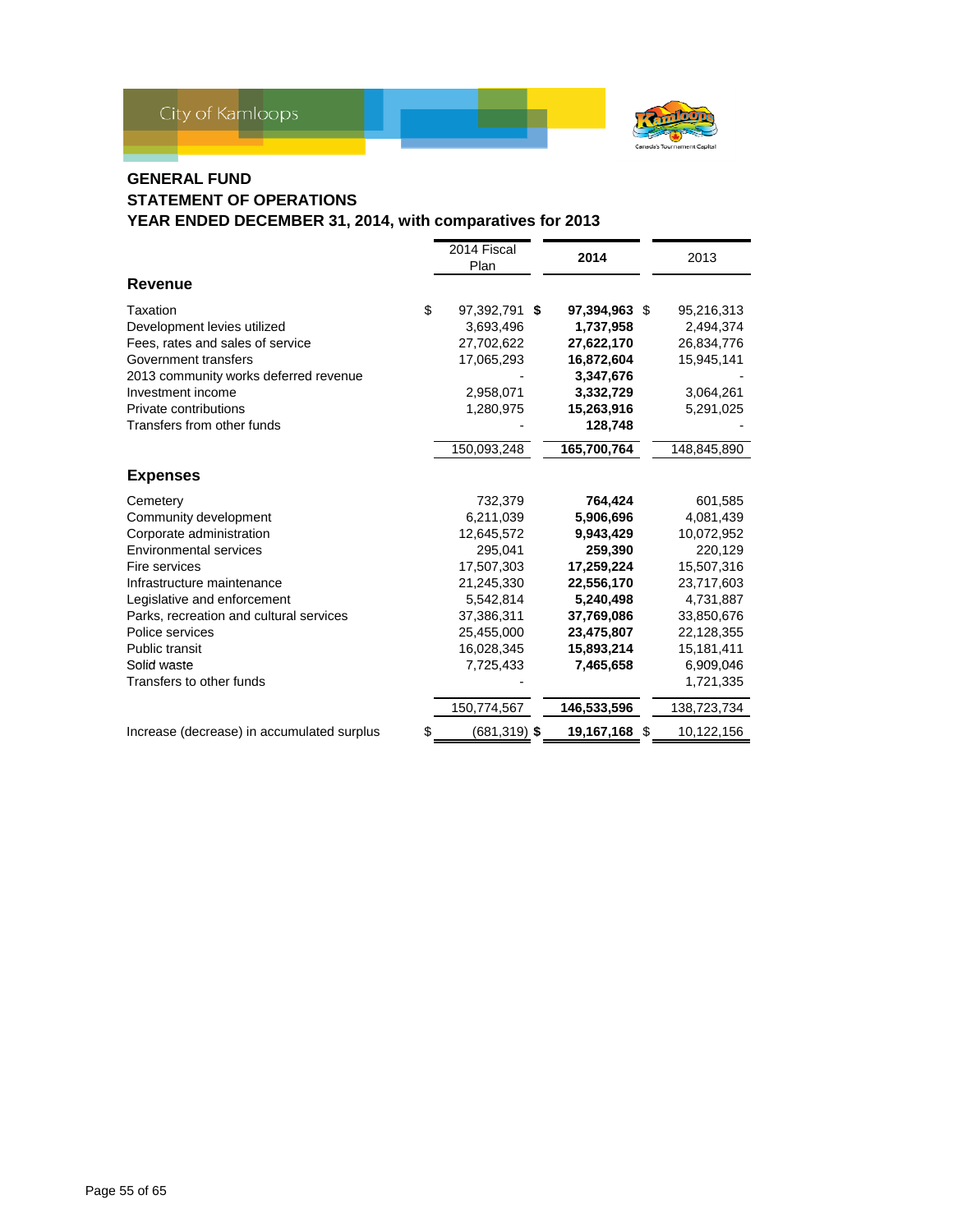

### **WATER FUND**

# **STATEMENT OF FINANCIAL POSITION**

|                             | 2014           | 2013              |
|-----------------------------|----------------|-------------------|
| <b>Financial assets</b>     |                |                   |
| Short-term investments      | \$             | \$                |
| Accounts receivable         | 2,779,700      | 2,030,249         |
|                             | 2,779,700      | 2,030,249         |
| <b>Liabilities</b>          |                |                   |
| Due to General Fund         | 6,602,797      | 3,889,745         |
| Payroll benefits payable    | 146,381        | 140,663           |
| Long-term debt              | 20,871,715     | 24,713,250        |
|                             | 27,620,893     | 28,743,658        |
| Net debt                    | (24, 841, 193) | (26, 713, 409)    |
| <b>Non-financial assets</b> |                |                   |
| Inventory                   | 286,906        | 249,624           |
| Tangible capital assets     | 125,241,603    | 127,375,014       |
|                             | 125,528,509    | 127,624,638       |
| <b>Accumulated surplus</b>  | 100,687,316    | \$<br>100,911,229 |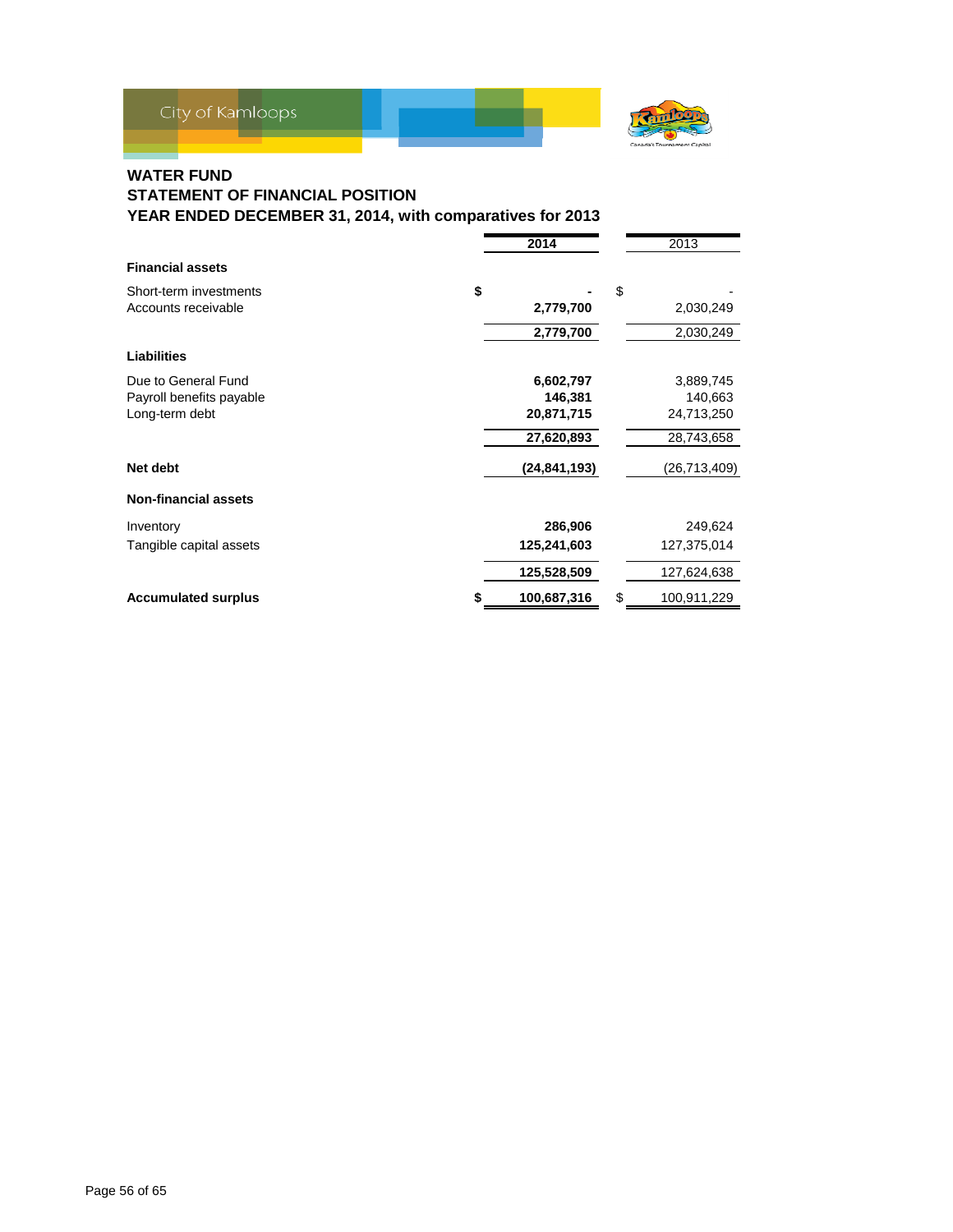

# **WATER FUND**

### **STATEMENT OF OPERATIONS YEAR ENDED DECEMBER 31, 2014, with comparatives for 2013**

|                                                                                         |    | 2014 Fiscal<br>Plan      | 2014                    | 2013                            |  |
|-----------------------------------------------------------------------------------------|----|--------------------------|-------------------------|---------------------------------|--|
| <b>Revenue</b>                                                                          |    |                          |                         |                                 |  |
| Development levies utilized<br>Fees, rates and sales of service<br>Government transfers | \$ | 276,718 \$<br>17,575,391 | 52,635 \$<br>16,683,007 | 125,236<br>17,138,558           |  |
| Investment income<br>Private contributions<br>Transfers from other funds                |    | 1,084,130<br>287,396     | 1,008,646<br>1,811,166  | 1,093,415<br>370,505<br>118,309 |  |
|                                                                                         |    | 19,223,635               | 19,555,454              | 18,846,023                      |  |
| <b>Expenses</b>                                                                         |    |                          |                         |                                 |  |
| Water utility<br>Transfers to other funds                                               |    | 16,159,367               | 16,622,902<br>3,156,465 | 16,702,811<br>1,184,696         |  |
|                                                                                         |    | 16,159,367               | 19,779,367              | 17,887,507                      |  |
| Increase (decrease) in accumulated surplus                                              | S  | 3,064,268 \$             | (223,913) \$            | 958,516                         |  |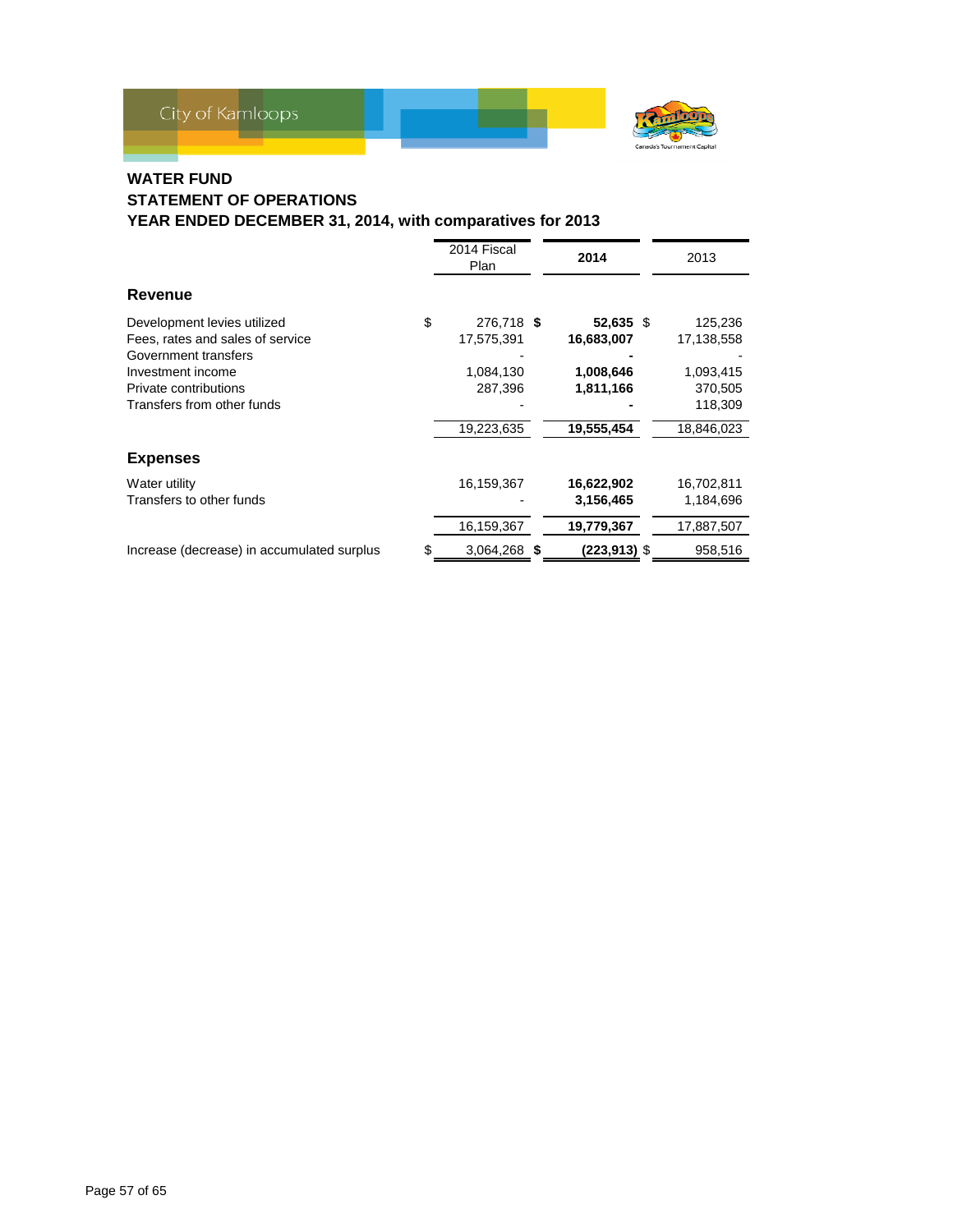

### **SEWER FUND**

# **STATEMENT OF FINANCIAL POSITION**

|                             | 2014             | 2013             |
|-----------------------------|------------------|------------------|
| <b>Financial assets</b>     |                  |                  |
| Short-term investments      | \$<br>12,595,794 | \$<br>1,615,646  |
| Accounts receivable         | 2,201,785        | 7,277,363        |
|                             | 14,797,579       | 8,893,009        |
| <b>Liabilities</b>          |                  |                  |
| Payroll benefits payable    | 117,104          | 112,530          |
| Long-term debt              | 20,843,649       | 13,187,401       |
|                             | 20,960,753       | 13,299,931       |
| Net (debt) assets           | (6, 163, 174)    | (4,406,922)      |
| <b>Non-financial assets</b> |                  |                  |
| Inventory                   | 59,274           | 63,477           |
| Tangible capital assets     | 91,179,215       | 81,332,893       |
|                             | 91,238,489       | 81,396,370       |
| <b>Accumulated surplus</b>  | 85,075,315       | \$<br>76,989,448 |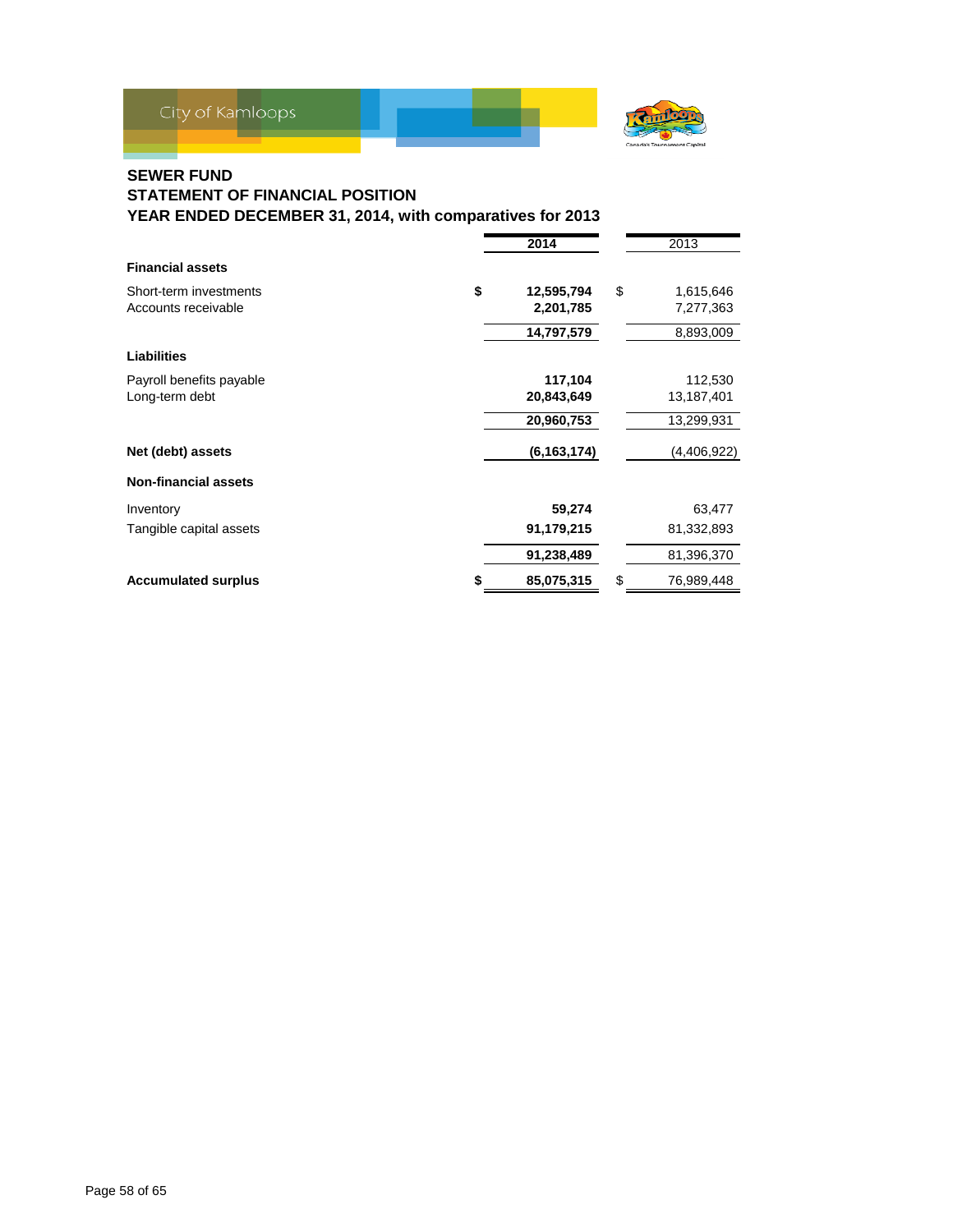

## **SEWER FUND**

### **STATEMENT OF OPERATIONS YEAR ENDED DECEMBER 31, 2014, with comparatives for 2013**

|                                            |    | 2014 Fiscal<br>Plan | 2014         | 2013       |
|--------------------------------------------|----|---------------------|--------------|------------|
| Revenue                                    |    |                     |              |            |
| Development levies utilized                | \$ | 5,192,853 \$        | 2,499,828 \$ | 5,889,329  |
| Fees, rates and sales of service           |    | 9,990,921           | 9,854,548    | 9,815,935  |
| Government transfers                       |    | 2,878,406           | 2,133,547    | 6,443,031  |
| Investment income                          |    | 328,875             | 76,950       | 321,792    |
| Private contributions                      |    |                     | 744,128      | 274,455    |
| Transfers from other funds                 |    |                     | 327,750      |            |
|                                            |    | 18,391,055          | 15,636,751   | 22,744,542 |
| <b>Expenses</b>                            |    |                     |              |            |
| Sewer utility                              |    | 8,745,007           | 7,550,884    | 6,849,982  |
| Transfers to other funds                   |    |                     |              | 347.957    |
|                                            |    | 8,745,007           | 7,550,884    | 7,197,939  |
| Increase (decrease) in accumulated surplus | S  | 9,646,048 \$        | 8,085,867 \$ | 15,546,603 |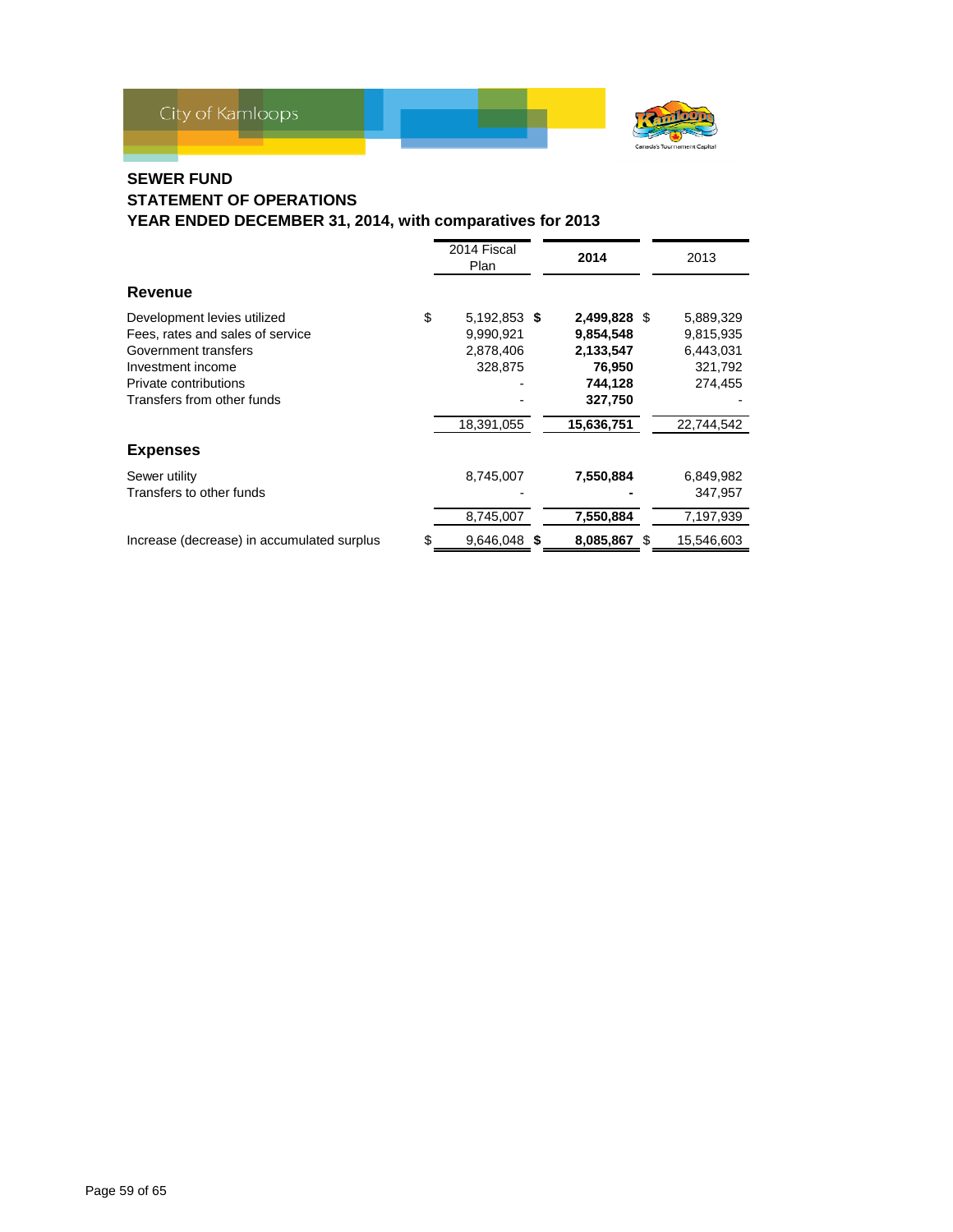

### **STATUTORY RESERVE FUNDS STATEMENT OF FINANCIAL POSITION YEAR ENDED DECEMBER 31, 2014, with comparatives for 2013**

|                            | 2014             | 2013             |
|----------------------------|------------------|------------------|
| <b>Financial Assets</b>    |                  |                  |
| Short-term investments     | \$<br>46,294,288 | \$<br>44,446,644 |
|                            | 46,294,288       | 44,446,644       |
| Liabilities                |                  |                  |
| Deferred revenue           | 9,486,632        | 9,734,766        |
|                            | 9,486,632        | 9,734,766        |
| <b>Accumulated surplus</b> | \$<br>36,807,656 | \$<br>34,711,878 |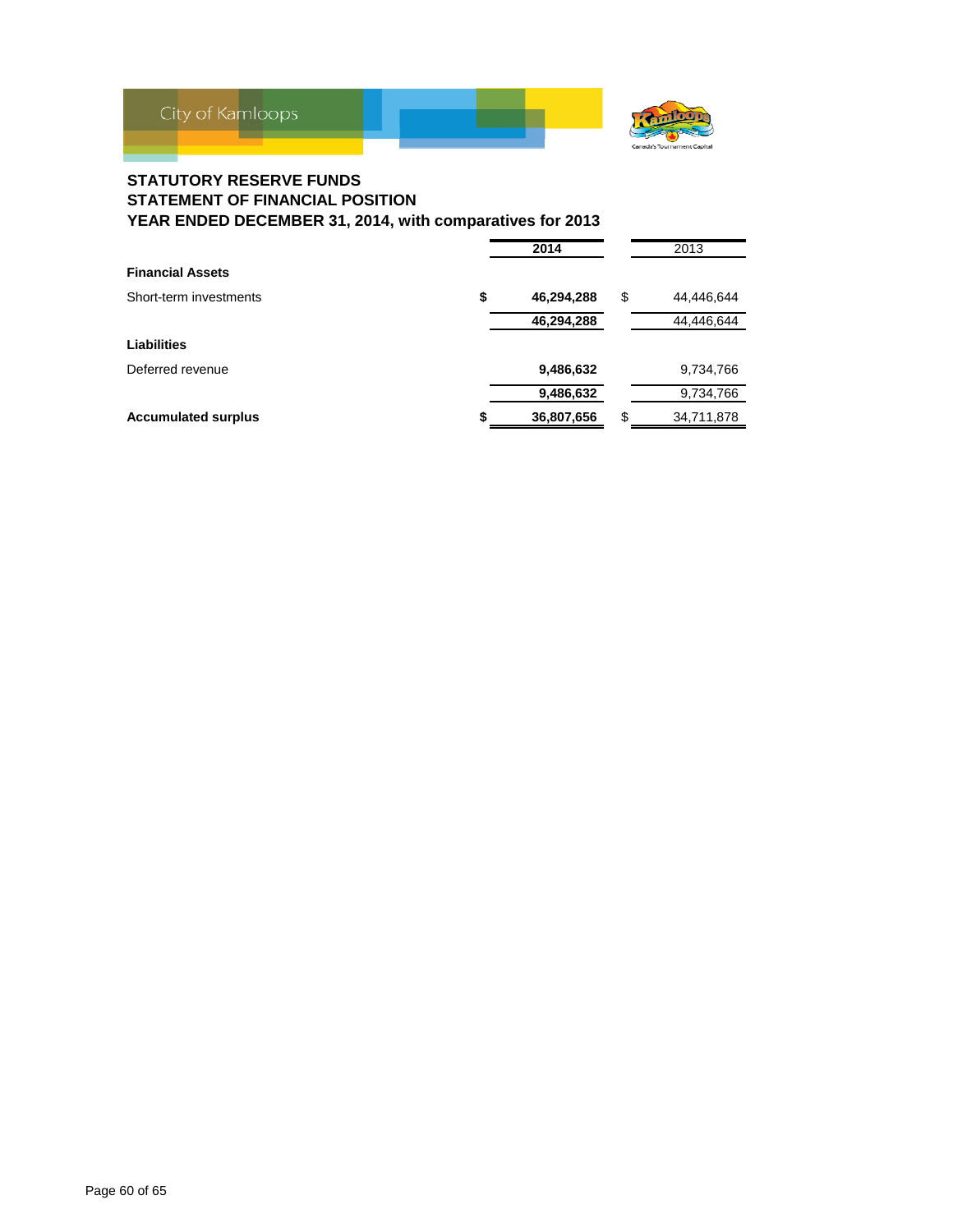

# **STATUTORY RESERVE FUNDS STATEMENT OF OPERATIONS**

|                                                                                                                                       | 2014 Fiscal<br>Plan                                                                  | 2014                                                                              | 2013                                                                           |
|---------------------------------------------------------------------------------------------------------------------------------------|--------------------------------------------------------------------------------------|-----------------------------------------------------------------------------------|--------------------------------------------------------------------------------|
| Revenue                                                                                                                               |                                                                                      |                                                                                   |                                                                                |
| Transfer to:<br>Tax sale property<br>Local improvement<br>Debt retirement<br>Parking facility<br>Land sale<br>Equipment replacement   | \$<br>159,000 \$<br>9,000<br>165,519<br>31,000<br>4,993,938<br>5,358,457             | 224,657 \$<br>120,357<br>21,601<br>233,795<br>2,186,359<br>5,144,151<br>7,930,920 | 628,758<br>336,589<br>27,966<br>212,429<br>1,047,484<br>5,163,113<br>7,416,339 |
| <b>Expenses</b>                                                                                                                       |                                                                                      |                                                                                   |                                                                                |
| Transfer from:<br>Tax sale property<br>Local improvement<br>Debt retirement<br>Parking facility<br>Land sale<br>Equipment replacement | 2,490,741<br>165,000<br>355,167<br>1,579,762<br>1,477,500<br>7,515,191<br>13,583,361 | 1,495,774<br>355,167<br>129,637<br>1,180,660<br>2,673,903<br>5,835,141            | 415,162<br>4,000<br>355,167<br>139,380<br>3,958,724<br>4,872,433               |
| Increase (decrease) in accumulated surplus                                                                                            | \$<br>(8,224,904) \$                                                                 | 2,095,779 \$                                                                      | 2,543,906                                                                      |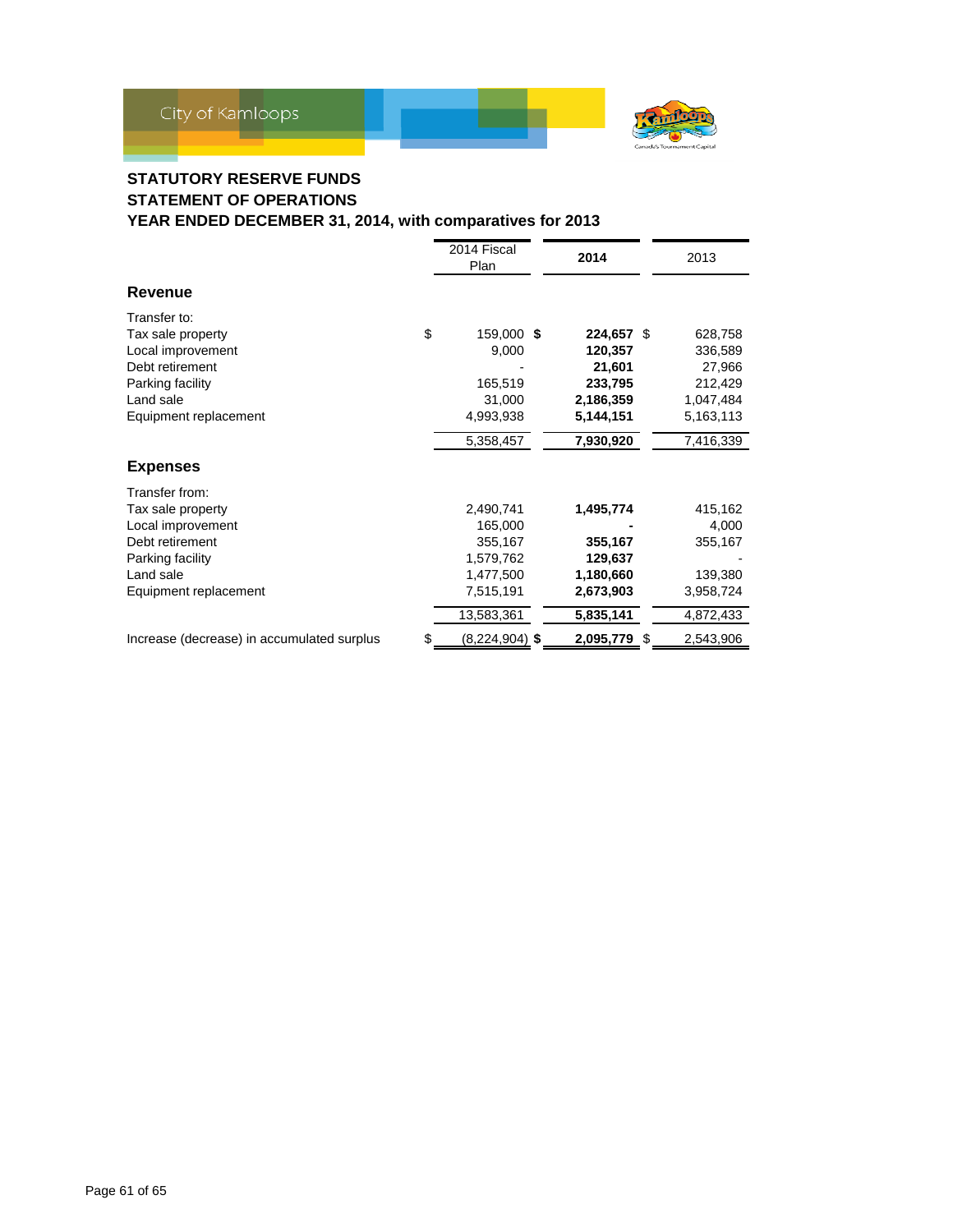

### **KAMLOOPS AIRPORT AUTHORITY SOCIETY STATEMENT OF FINANCIAL POSITION YEAR ENDED DECEMBER 31, 2014, with comparatives for 2013**

**2014** 2013 **Financial assets** Cash **\$ 4,357,351** \$ 3,647,140 Accounts receivable 299,473 897,644  **4,656,824** 4,544,784 **Liabilities** Accounts payable **103,480** 248,438<br>
Long-term debt **103,480** 248,438<br> **26,187,807** 26,187,807 Long-term debt  **7,746,371** 8,436,245 **Net debt (3,089,547)** (3,891,461) **Non-financial assets** Prepaid expenses **97,000** 97,000 Tangible capital assets **55,497,657** 56,043,931  **55,594,657** 56,140,931 **Accumulated surplus 120 a. 32,505,110**  52,505,110 **\$** 52,249,470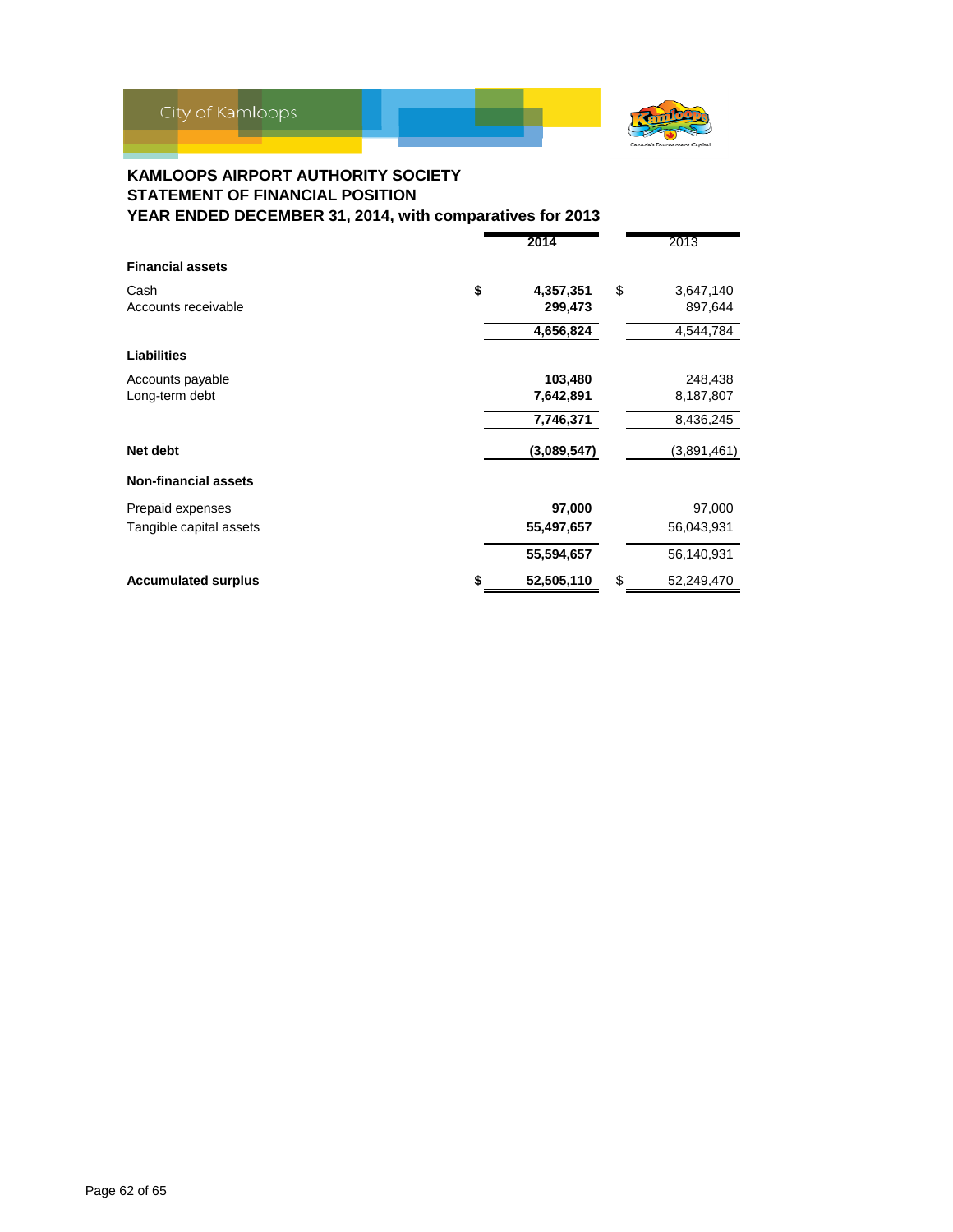

# **KAMLOOPS AIRPORT AUTHORITY SOCIETY STATEMENT OF OPERATIONS**

|                                                                                                             |    | 2014 Fiscal<br>Plan              | 2014 |                                  | 2013                                     |
|-------------------------------------------------------------------------------------------------------------|----|----------------------------------|------|----------------------------------|------------------------------------------|
| Revenue                                                                                                     |    |                                  |      |                                  |                                          |
| Fees, rates and sales of service<br>Government transfers<br>Investment income<br>Private contributions      | \$ | 2,074,316 \$<br>72,000<br>65,000 |      | 2,180,686 \$<br>5,000<br>106,622 | 1,827,866<br>530,507<br>75,237<br>97,648 |
|                                                                                                             |    | 2,211,316                        |      | 2,292,308                        | 2,531,258                                |
| <b>Expenses</b>                                                                                             |    |                                  |      |                                  |                                          |
| Kamloops Airport Authority Society<br>Transfers to other funds<br>Loss (Gain) on disposal of capital assets |    | 2,091,094                        |      | 2,036,668                        | 2,386,459                                |
|                                                                                                             |    | 2,091,094                        |      | 2,036,668                        | 2,386,459                                |
| Increase (decrease) in accumulated surplus                                                                  | S  | 120,222 \$                       |      | 255,640 \$                       | 144,799                                  |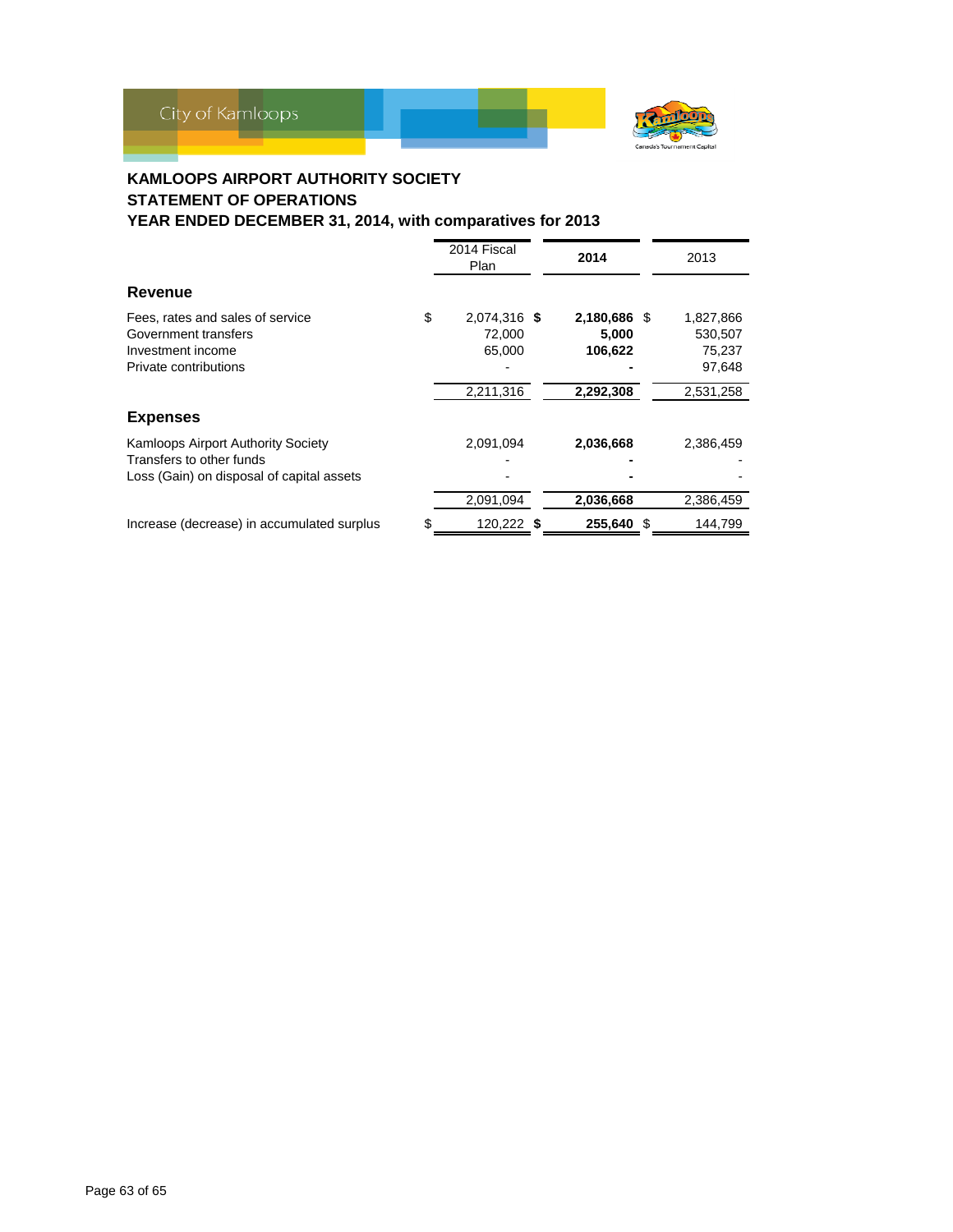

# **VENTURE KAMLOOPS BUSINESS DEVELOPMENT SOCIETY STATEMENT OF FINANCIAL POSITION**

|                             | 2014 |         |    | 2013   |
|-----------------------------|------|---------|----|--------|
| <b>Financial assets</b>     |      |         |    |        |
| Cash                        | \$   | 115,637 | \$ | 50,488 |
| Short-term investments      |      |         |    |        |
| Accounts receivable         |      | 4,104   |    | 4,213  |
|                             |      | 119,741 |    | 54,701 |
| <b>Liabilities</b>          |      |         |    |        |
| Accounts payable            |      | 44,169  |    | 48,305 |
| Deferred revenue            |      | 59,500  |    |        |
|                             |      | 103,669 |    | 48,305 |
| <b>Net financial assets</b> |      | 16,072  |    | 6,396  |
| <b>Non-financial assets</b> |      |         |    |        |
| Prepaid expenses            |      | 5,490   |    | 17,396 |
| Tangible capital assets     |      | 15,558  |    | 25,898 |
|                             |      | 21,048  |    | 43,294 |
| <b>Accumulated surplus</b>  |      | 37,120  | \$ | 49,690 |